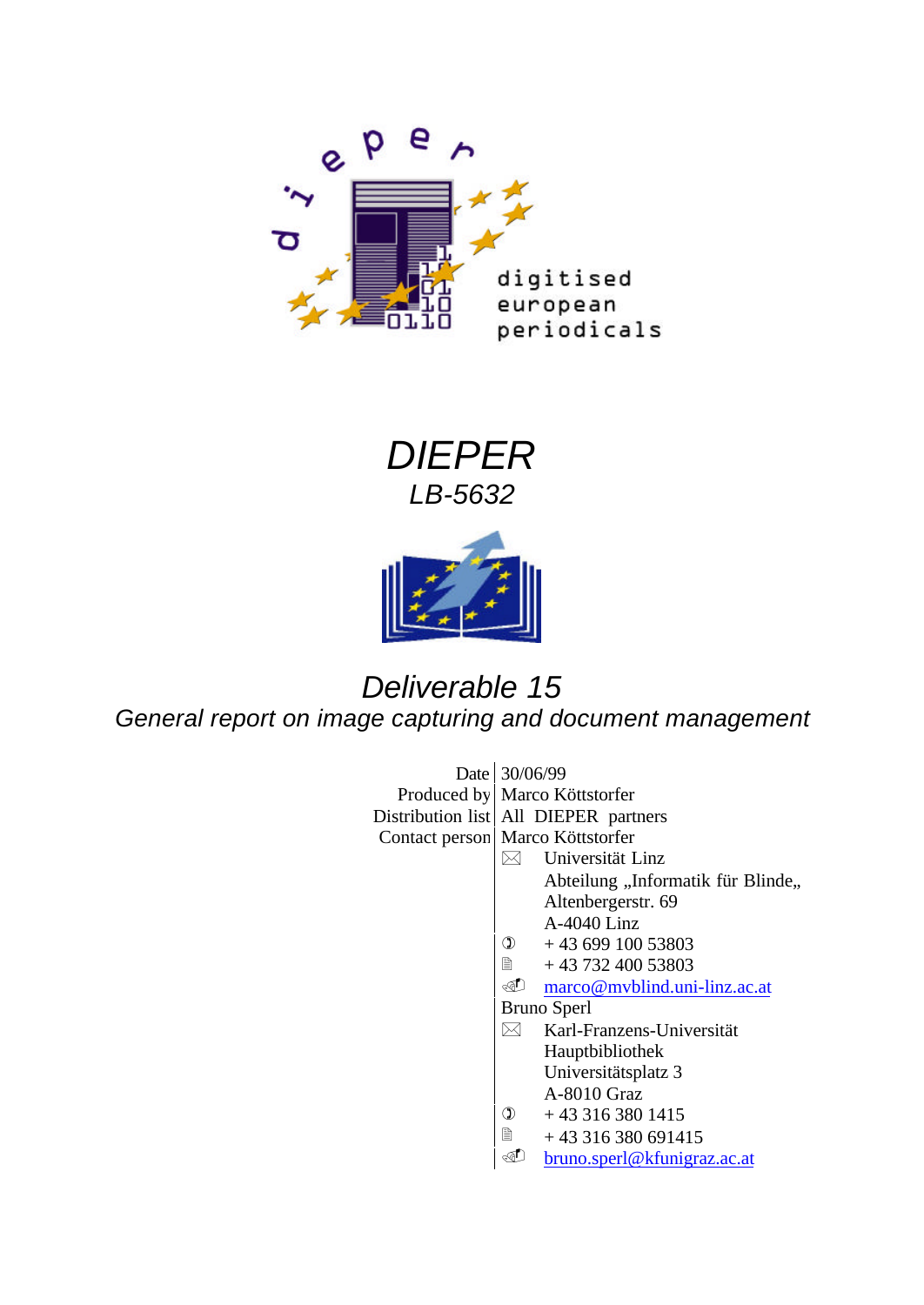**Document history**

| <b>Versions</b>                                            |          |                |                      |
|------------------------------------------------------------|----------|----------------|----------------------|
| Version<br><b>Author</b><br><b>Date</b><br><b>Comments</b> |          |                |                      |
|                                                            |          |                |                      |
|                                                            | 20/12/98 | R. Ecker       | TOC for D15          |
|                                                            | 30/06/99 | M. Köttstorfer | Final Version of D15 |
|                                                            |          |                |                      |

| <b>Updates</b> |                                     |         |  |
|----------------|-------------------------------------|---------|--|
| <b>Chapter</b> | <b>Description of modifications</b> | Version |  |
|                |                                     |         |  |
|                |                                     |         |  |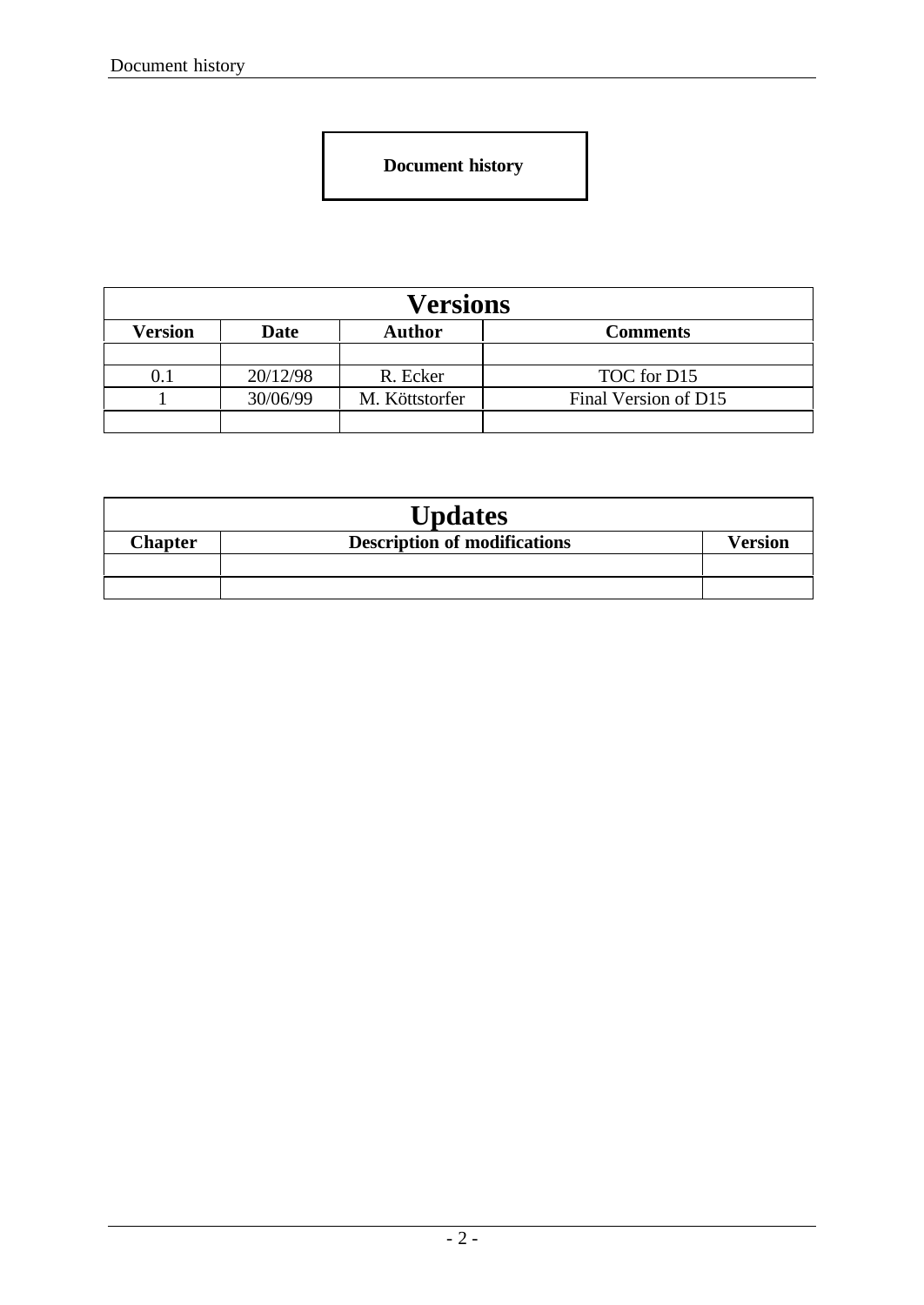# **Table of contents**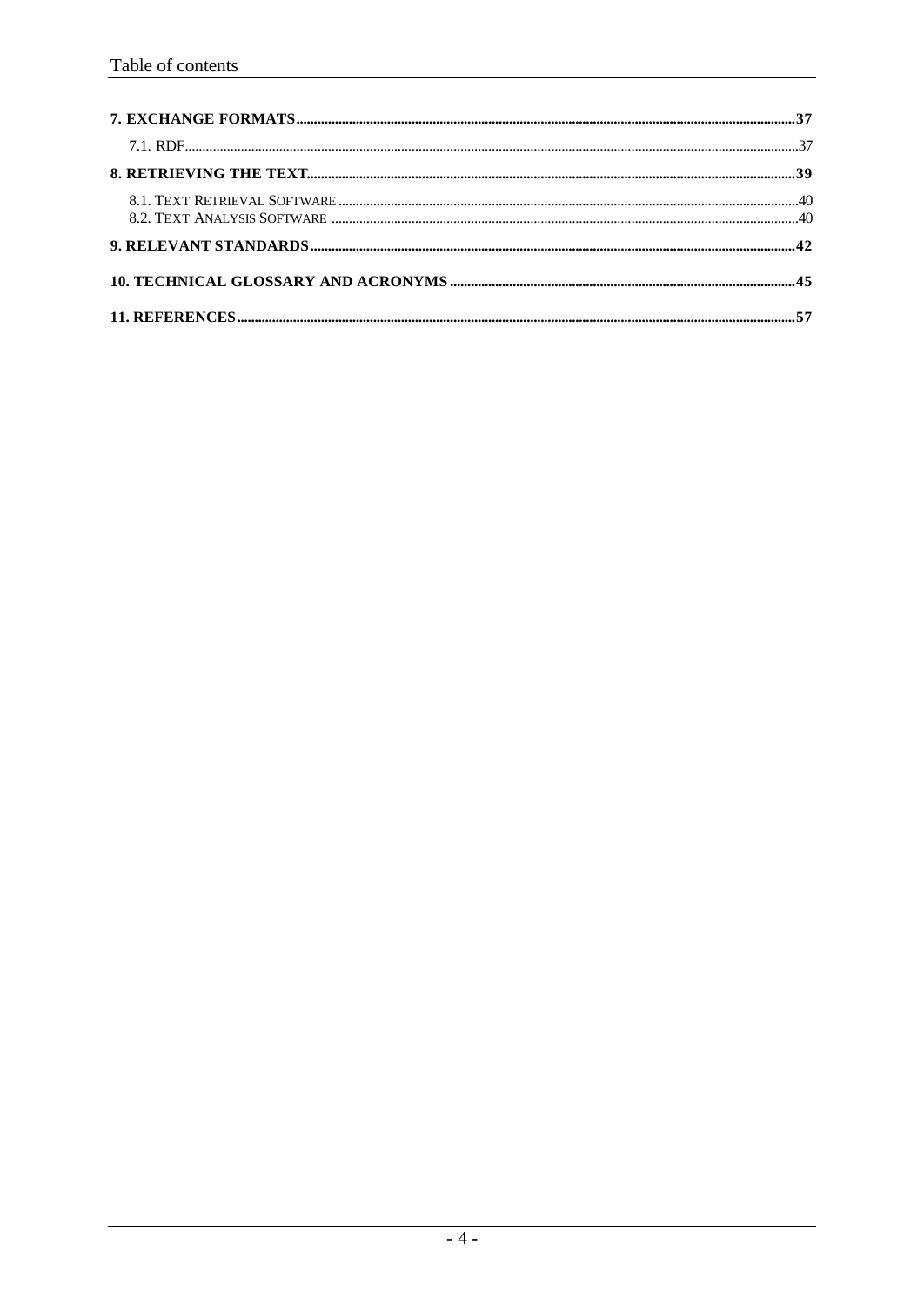# **1. Introduction**

This document describes the current status of image capturing and document management methods, especially with respect of library documents.

Some years ago several libraries have started to retrodigitize printed materials, as e.g. books or periodicals, and to distribute these digital documents via Internet or other networks to users over the world. We are now at the beginning of a development which will, as we hope, make all important information make available immediately from anywhere and at any time.

This new kind of information access meets already some enthusiasm from their users. This will work like a catalyst for starting additional projects. It is expected, that the information behaviour will be influenced considerably by the direct access to digitised documents.

Libraries – in our tradition one of the significant groups of conventional information providers – will identify and use this chance to overtake also a leading role in the digital information society.

The goal of the DIEPER project is to enhance these developments with respect to the digitisation, indexing and presentation of scientific periodicals.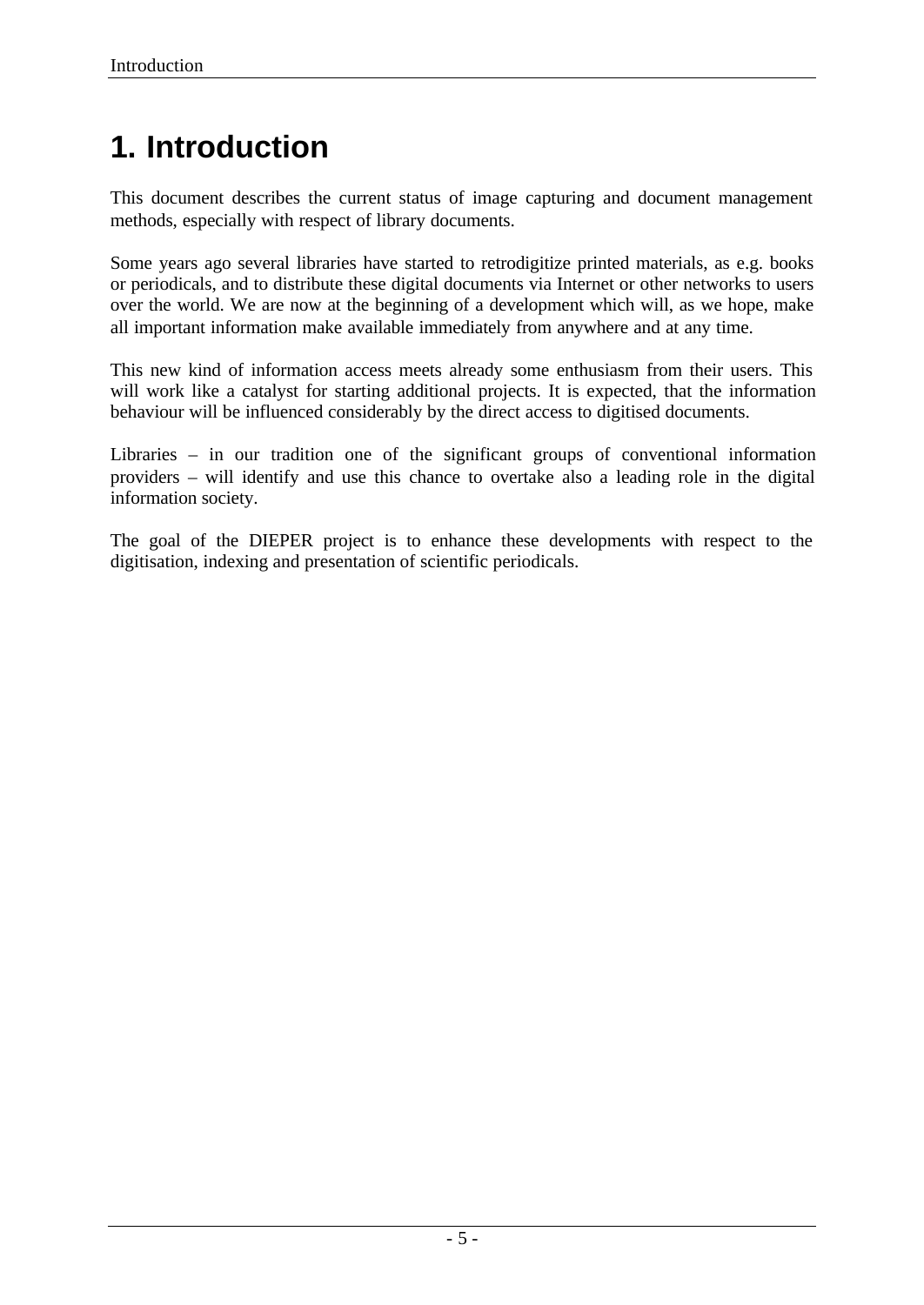# **2. Document management**

Electronic document management allows us to manage all our documents - fast and efficiently. All your documents are available within seconds on your PC, and at a much lower cost level compared to a paper-based system to boot!

An electronic document management system is based on these four basic procedures:

- Capturing
- Indexing
- Storing
- Retrieving

### *Capturing*

When capturing a document, it becomes available to the document management system.

- *Digitising of a paper document using a scanner* Paper documents such as books or periodicals are converted into a digital format with the help of a scanner. This underlying technology is similar to the methods used by a fax machine, but the scanning process is much faster. The size of the documents can vary considerably as scanners can handle documents from quite any size.
- *Importing computer-generated documents* PC-generated documents from any Windows application can be imported directly as well as a print file from host, UNIX or DOS systems.

## *Indexing*

After capturing, the documents are available in the document management system. For later retrieval, the documents are now assigned with keywords such as authors, date, publisher name and document type. The type and number of keywords can be defined very individual. Which type and which number of keywords are applicable is dependent on the amount of documents which have to be handled and on the document type.

• Manual indexing and select lists

Manual entry of keywords with a keyboard or choosing keywords from a select list are options which are always available. If possible, documents can be indexed fully or semiautomatically with OCR (Optical Character Recognition).

- Optical Character Recognition (OCR) On documents which have a standardised format, the index criteria is read fully automatically from each page and stored. For all other documents, the indexing time can be reduced significantly by doubleclicking with the mouse on the appropriate keywords (Point-and-Shoot).
- Automatic import

Keywords can be transferred fully automatically from application programs.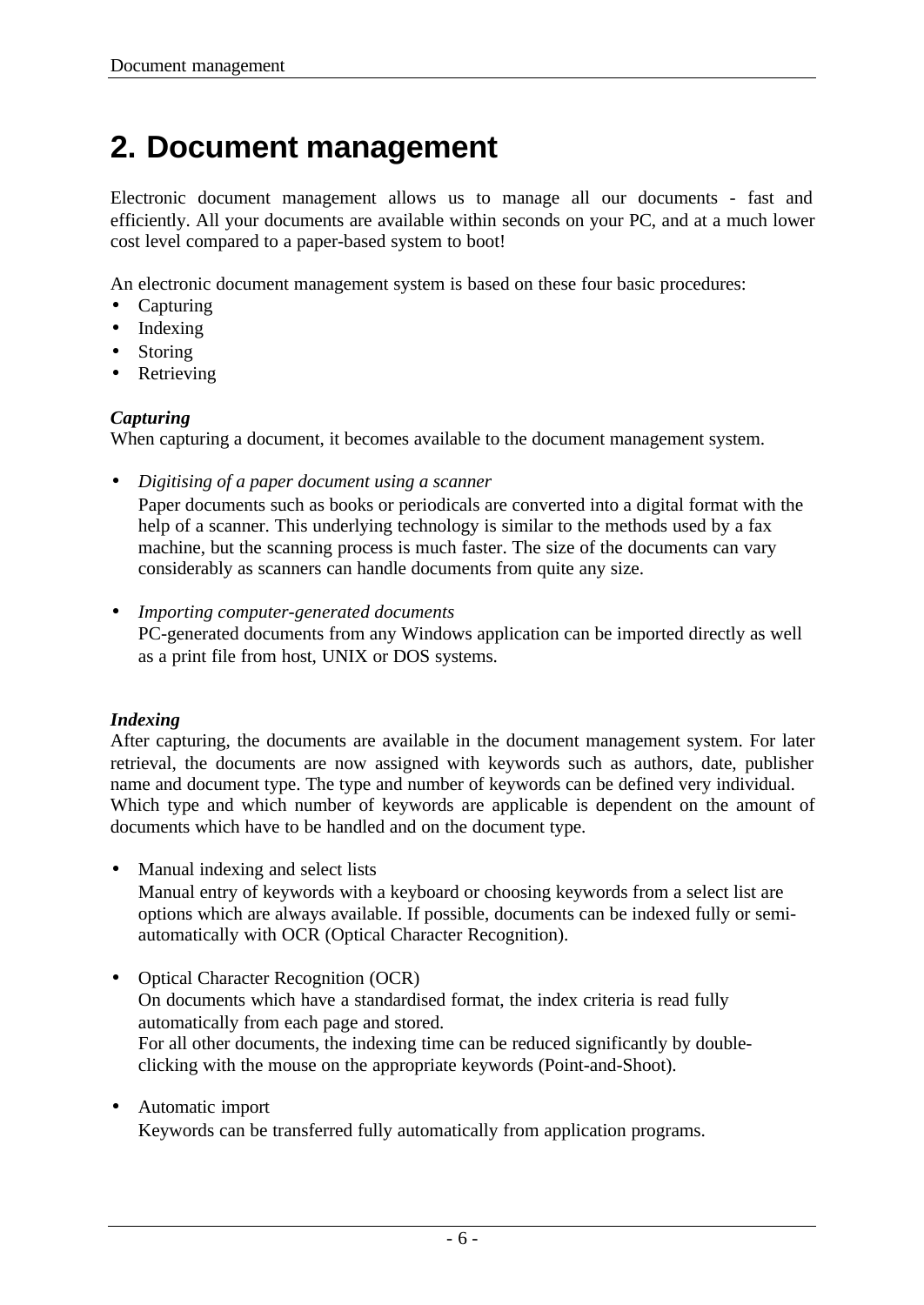## *Storing*

After keywords have been assigned to a document, the documents are stored in a digital file cabinet. The keywords are automatically added to the database.

All stored documents are available immediately over the network.

On demand, older and less requested documents can be moved to slower, but more affordable storage media (e.g. CD-ROM's). This process is called migration

## *Retrieving*

In the retrieval process, the strengths of an electronic document management system can be experienced in full force. You can search for all keywords which you have entered during the storage process and for the storage date and name of the person who stored the document.

The retrieval of documents can be performed in seconds. Retrieved documents can

- be viewed on the screen even by multiple colleagues at once
- be printed on paper
- be processed with other application programs
- be mailed by fax
- etc.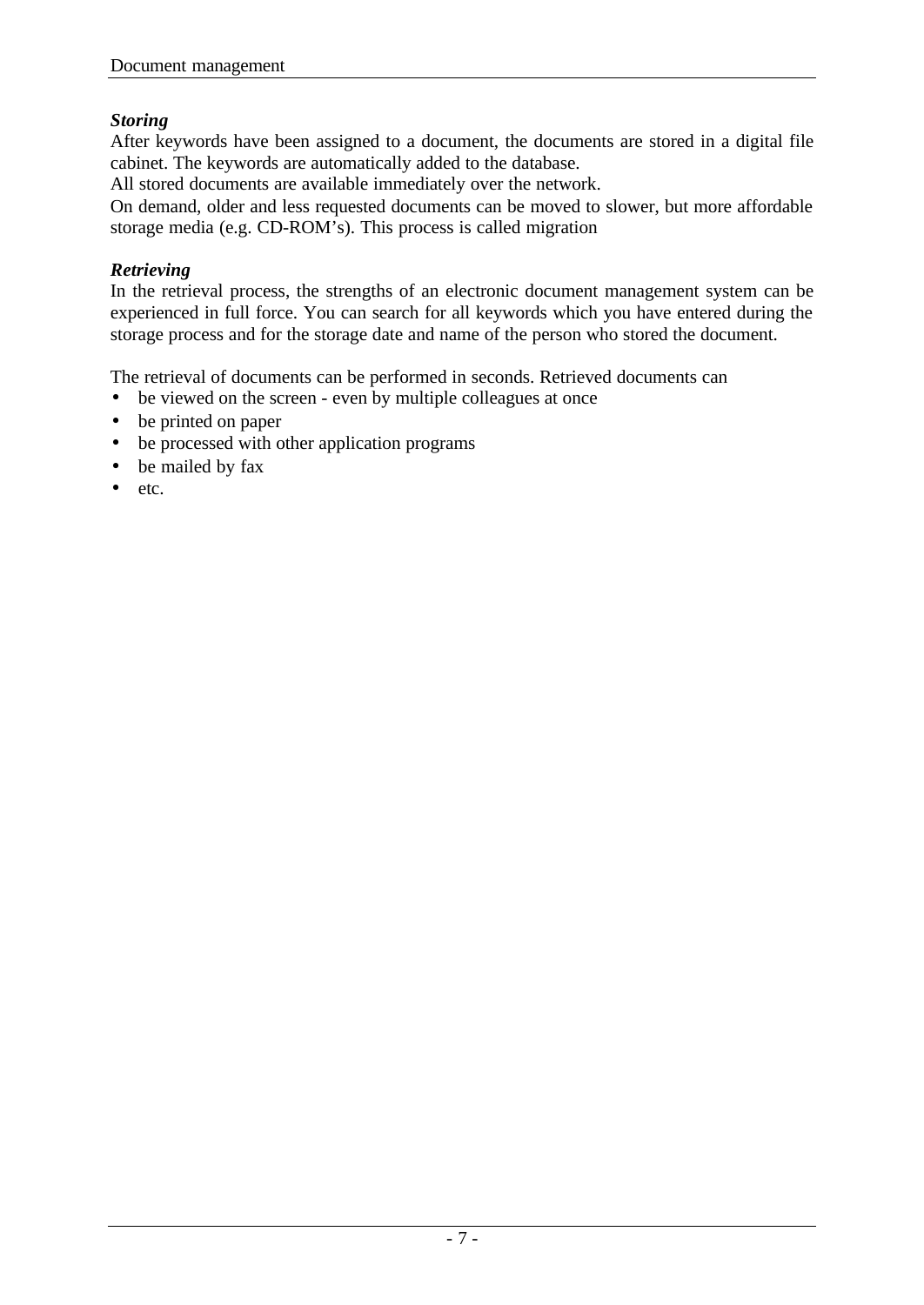# **3. Capturing**

To make a printed document available via the Internet it has to be converted into an electronic format.

There are 2 different ways how the capturing can be done:

- digitisation of printed documents by using a scanner
- importing of electronic documents all PC-documents can be used

Only the first point is relevant for the project, because there are no electronic documents available that can be used. We only deal with printed documents.

## **3.1. Scanning**

One of the first difficult issues that must be addressed in any digital conversion project concerns the selection of appropriate formats and technologies for storage, display and distribution of the material.

Another difficult question is what file format (images, PDF, SGML, HTML, etc.) should be used to deliver the content.

Another question is whether to store and deliver the materials as images or as text. Given the technology available to web browsers, the most accurate way to replicate completely the originally published material, which is full of special characters, foreign languages, mathematical symbols, charts and pictures, is with scanned images.

In addition, by the use of Optical Character Recognition software a corresponding text file can be built that would allow the user to search the full-text of the journals in the database. But these (uncorrected) OCR-text files should not be made available to users.

### **General Recommendation:**

It is recommended to use the images for display and for printing, and the text files for searching.

| <b>Coded information</b>                   | Non-coded information                       |
|--------------------------------------------|---------------------------------------------|
| Text files. Can be directly retrieved.     | Image files. Can not be retrieved directly. |
| Text processing editor. OCR/ICR.           | Image scanning. Pixel editor.               |
| Desktop publishing. Electronic publishing. |                                             |
|                                            |                                             |

## **Coded information vs. non-coded information**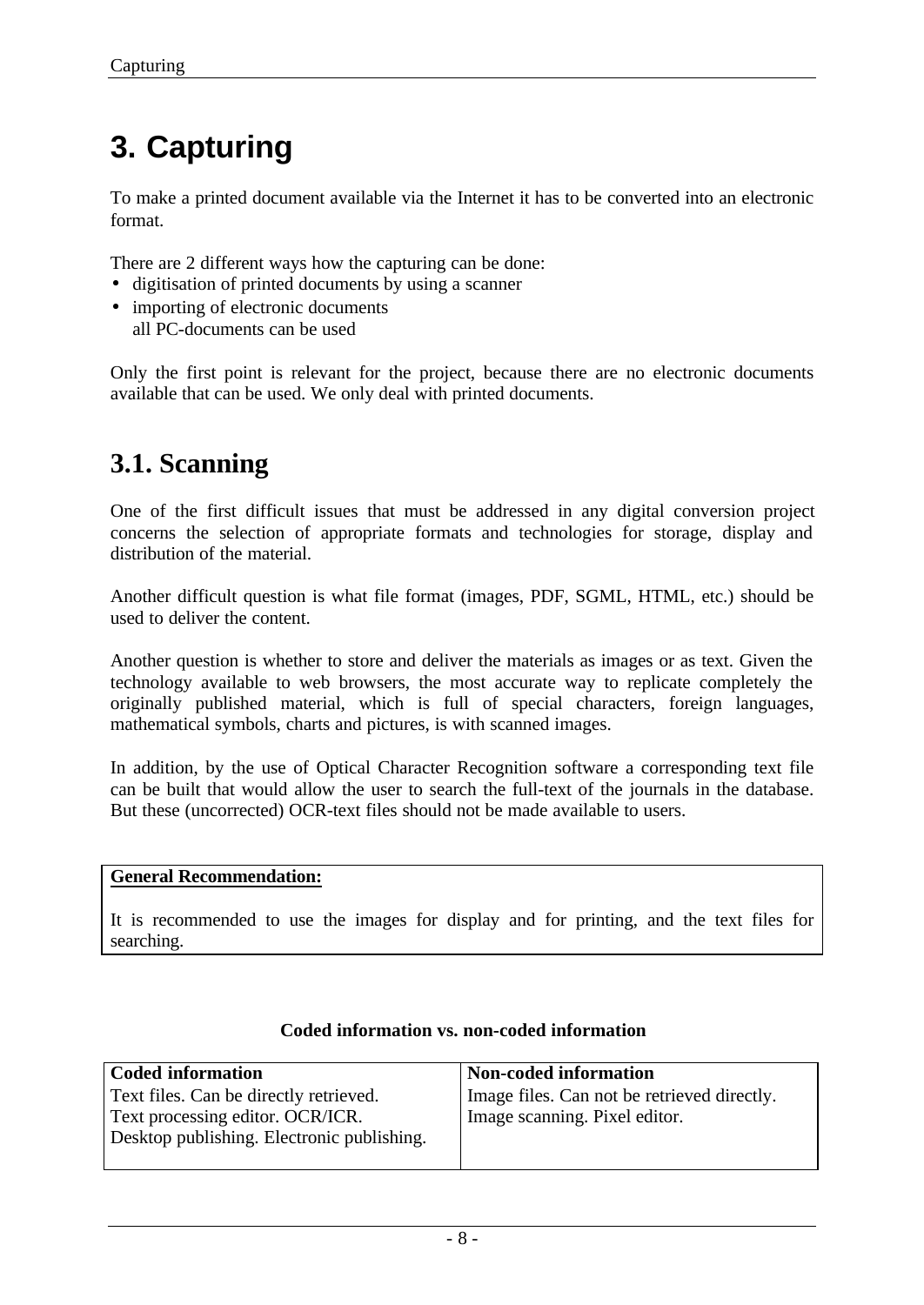## **Scanning can be divided in 4 main categories:**

- Line Art Scanning (1bit)
- Halftone Scanning (1bit)
- Greyscale Scanning (8bit)
- Colour Scanning (24bit)

In each category there are problems regarding how to reach the best scan quality. Refer to [2] for further details.

## **Basic scanning parameters**

- Kind of the original document (printed text on paper, printed image, photograph, colour, microfilm, microfiche, ...)
- Size of the original document (micro form, <A 4, >A 4 <A3, <A 3, ..., >A0)
- Scanning resolution (100 dpi, 300 dpi, 400 dpi, 600 dpi, ...)
- Image depth (pixel information: 1 bit, 8 bit, 12 bit, 3 x 12 bit, ...)
- Intended exploitation of the digital materials
- File size of the digital materials

## **Criteria for the definition of scanning parameters**

The definition of scanning parameters depends on the

- kind of the printed materials
- kind of intended use
- kind of intended access

## **Kind of printed materials**

### *Paper based materials*

- Bounded volumes
- Single sheets of paper
- Maps
- Library catalogue cards
- etc.
- One side double sided
- Usual book format  $(~ A 4, A 5 ...)$
- Small size
- Large size (A 0 or larger)
- Text
- Graphics
- Halftone
- Colour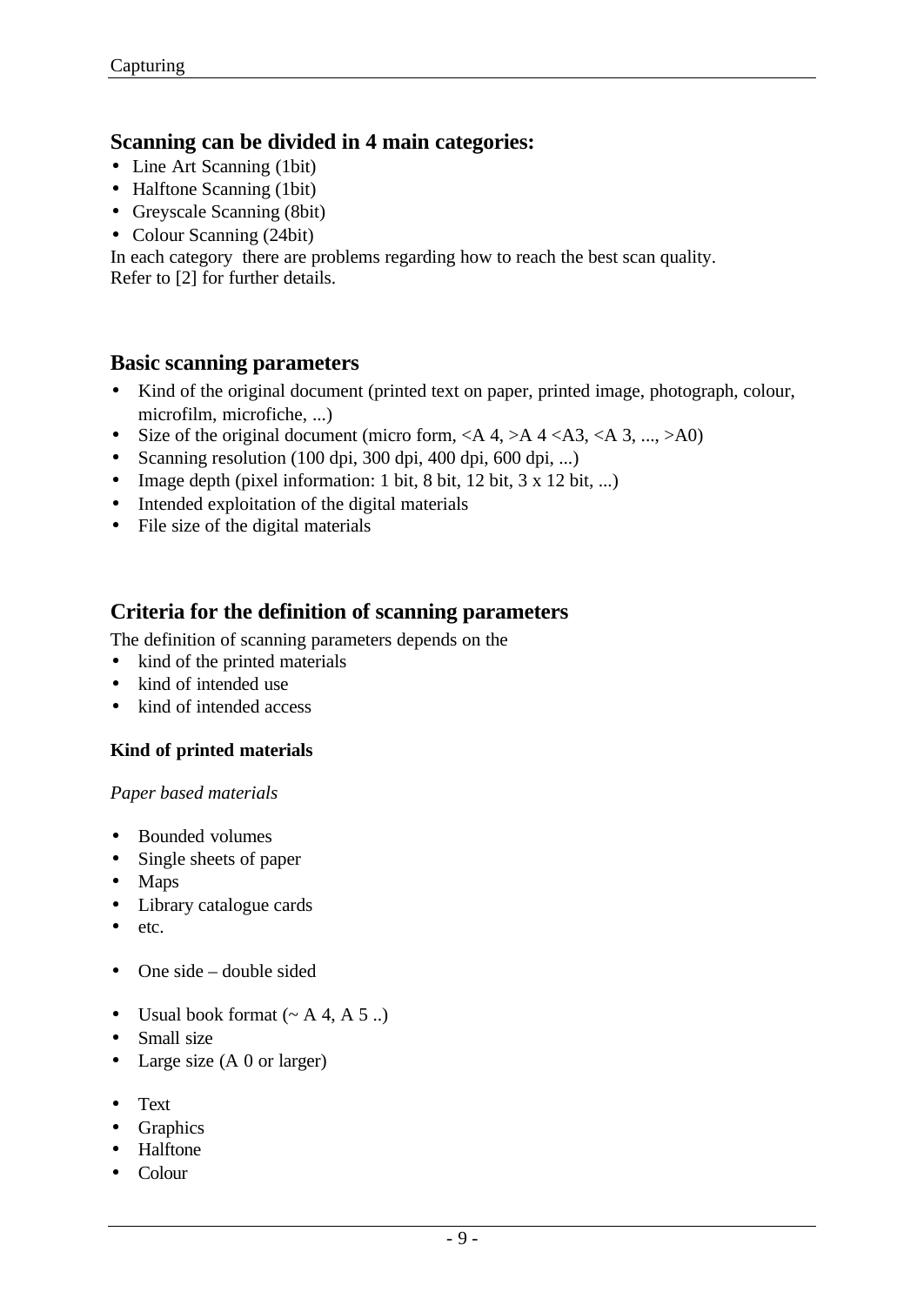### *Microfilm based materials*

- Microfilm
- Microfiche
- Slides
- Professional reprofilm

### *Other materials*

- 3-D objects
- etc.

### **Kind of intended use and further processing of the digitised materials**

Presentation on the screen

Reproduction by a printer

- Local print of a small number of document pages
- Reprint of the complete document
- Reprint in professional quality
- Reprint of coloured posters in an optimum true colour quality
- etc.

Further processing of documents

- Automatically OCR-conversion to full text
- Automatically vectorisation of graphical information
- Automatically analysis of the document type
- Production of a CD-ROM
- etc.

### **Kind of intended access to the digitised materials**

- Via Internet/Intranet
- Local access within the premises of the library

## **Categories of scanners**

- Flat bed scanners
- Flat bed scanners with automatic feeders
- Camera scanners
- Specialised book scanners
- Microfilm scanners
- Other specialised Scanners (x-ray, 3 D objects, ...)
- Black/white scanners
- Greyscale scanners
- Colour scanners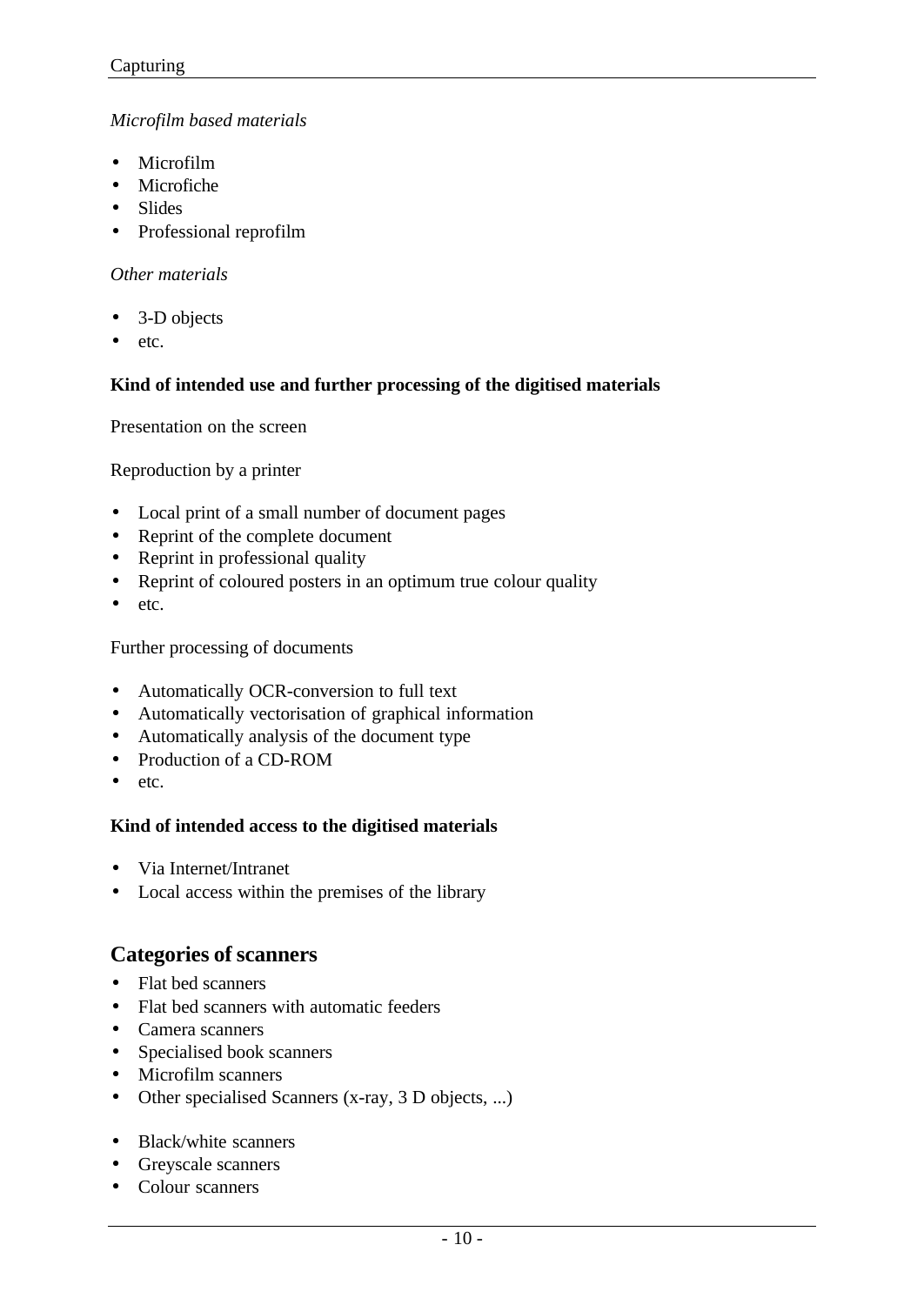• Digital resolution (dpi)

## **Image processing**

- Separation of double pages to single pages
- Clipping to remove the border or any black back ground
- Orientation of the image to vertical
- Purification from dirt (e.g. from marks caused by mould)
- Optimisation of contrast
- Scaling to original size
- etc.

## **3.2. Storage of the image files**

Here the question is, what do I want to do with the scanned Images? Do I use them as

- a digital master file
- an archive file
- for screen presentation
- for local print
- a download format
- Other

In general we have to divide the above into two groups: Digital master file and archive file into the first group and the rest into the second group.

The first group is for a one to one saving of the documents, for this reason the file format for storing these documents has to be lossless.

The second group has to bear in mind the technical realisation. Slow download rates and small amounts of disk space forces us to compress the data to reduce the size of the image files. Because of that limitation, it may not be possible to offer very high resolution colour or greyscale images.

And in general high compression means loosing Information, due to lossy compression.

Here are the most important file formats:

with lossless compression

- TIFF
- GIF
- PNG

with lossy compression

- JPEG
- FlashPix
- Wavelet
- Fractal
- STiNG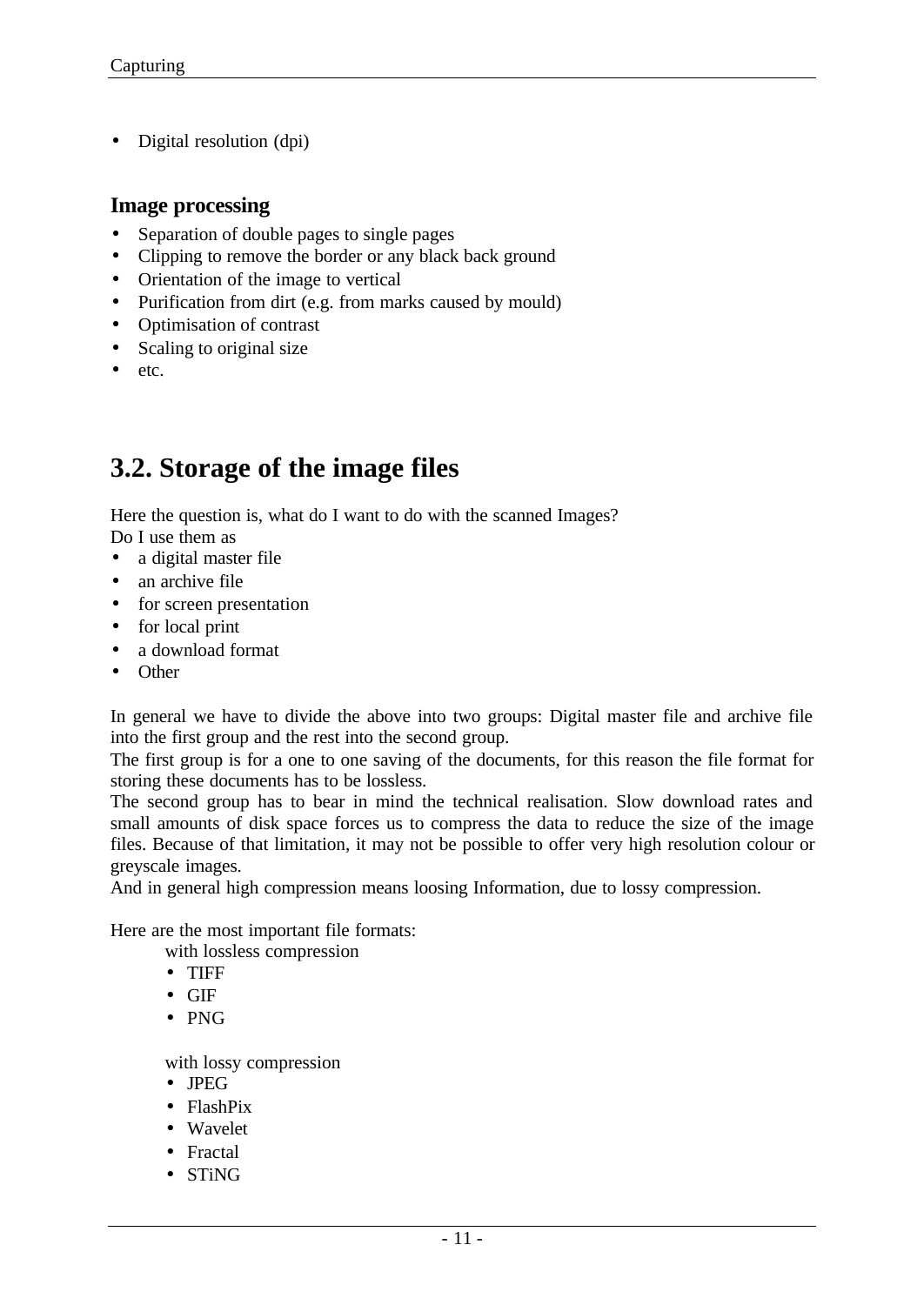## **3.2.1 Tag(ged) Image File Format TIFF**

*TIFF* is a widely supported format within the libraries community. The latest TIFF version is 6.0.

TIFF limitations: There are no provisions in TIFF for storing vector graphics and text annotation (although such items could be easily constructed using TIFF extensions). TIFF uses 4-byte integer file offsets to store image data, with the consequence that a TIFF file cannot have more than 4 Gigabytes of compressed raster data. This is not a big deal for DIEPER since this limit is far from being reached within a single document. It is considered that an average document is a 10-page document with each page having 100 KB compressed size. This makes the average size of a requested article roughly 1 MB.

TIFF strengths: TIFF is primarily designed for raster data interchange. Its main strengths are a highly flexible and platform-independent format which is supported by numerous image processing applications. Supported compression algorithms are: raw uncompressed, PackBits, LZW (Lempel-Ziv-Welch), CCITT Group 3 & 4 and JPEG compression.

Regarding time transfer for an average document: Suppose that we have an end-user connected through a dial-up connection (28,800 BPS). A 1 MB document requires then roughly 5 to 10 minutes to download. This seems to be accepted by end-users compared to the classical postal delivery.

Colour depth 24-bit for full colour and 8-bit for grayscale. Typical compression rate 2:1

The 4 major TIFF formats and compressions are: *1.Bitmap:*

- uncompressed
- word-boundaries uncompressed
- Huffman CCITT-1D compression
- Packbits compression
- LZW compression (LZW Compression under the licence of the Unisys Corporation, U.S. Patent Nr. 4,558,302)

### *2.Grayscale:*

- 4-bit uncompressed
- 8-bit uncompressed
- 4-bit LZW compressed
- 8-bit LZW compressed
- 4-bit Thunder Scan compression

#### *3.Paletten Colours:*

- 4-bit uncompressed
- 8-bit uncompressed
- 4-bit LZW compressed
- 8-bit LZW compressed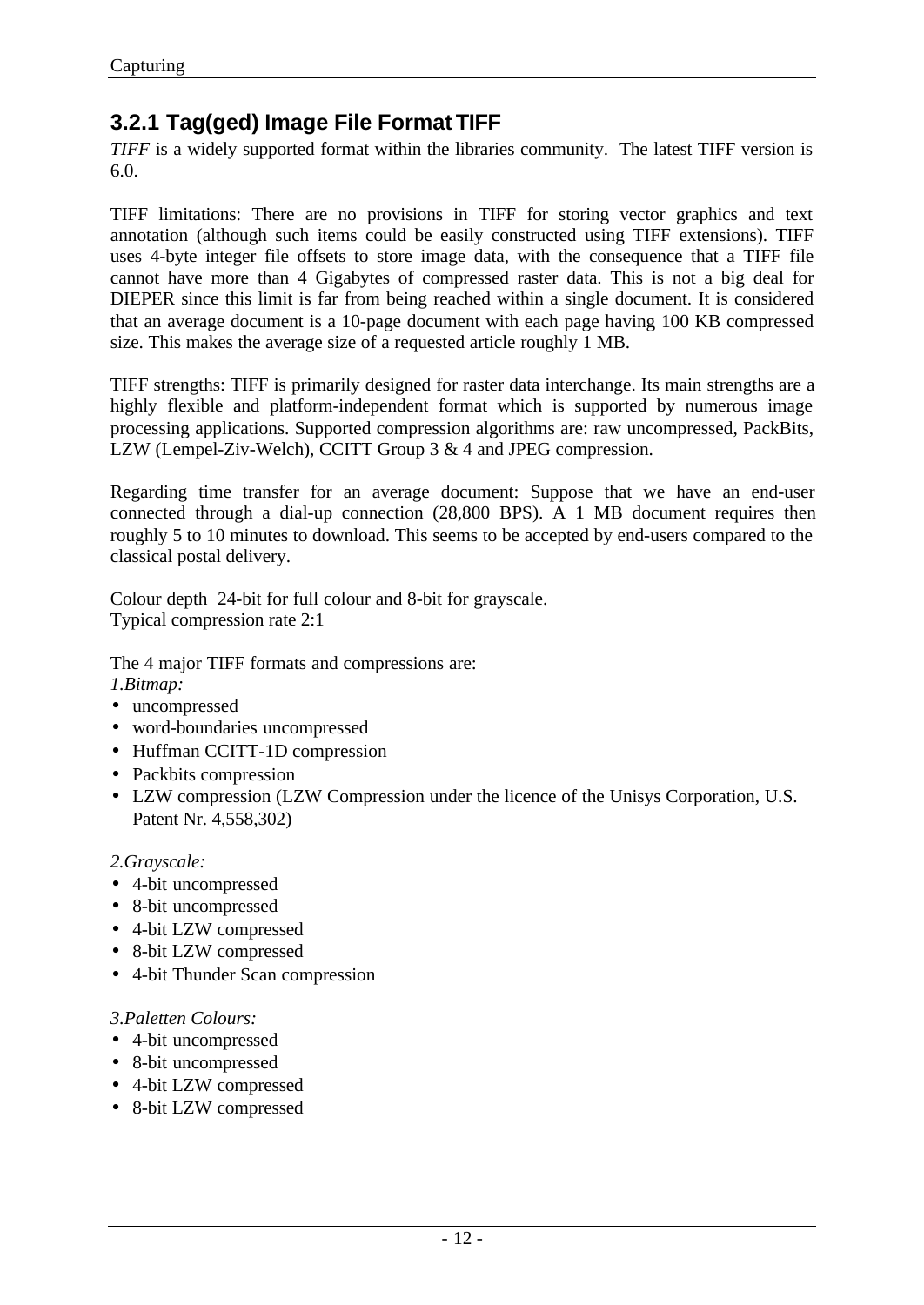*4.RGB Colours:*

- 24-bit uncompressed
- 24-bit LZW compressed
- 6-5-5 16-bit uncompressed

and as further formats:

*CMYK Colours:*

- 8-8-8-8 CMYK uncompressed
- 8-8-8-8 CMYK LZW compressed

## **Advantages :**

• It is possible to store additional information like metadata in the TIFF Header, to identify the image, the descent, publisher ... The TIFF Header will be explained later in the deliverable.

### **Disadvantages:**

- Not a standard on the World Wide Web. Plug-ins for Web-browsers are desired to display the images.
- The LZW Compression Algorithm is licensed by the Unisys Corporation. That means that professional users have to pay a licence-fee if they want to use this algorithm.

## **3.2.2 GIF**

GIF ™ is CompuServe's standard for defining generalised colour raster images. This *Graphics Interchange Format* ™ allows high-quality, high-resolution graphics to be displayed on a variety of graphics hardware and is intended as an exchange and display mechanism for graphics images.

The Graphics Interchange Format is defined in terms of blocks and sub-blocks which contain relevant parameters and data used in the reproduction of a graphic. A GIF Data Stream is a sequence of protocol blocks and sub-blocks representing a collection of graphics. In general, the graphics in a Data Stream are assumed to be related to some degree, and to share some control information; it is recommended that encoders attempt to group together related

graphics in order to minimise hardware changes during processing and to minimise control information overhead. For the same reason, unrelated graphics or graphics which require resetting hardware parameters should be encoded separately to the extent possible.

GIF can handle colour depths from 1 to 8 bit – a maximum of  $256$  colours – and uses the LZW- compression-algorithm. Several images can be stored in a GIF File and also Slideshows can be presented.

## **Advantages:**

• standard in the World Wide Web

## **Disadvantages:**

- can only display 256 colours
- a licence-fee has to bee paid because of the usage of the LZW-Algorithm

## **3.2.3 PNG**

The *Portable Network Graphics* (PNG) format was designed to replace the older and simpler GIF format and, to some extent, the much more complex TIFF format. For the Web, PNG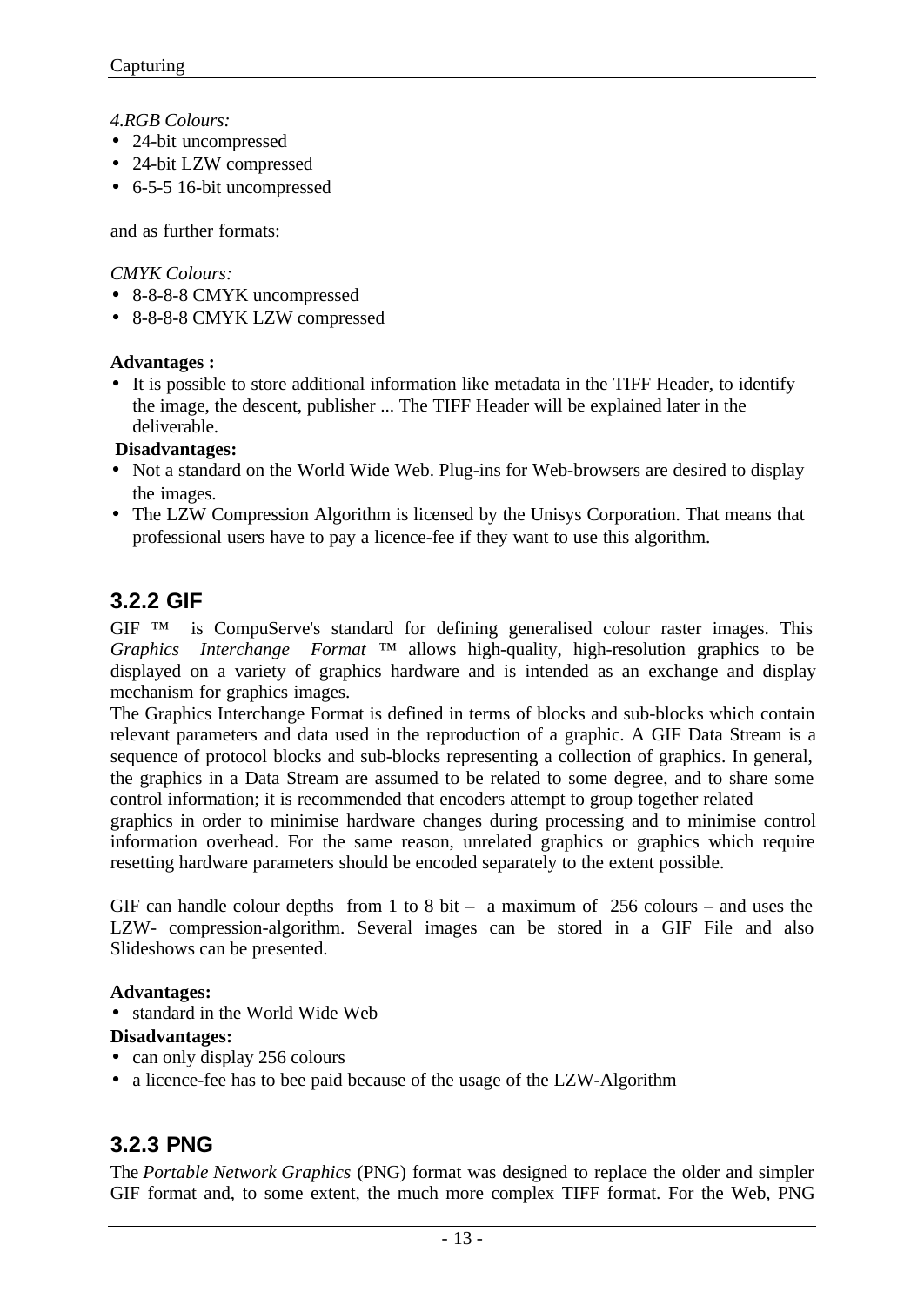really has three main advantages over GIF: alpha channels (variable transparency), gamma correction (cross-platform control of image brightness), and two-dimensional interlacing (a method of progressive display). PNG also compresses better than GIF in almost every case, but the difference is generally only around 5% to 25%. One GIF feature that PNG does not try to reproduce is multiple-image support, especially animations; PNG was and is intended to be a single-image format only.

PNG's compression is fully lossless - and since it supports up to 48-bit truecolor or 16-bit grayscale--saving, restoring and re-saving an image will not degrade its quality, unlike standard JPEG (even at its highest quality settings). And unlike TIFF, the PNG specification leaves no room for implementors to pick and choose what features they'll support; the result is that a PNG image saved in one application is readable in any other PNG-supporting app.

The *Portable Network Graphics* was developed to replace the older GIF format and to extend the TIFF format. Compression is up to 30% better than the one used in a GIF file.

It can also handle 8-bit palettes and was developed by the IETF.

#### **Advantages:**

- lossless compression
- no plug-in for Web-browsers necessary

### **Disadvantages:**

- if a PNG plug-in is used some problems in displaying the image can appear
- unclear if the format will establish as a standard on the WWW

## **3.2.4 JPEG**

JPEG stands for *Joint Photographic Experts Group*, the original name of the committee that wrote the standard.

JPEG is designed for compressing either full-colour or gray-scale images of natural, realworld scenes. It works well on photographs, naturalistic artwork, and similar material; not so well on lettering, simple cartoons, or line drawings.

JPEG is designed to exploit known limitations of the human eye, notably the fact that small colour changes are perceived less accurately than small changes in brightness. Thus, JPEG is intended for compressing images that will be looked at by humans.

JPEG can typically achieve 10:1 to 20:1 compression without visible loss, 30:1 to 50:1 compression is possible with small to moderate defects, while for very-low-quality purposes such as previews or archive indexes, 100:1 compression is quite feasible. [16] Colour depth 24-bit.

### **Advantages:**

- compression can be adjusted
- files can be very high reduced

### **Disadvantages**:

- high compression will produce an image with several plains on the image. This can be disturbing.
- lossy compression

## **3.2.5 FlashPix**

The FlashPix format can store the original picture and some copies of this picture with a lower resolution. There is no limit to the size, the colour depth and the resolution of an image. There is also the possibility to display several variants of the same image without storing it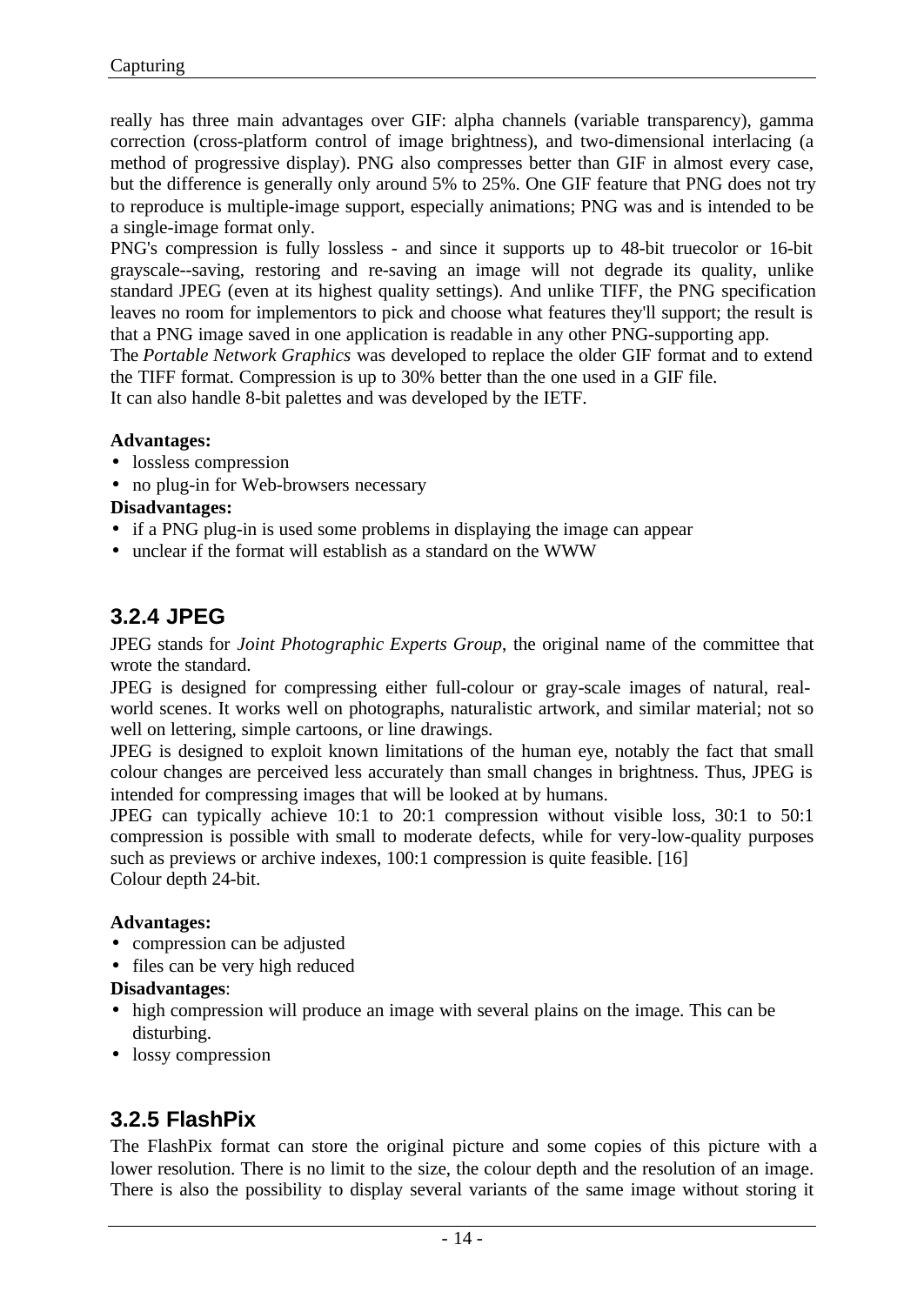twice. Therefore filters are written in a script language and stored in the same file. When it comes to display the images, these "corrections" will be calculated in real-time to display the changed picture. Metadata can also be stored in the image file.



*Picture 1: The FlashPix "pyramid*, [4]

As you can see on the picture, the picture will be "broken down" to smaller resolutions.

### **Advantages:**

- only the desired resolution will be transmitted over the net and helps saving bandwidth.
- metadata can be stored in the file
- only 1 file necessary
- can be produced from JPEG, GIF, TIFF and also be taken direct from a digital camera or a scanner

### **Disadvantages:**

- the World Wide Web Consortium (W3C) will not support this image format as a standard.
- no browser support at this time

## **3.2.6 Wavelet Compression**

Wavelet compression is a method of mathematical modelling of images, which breaks the image down into small waves that represent the frequency analysis of a function. The shapes and patterns in an image are identified, and then described using mathematical functions or formulas. The function that models or describes the image is contained within the compression and decompression software. The image file contains only the coefficients or numbers used by the function, and compression is achieved by averaging the values of these coefficients so that an image is represented by fewer numbers.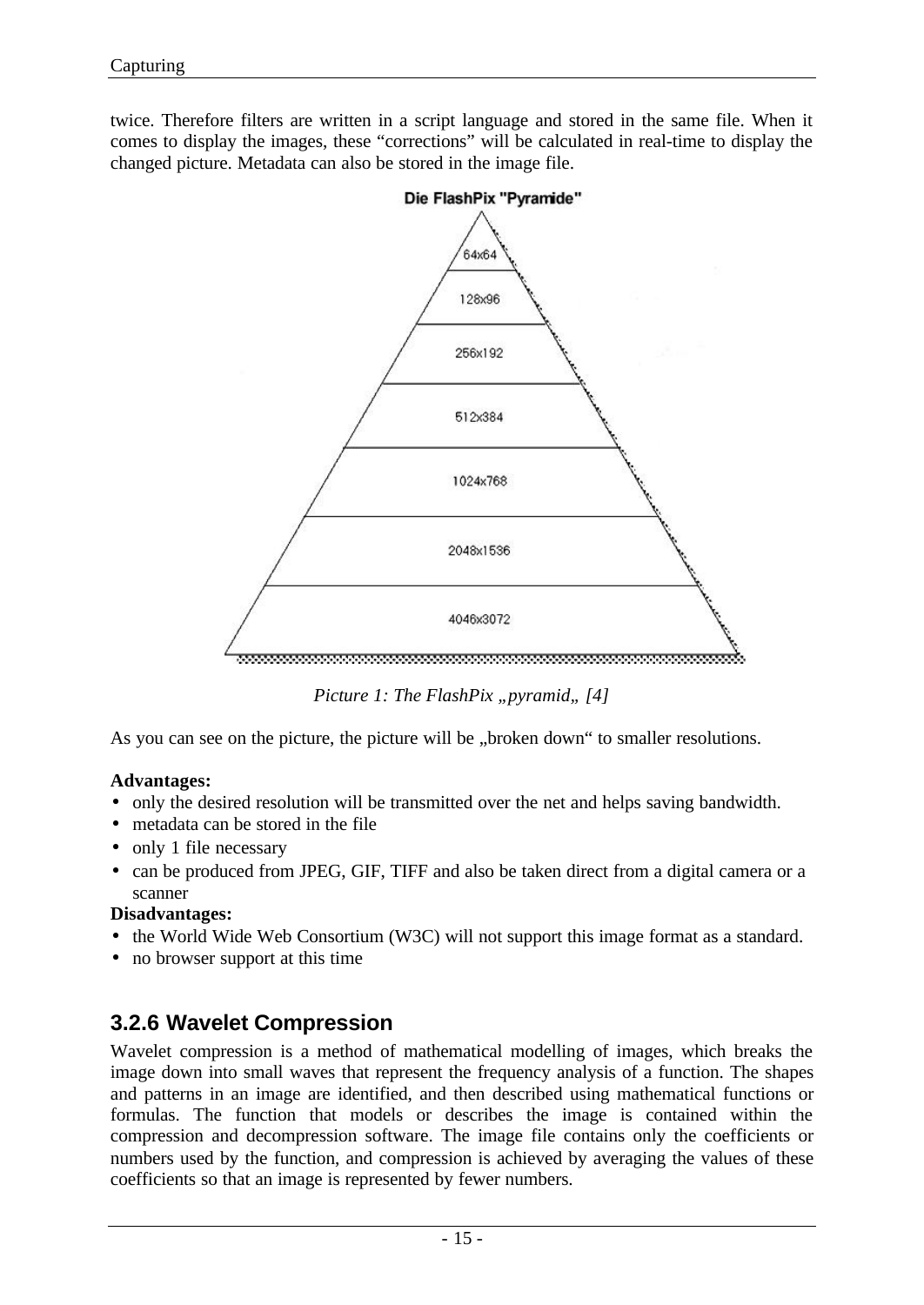An advantage of wavelet compression is that image processing can be incorporated into the wavelet transformation, including sharpening, contrast enhancement, and noise reduction for images. Also, images can be enlarged or reduced via embedded interpolation, using common interpolation algorithms, such as bicubic, bilinear, or nearest neighbour, as found in Adobe Photoshop and in other pixel-based image editing software.

Maximum compression rate 150:1 Typical compression rate 15:1 up to 100:1 time for decompression comparable to the one JPEG needs

#### **Advantages:**

- high compression
- time for decompression comparable to the one JPEG needs
- one effect of the compression is, that the image will be blurred. This effect is enjoyable for the human eye

#### **Disadvantages:**

- compression rate can not be adjusted
- long compression times
- not a standard
- plug-in for browsers necessary
- proprietary format

## **3.2.7 Fractal Compression**

Mathematically, a fractal describes a structure that has many repeated forms regardless of scale. Real world images have properties that allow them to be described using fractals, such as repeated shapes and patterns. Fractal compression works by using a variety of methods to identify features within an image and then breaking down the image into a mathematically modelled series of repeating shapes and patterns.

Images can be magnified or reduced, because the compression process allows the modelled images to be resolution-independent. When a fractally-encoded image is converted to a pixel image, it can be enlarged or reduced to any desired size with minimal loss of image quality.

Fractal compression can take a very long time to compress images - significantly longer than wavelet compression in test trials, but the decompression is relatively quick.

Maximum compression rate 250:1 Typical compression rate 20:1 to 100:1

#### **Advantages:**

- high compression
- time for decompression comparable to the one JPEG needs
- resolution independent
- one effect of the compression is, that the image will be blurred. This effect is enjoyable for the human eye

#### **Disadvantages:**

- compression rate can not be adjusted
- long compression times
- not a standard
- plug-in for browsers necessary
- proprietary format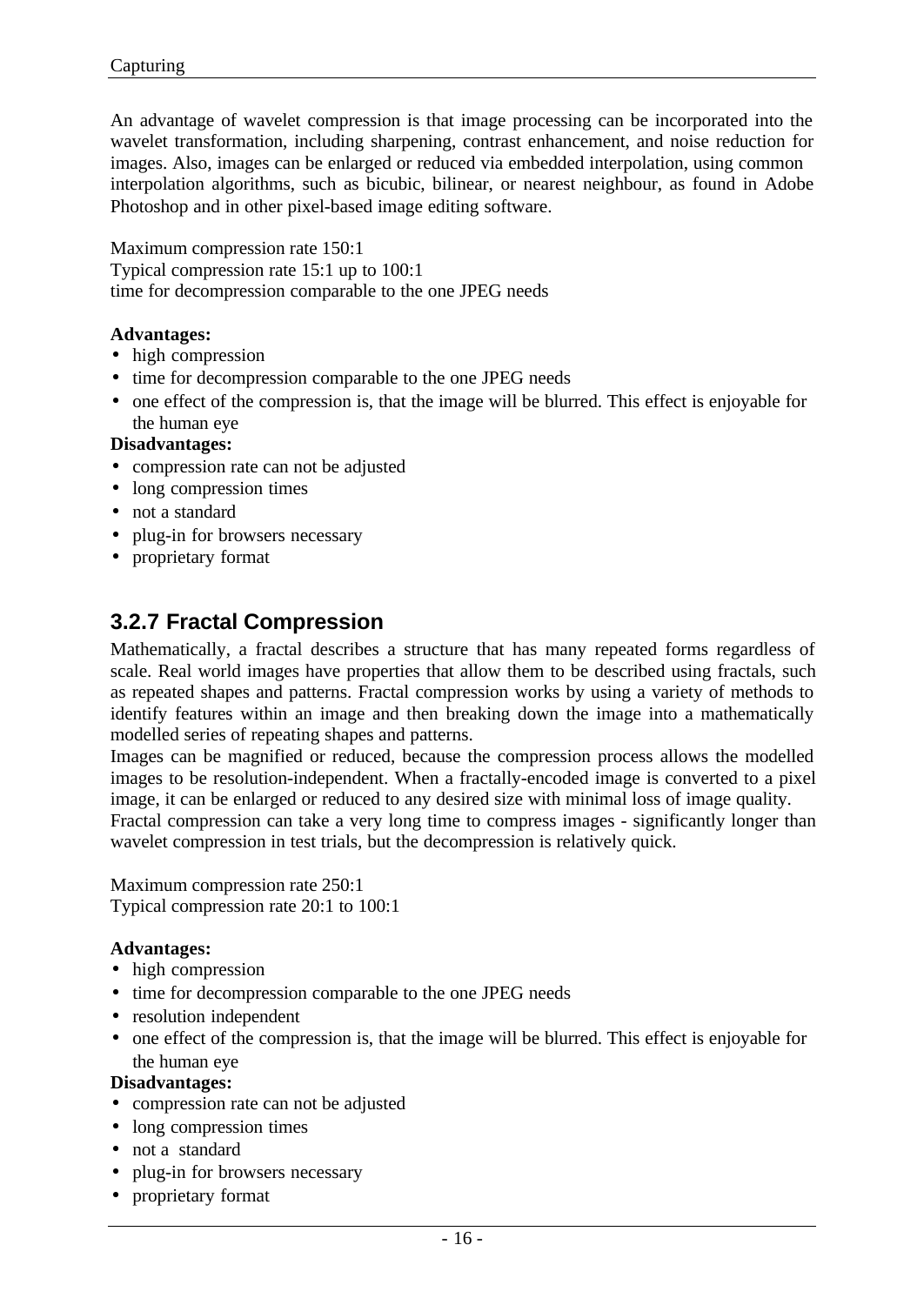|                                          | <b>JPEG</b>                         | Wavelet           | Fractal           |
|------------------------------------------|-------------------------------------|-------------------|-------------------|
| Typical compression                      | 10:1 to $20:1$                      | 15:1 to 100:1     | 20:1 to 100:1     |
| Compression time*                        | 8 seconds                           | 45 seconds        | 13 minutes        |
| Decompression time*                      | 6 seconds                           | 20 seconds        | 10 seconds        |
| Image quality                            | excellent to poor                   | excellent to poor | excellent to poor |
| <b>Resolution features</b>               | none                                | interpolation     | scalable          |
| Zoom                                     | no in general;<br>yes with FlashPix | yes               | yes               |
| Dedicated browser or<br>plug-in required | no                                  | yes               | yes               |

Comparison of JPEG, Wavelet, and Fractal Compression [1]

\* Times measured on a 23MB RGB image scanned from a 35mm slide. All files were compressed using Adobe Photoshop 4.0 running on an Apple Power Macintosh 9500 with 244Mhz G3 upgrade. JPEG compression (at 60:1) was native Photoshop JPEG. Wavelet compression plug-in used was AccuPress from Aware Inc. (image compressed at 120:1). Fractal compression plug-in used was Genuine Fractals from Altamira Group, Inc. (image compressed 120:1).

In conclusion, wavelet and fractal compressions offer the advantages of higher compression ratios, comparable to higher levels of image quality for the compressed files, and similar decompression times compared to JPEG or LZW compression. Fractal compression has the advantage of being resolution-independent, which allows end-users to open a file at any desired resolution or size (only up to a point). Wavelet compression can incorporate traditional interpolation methods to enlarge or reduce images on-the-fly and, therefore, can function very similarly to fractally-encoded images. The disadvantages for both wavelet and fractal compression include long compression times, non-standardised and proprietary compression algorithms, and the need for a dedicated viewer or plug-in to use the files.

## **3.2.8 STiNG**

Iterated Systems' STiNG technology offers the advantages of both types of compression combined with lossless encoding, all of which should provide high compression ratios, good image quality, and scalability. I suspect that the advantages of both wavelet and fractal compression will end up outweighing the disadvantages. [1]

This new technology was not available when the deliverable was written.

## **3.3. Digital master file**

The image file which results from the scanning will be the so called Digital master file of the highest quality. This is the archive version which should be stored in a standardised format under lossless compression on a long life data carrier. At present, for the permanent storage of scanned text documents the TIFF format should be preferred in combination with the CCITT G4 compression.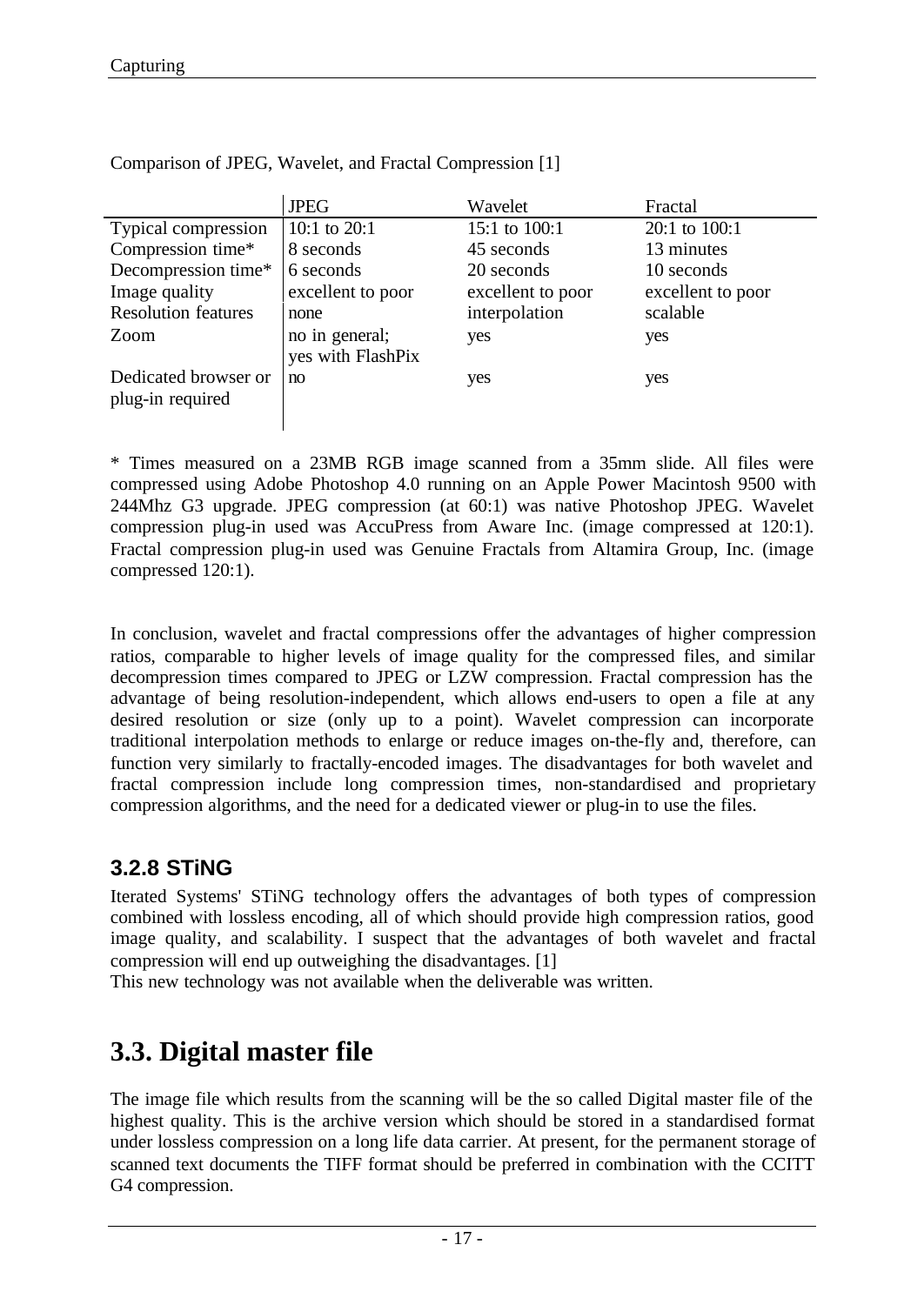Alternative formats may be PNG and (only for grey scale and colour) the GIF format.

## **3.4. Application file formats**

From the digital master file a copy will be stored in the archive system on an magnetic disc array (e.g. for scanned text documents: TIFF, 300 dpi).

In addition application formats will be prepared for the screen presentation (e.g. GIF or JPEG, 75 – 100 dpi), for the download and for local printing (e.g. Postscript or PDF, 300 dpi). These application formats may also be stored in the archive system or can be prepared on-the-fly.

## **3.5. Recommendation:**

It is recommended to apply the parameters and formats shown in the following tables.

## *Text, Line-graphics*

| Scanning           | (300)/400/600 dpi |               | Bit       |
|--------------------|-------------------|---------------|-----------|
| Storage            |                   | TIFF/CCITT G4 | Bit       |
| Viewing            | 70-120 dpi        | <b>GIF</b>    | $1-4$ Bit |
| Gallery/Thumbnails | 15 dpi            | <b>GIF</b>    | Bit       |
| Download           | 300/400/600 dpi   | <b>PDF</b>    | Bit       |

If an OCR conversion is intended, scanning should be done with a resolution at least of 400 dpi. If it is further planned to provide a print-on-demand service, scanning should be done with a resolution of 600 dpi.

### *Grey-scale graphics, Photographs*

| Scanning           | 300dpi               |                   | 8 Bit |
|--------------------|----------------------|-------------------|-------|
| Storage            |                      | TIFF uncompressed | 8 Bit |
| Viewing            | 512x768 to 1024x1536 | <b>JPEG</b>       | 4 Bit |
| Gallery/Thumbnails | $\sim 100x150$       | <b>JPEG</b>       | 4 Bit |
| Download           | 2048x3072            | <b>JPEG</b>       | 8 Bit |

### *Manuscripts*

| Scanning           | 300dpi               |                   | 8 Bit     |
|--------------------|----------------------|-------------------|-----------|
| Storage            |                      | TIFF uncompressed | 8 Bit     |
| Viewing            | 512x768 to 1024x1536 | <b>JPEG</b>       | $1-4$ Bit |
| Gallery/Thumbnails | $\sim 100x150$       | <b>JPEG</b>       | $< 8$ Bit |
| Download           | 2048x3072            | <b>JPEG</b>       | 8 Bit     |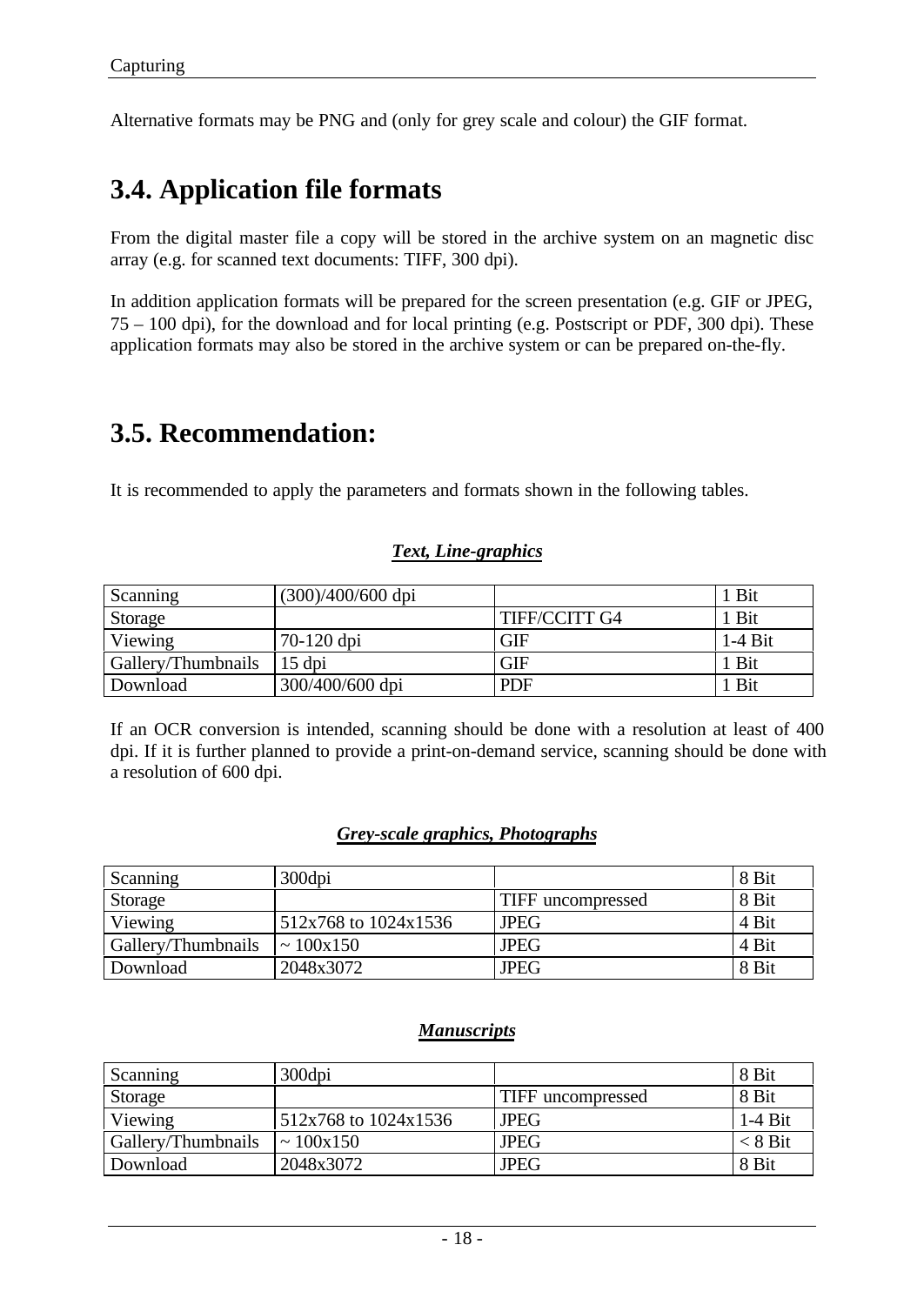## *Colour graphics*

| Scanning           | 200-300dpi           |                   | 3x8 Bit |
|--------------------|----------------------|-------------------|---------|
| Storage            |                      | TIFF uncompressed | 3x8 Bit |
| Viewing            | 512x768 to 1024x1536 | <b>JPEG</b>       | 3x8 Bit |
| Gallery/Thumbnails | $\sim 100x150$       | <b>JPEG</b>       | 8 Bit   |
| Download           | 2048x3072            | <b>JPEG</b>       | 3x8 Bit |

## *2-D Representation of 3-D Objects*

| Scanning           | 200-300dpi           |                          | $3x8$ Bit |
|--------------------|----------------------|--------------------------|-----------|
| Storage            |                      | <b>TIFF</b> uncompressed | $3x8$ Bit |
| Viewing            | 512x768 to 1024x1536 | <b>JPEG</b>              | $3x8$ Bit |
| Gallery/Thumbnails | $\sim 100x150$       | <b>JPEG</b>              | 8 Bit     |
| Download           | 2048x3072            | <b>JPEG</b>              | 3x8 Bit   |

Acceptable compression for JPEG-files

Grey scale: maximum 10:1 Colour: maximum 15:1

For an exact calculation which resolution should be used for scanning or which resolution is useful, the formula of Mr. Jeff Bones in his FAQ "The Scanning FAQ" [2] can be used.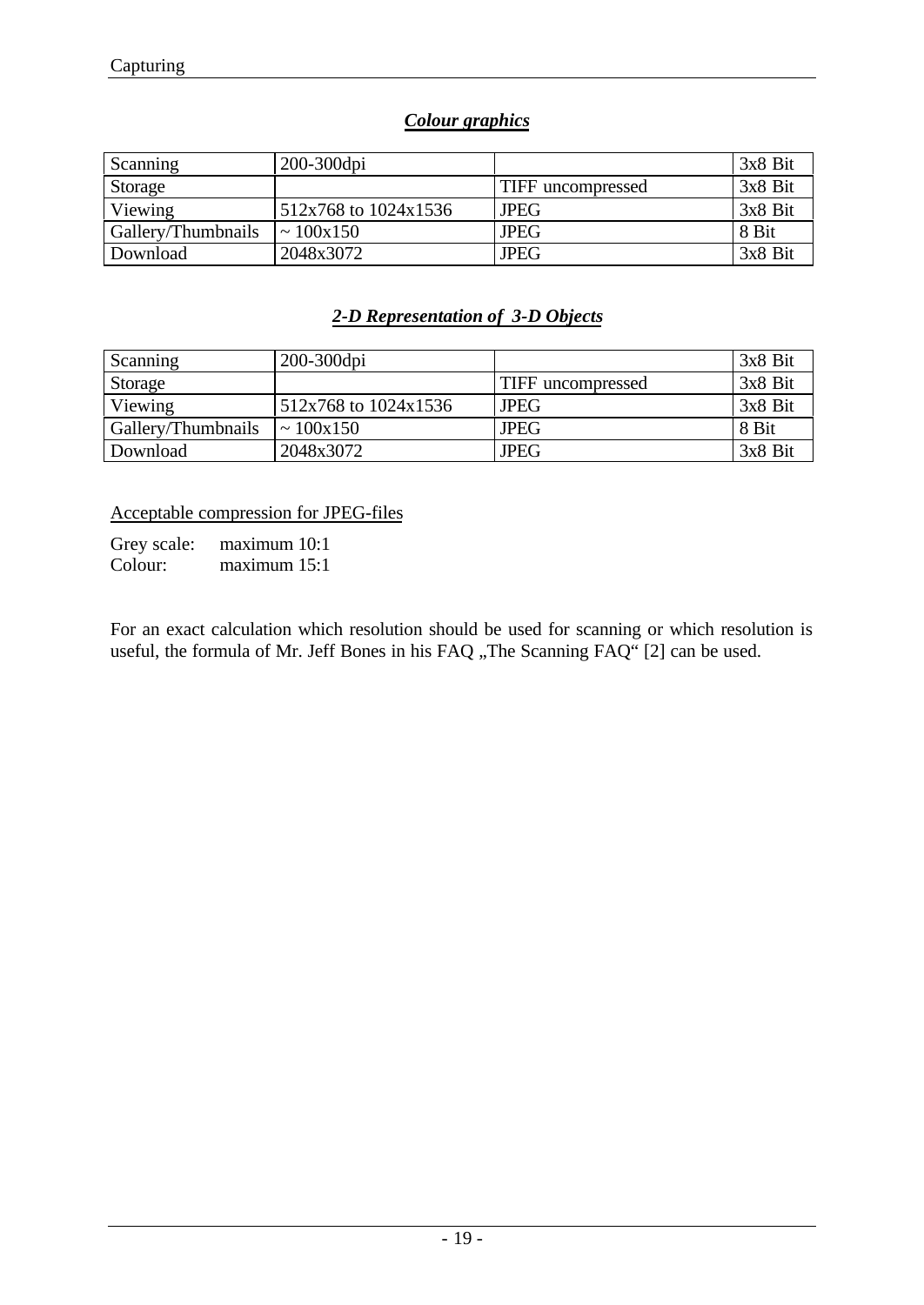# **4. Indexing - Metadata**

The Internet is growing from minute to minute and is growing even faster every minute. So it gets quite hard to find the information wanted and needed. The big search-engines like Lycos, Yahoo, Altavista and so on can only handle a small amount of the data on the net.(about 35%) But the amount of data available in electronic form on the net is still growing. The chance for outsiders to find data is rather difficult not to say even impossible. Therefore it is necessary to combine normal data with metadata to make indexing easier.

TEI header and MARC are two standards that would fulfil these needs. But the creation and maintenance of these data are time-consuming.

### *Metadata, what's that?*

Metadata are data about data. They can consist of information about the author, links and so on. One form of metadata would be the index catalogue on these little cards in libraries.

## **Categories of indexing**

Bibliographic indexing Document identifier Document structure (SGML or XML representation of the document structure) Full text (complete full text or in part)

### **Bibliographic indexing**

- Bibliographic data
- Catalogue data sets
- Dublin Core data sets
- Storage of bibliographic data in the TIFF-Header
- Storage of bibliographic data in the TEI-Header
- etc.

### **Document identifier**

- DOI
- URL
- PURL
- $etc.$

### **Document structure**

- SGML/XML representation
- Ebind format
- Hyperlinks text  $\leftrightarrow$  Image page

SGML is quite used for describing the structure of catalogue records. SGML is an international standard used for the formal definition of electronic text. SGML is thus a structure driven meta language. HTML for instance is an application of SGML. The structure of an SGML set of documents is described in a single definition document referred to as the DTD, the Document Type Definition. HTML corresponds to a specific DTD as well as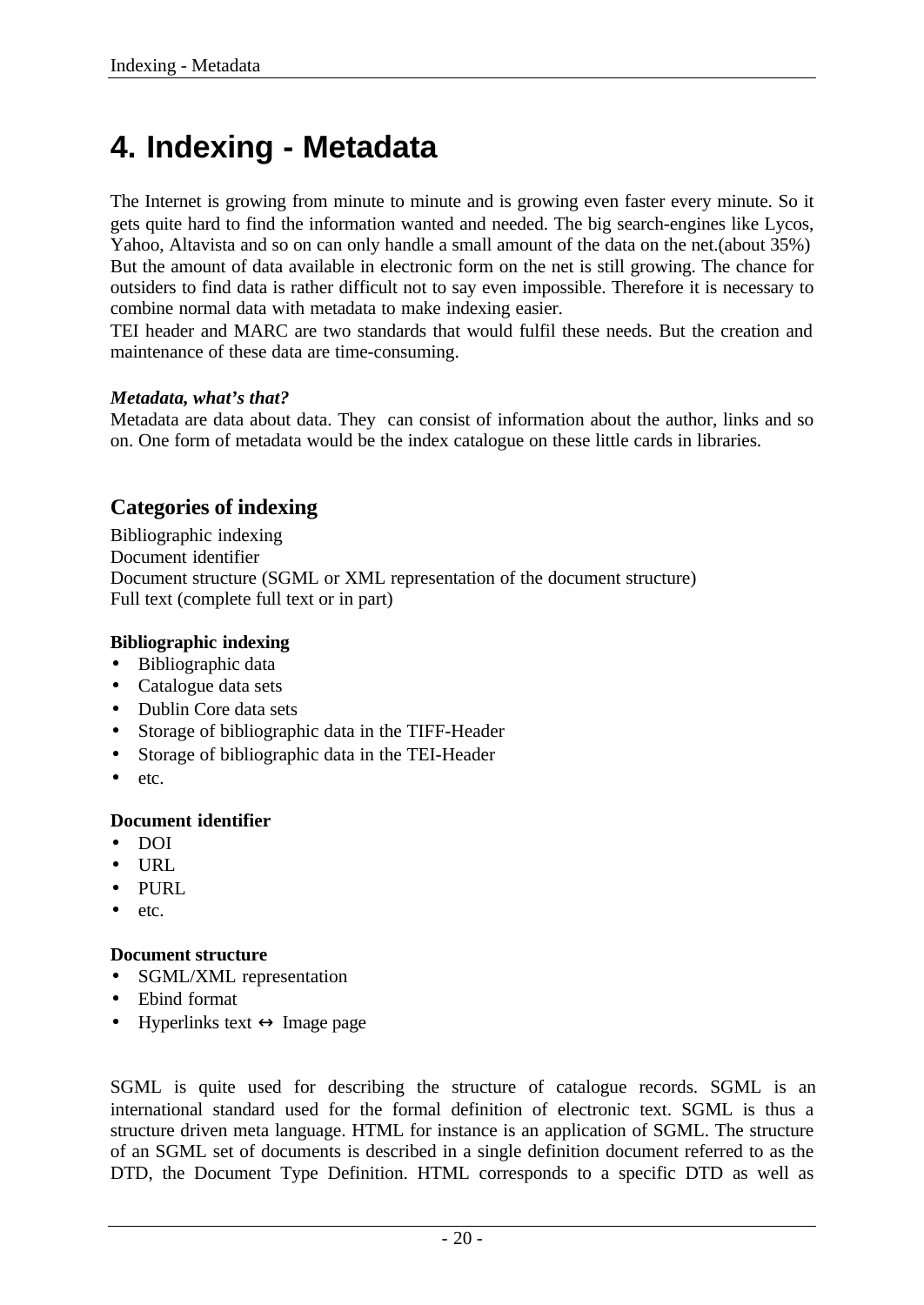Netscape browser (HTML viewer) which has its own DTD called Mozilla, a superset of HTML 2.0.

### **Full text (complete full text or in part)**

- Complete documents
- Special parts of the document
- Summary, abstract
- Tables of contents
- Indexes
- Key words

### **Full text formats**

- HTML
- ASCII
- .DOC
- .XLS
- $\bullet$  TEX
- etc.

## **Methods of full text + meta data capturing**

- Manually input
- OCR/ICR
- Download of catalogue data
- etc.

## **4.1. Bibliographic indexing**

## **4.1.1 TIFF Header**

TIFF allows the storage of additional and private information in its header. The size of these data, called metadata, are only limited to the max size of the TIFF file, 2GB. Therefore the normal "standard" tags which are already provided by the TIFF header and to provide extended metadata the so called "private" tags can be used. Some programs seems to have their problems when private tags are used. So in the following only the standard tags will be discussed in detail.

For books and periodicals we can use the following tags for storing metadata:

| Tag | <b>Name</b>      | <b>Type</b>  | <b>Usage</b>                      |
|-----|------------------|--------------|-----------------------------------|
| 269 | DocumentName     | <b>ASCII</b> | for saving the name of the        |
|     |                  |              | document or the ISSN Number       |
| 270 | ImageDescription | <b>ASCII</b> | for saving metadata               |
| 285 | PageName         | <b>ASCII</b> | physical page number (the same as |
|     |                  |              | the one in the filename)          |
| 305 | Software         | <b>ASCII</b> | software used for scanning        |
| 315 | Artist           | <b>ASCII</b> | the scanning department           |
|     |                  |              | (University, firm, )              |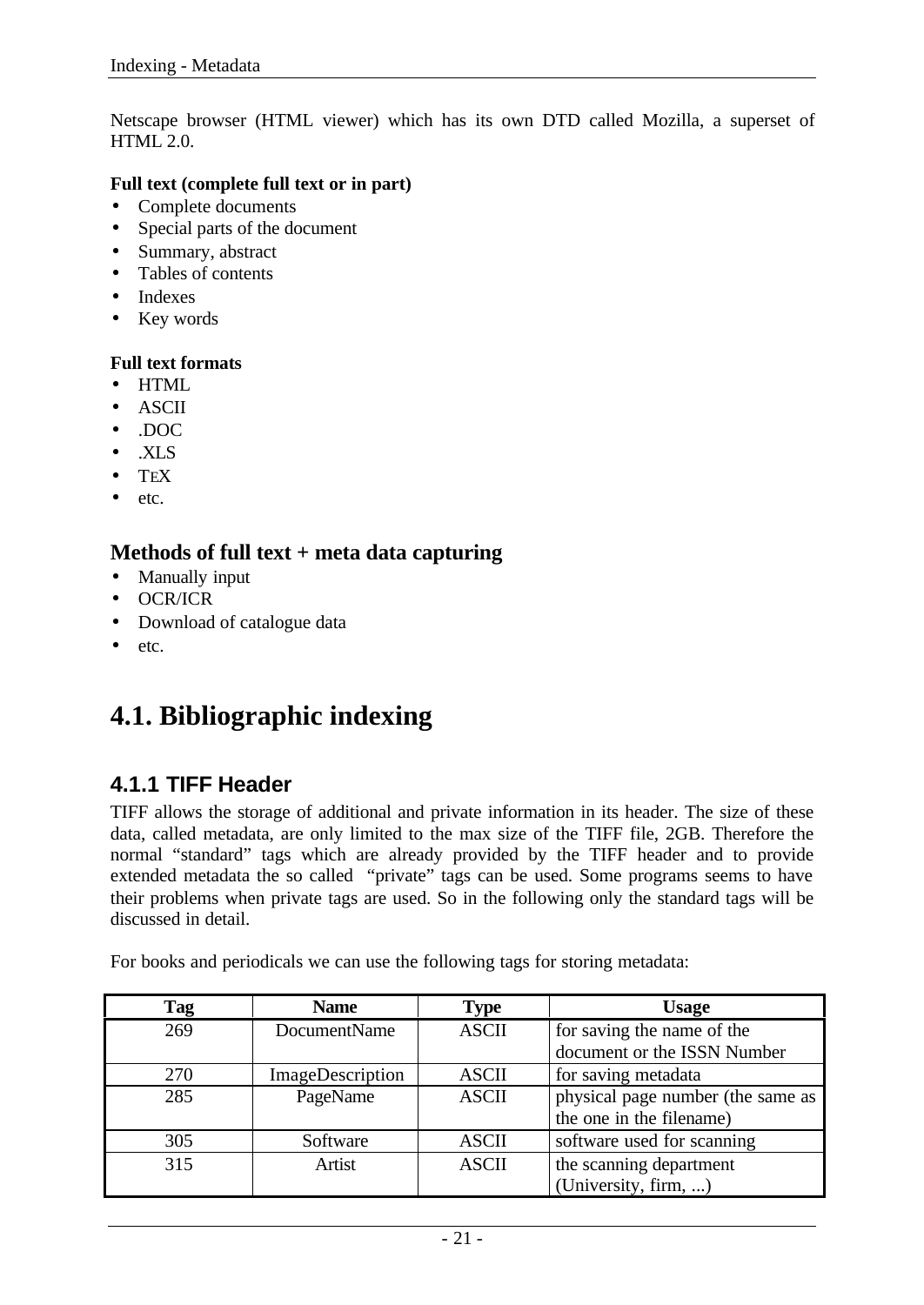| 33432 | Copyright | ASCII | Copyright, this tag can be ignored<br>If the copyright was stored within<br>the ImageDescription |
|-------|-----------|-------|--------------------------------------------------------------------------------------------------|
|       |           |       |                                                                                                  |

## **4.1.2 TEI Header**

For a detailed description on TEI please refer to chapter 5.9 Ebind and TEI. Like TIFF also TEI can store a lot of metadata in its header.

The TEI Header consists of 4 parts:

- File Description
- Encoding Description
- Text Profile Description
- Revision Description

The *File Description* is used for a full bibliographic description like the title, author, publisher, creator of the electronic version, size and information on the electronic version and details about the printed source from which the electronic one was created.

The *Encoding Description* is used for a detailed description about how the text was treated when converting to the electronic version and so on.

The *Text Profile Description* is used for a detailed description of non-bibliographic aspects of the text like the language used or the historical situation in which the book was written

The *Revision History Description* is used to store a description of all changes made while developing the text in electronic form.

## **4.1.3 MARC**

*MARC* (*Machine- Readable Cataloguing*) is a set of records to describe bibliographic data. There are several standards on national level e.g. USMARC, Can/MARC, InterMARC, UKMARC, CCF and so on. MARC is very rich on describing elements, not to say it is to rich. MARC records are, because of their extent very difficult to maintain.

Conversion from MARC to SGML/XML and vice versa is planned, and it is worked on that topic.

As Example you can look at the MARC DTD.

## **4.1.4 MARC DTD**

The Term , *MARC DTD*" (*Machine Readable Cataloguing Document Type Definition*) is used for the Implementation on the Standard Generalised Markup Language (SGML). MARC DTD handles MARC Records like individual types of Documents.

Please refer to http://www.oasis-open.org/cover/marcdtdback.html

## **4.1.5 Dublin Core**

*Dublin Core* is a metadata element set intended to facilitate discovery of electronic resources. Originally conceived for author-generated description of Web resources, it has attracted the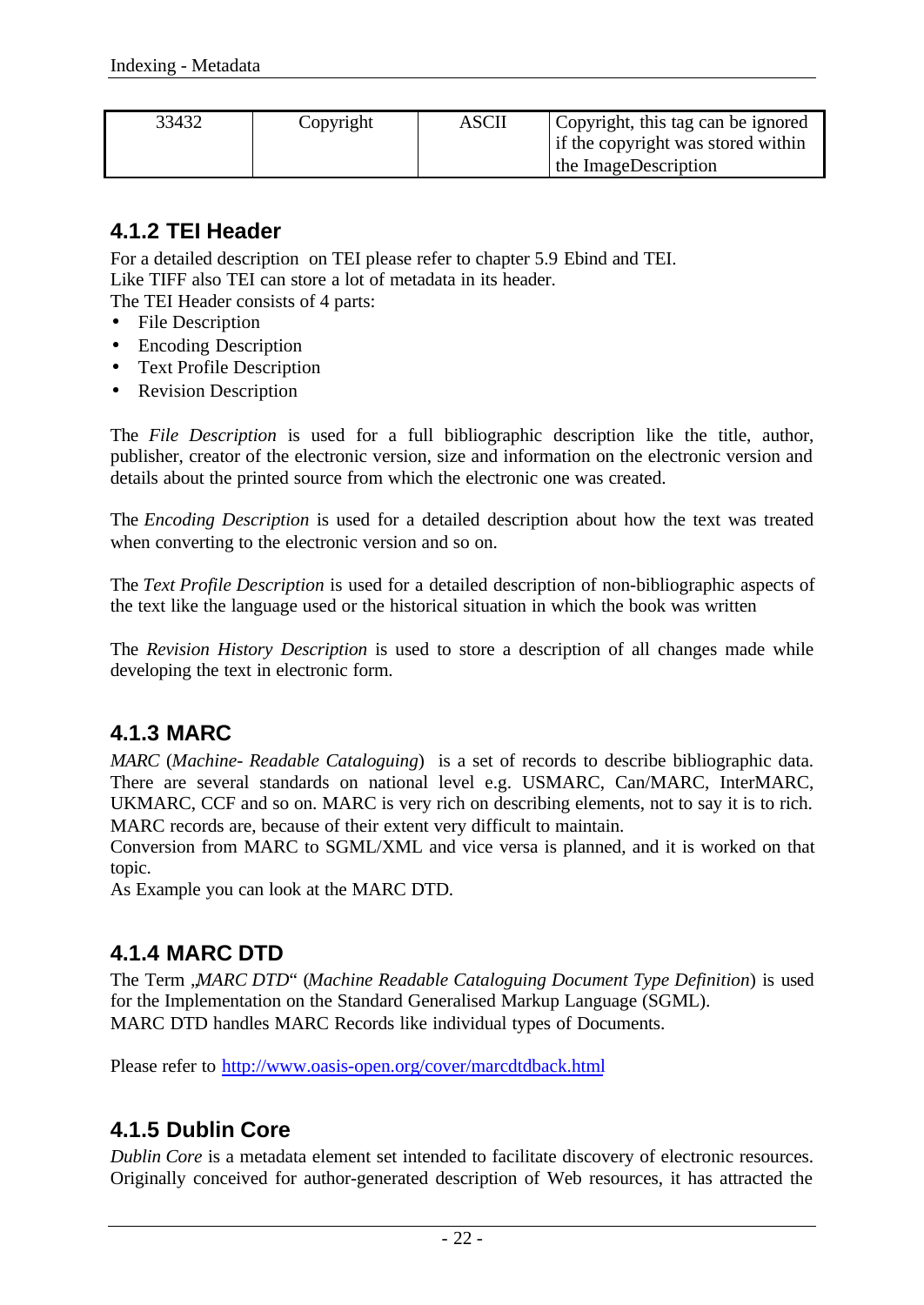attention of formal resource description communities such as museums, libraries, government agencies, and commercial organisations.

The characteristics of the Dublin Core that distinguish it as a prominent candidate for description of electronic resources fall into several categories:

### • **Simplicity**

The Dublin Core is intended to be usable by non-cataloguers as well as resource description specialists. Most of the elements have a commonly understood semantics of roughly the complexity of a library catalogue card.

### • **Semantic Interoperability**

In the Internet Commons, disparate description models interfere with the ability to search across discipline boundaries. Promoting a commonly understood set of descriptors that helps to unify other data content standards increases the possibility of semantic interoperability across disciplines.

### • **International Consensus**

Recognition of the international scope of resource discovery on the Web is critical to the development of effective discovery infrastructure. The Dublin Core benefits from active participation and promotion in some 20 countries in North America, Europe, Australia, and Asia.

### • **Extensibility**

The Dublin Core provides an economical alternative to more elaborate description models such as the full MARC cataloguing of the library world. Additionally, it includes sufficient flexibility and extensibility to encode the structure and more elaborate semantics inherent in richer description standards

## • **Metadata Modularity on the Web**

The diversity of metadata needs on the Web requires an infrastructure that supports the coexistence of complementary, independently maintained metadata packages. The World Wide Web Consortium (W3C) has begun implementing an architecture for metadata for the Web. The Resource Description Framework, or RDF, is designed to support the many different metadata needs of vendors and information providers.

For further information see the Dublin Core Home Page http://purl.org/dc/.

## **Description of the Elements** [11]

| 1.Title              | Label: TITLE                                                          |
|----------------------|-----------------------------------------------------------------------|
|                      | The name given to the resource by the CREATOR or                      |
|                      | PUBLISHER.                                                            |
| 2. Author or Creator | Label: CREATOR                                                        |
|                      | The person or organisation primarily responsible for creating the     |
|                      | intellectual content of the resource. For example, authors in the     |
|                      | case of written documents, artists, photographers, or illustrators in |
|                      | the case of visual resources.                                         |

All Elements are optional and can be repeated as often as needed.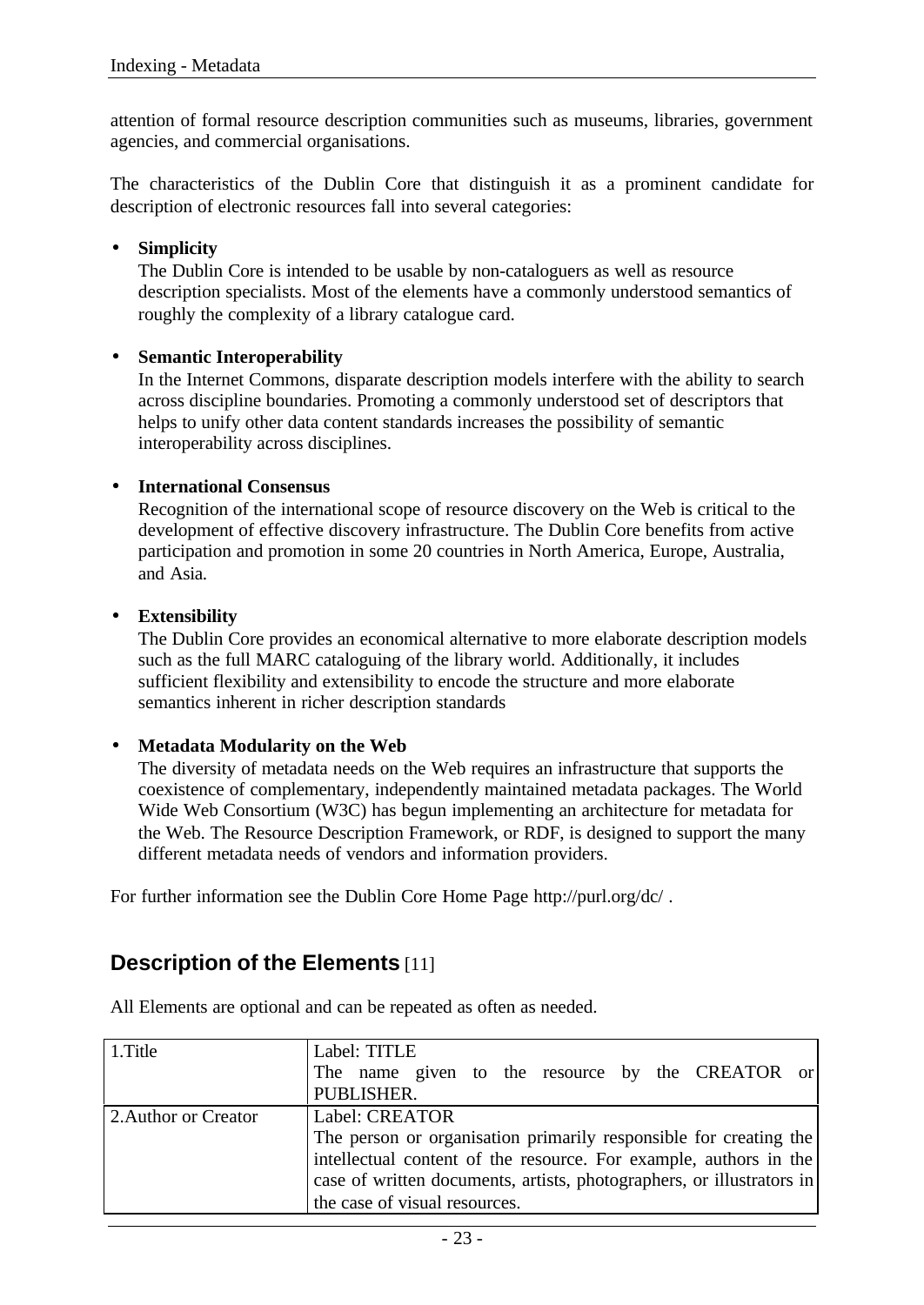| 3. Subject and Keywords    | Label: SUBJECT                                                       |
|----------------------------|----------------------------------------------------------------------|
|                            | The topic of the resource. Typically, subject will be expressed as   |
|                            | keywords or phrases that describe the subject or content of the      |
|                            | resource. The use of controlled vocabularies<br>and<br>formal        |
|                            | classification schemas is encouraged.                                |
| 4. Description             | Label: DESCRIPTION                                                   |
|                            | A textual description of the content of the resource, including      |
|                            | abstracts in the case of document-like objects or content            |
|                            | descriptions in the case of visual resources.                        |
| 5.Publisher                | Label: PUBLISHER                                                     |
|                            | The entity responsible for making the resource available in its      |
|                            | present form, such as a publishing house, a university department,   |
|                            |                                                                      |
|                            | or a corporate entity.                                               |
| <b>6.Other Contributor</b> | Label: CONTRIBUTOR                                                   |
|                            | A person or organisation not specified in a CREATOR element          |
|                            | who has made significant intellectual contributions to the resource  |
|                            | but whose contribution is secondary to any person or organisation    |
|                            | specified in a CREATOR element (for example,<br>editor,              |
|                            | transcriber, and illustrator).                                       |
| 7.Date                     | Label: DATE                                                          |
|                            | The date the resource was made available in its present form.        |
|                            | Recommended best practice is an 8 digit number in the form           |
|                            | YYYY-MM-DD as defined in http://www.w3.org/TR/NOTE-                  |
|                            | datetime, a profile of ISO 8601. In this scheme, the date element    |
|                            | 1994-11-05 corresponds to November 5, 1994. Many other               |
|                            | schema are possible, but if used, they should be identified in an    |
|                            | unambiguous manner.                                                  |
| 8. Resource Type           | Label: TYPE                                                          |
|                            | The category of the resource, such as home page, novel, poem,        |
|                            | working paper, technical report, essay, dictionary. For the sake of  |
|                            | interoperability, TYPE should be selected from an enumerated list    |
|                            | that is under development in the workshop series at the time of      |
|                            | this<br>of<br>publication<br>document.<br>See                        |
|                            | http://sunsite.berkeley.edu/Metadata/types.html<br>for<br>current    |
|                            | thinking on the application of this element                          |
| 9.Format                   | Label: FORMAT                                                        |
|                            | The data format of the resource, used to identify the software and   |
|                            | possibly hardware that might be needed to display or operate the     |
|                            | resource. For the sake of interoperability, FORMAT should be         |
|                            | selected from an enumerated list that is under development in the    |
|                            | workshop series at the time of publication of this document.         |
| 10. Resource Identifier    | Label: IDENTIFIER                                                    |
|                            |                                                                      |
|                            | String or number used to uniquely identify the resource. Examples    |
|                            | for networked resources include URLs and<br><b>URNs</b><br>(when     |
|                            | Other globally-unique<br>implemented).<br>identifiers,<br>such<br>as |
|                            | International Standard Book Numbers (ISBN) or other formal           |
|                            | names would also be candidates for this element in the case of off-  |
|                            | line resources.                                                      |
| 11.Source                  | Label: SOURCE                                                        |
|                            | A string or number used to uniquely identify the work from which     |
|                            | this resource was derived, if applicable. For example, a PDF         |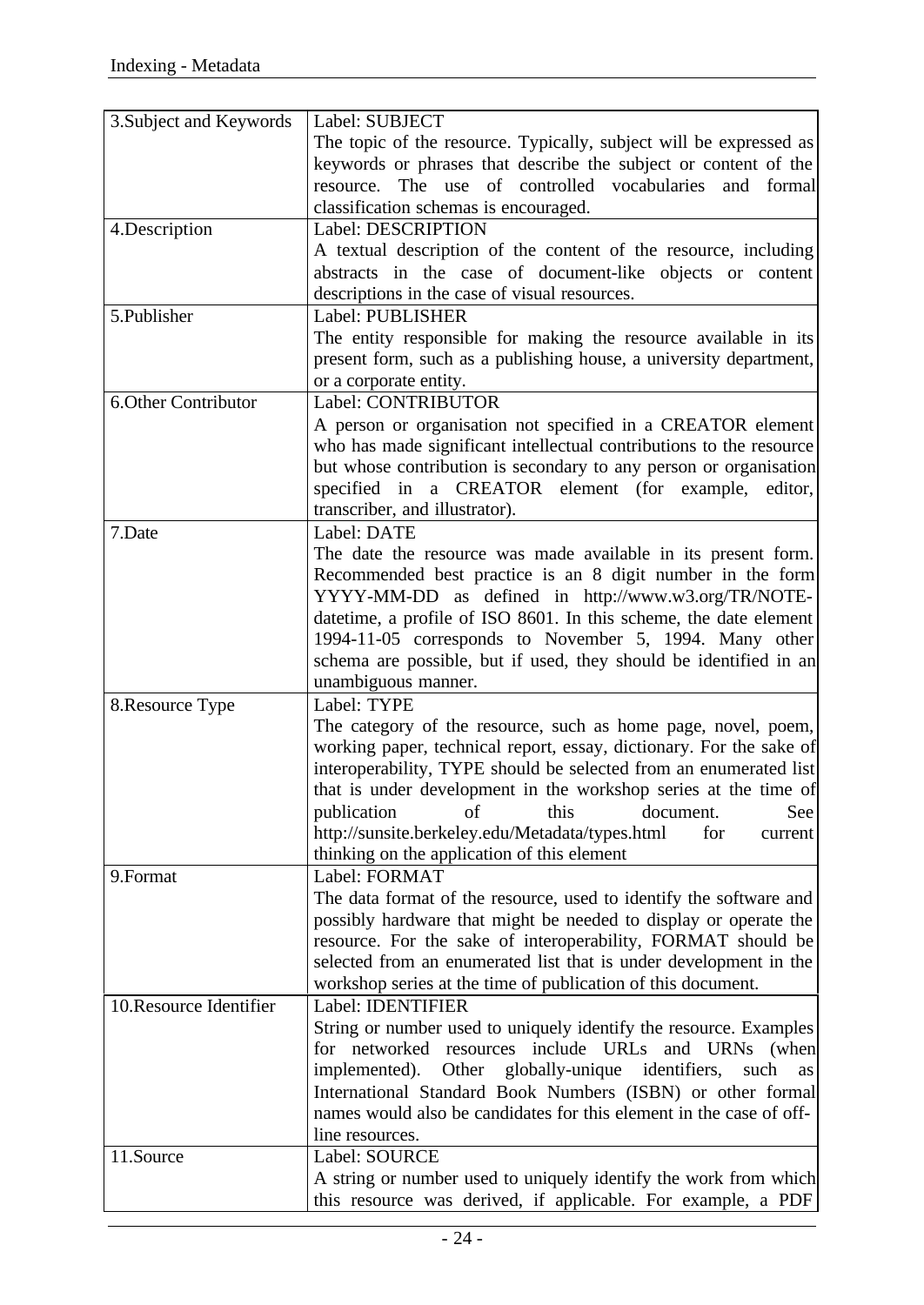|                       | version of a novel might have a SOURCE element containing an          |
|-----------------------|-----------------------------------------------------------------------|
|                       | ISBN number for the physical book from which the PDF version          |
|                       | was derived.                                                          |
| 12.Language           | Label: LANGUAGE                                                       |
|                       | Language(s) of the intellectual content of the resource. Where        |
|                       | practical, the content of this field should coincide with RFC 1766.   |
|                       | See: http://ds.internic.net/rfc/rfc1766.txt                           |
| 13.Relation           | Label: RELATION                                                       |
|                       | The relationship of this resource to other resources. The intent of   |
|                       | this element is to provide a means to express relationships among     |
|                       | resources that have formal relationships to others, but exist as      |
|                       | discrete resources themselves. For example, images in a document,     |
|                       | chapters in a book, or items in a collection. Formal specification of |
|                       | RELATION is currently under development. Users and developers         |
|                       | should understand that use of this element is currently considered    |
|                       | to be experimental.                                                   |
| 14.Coverage           | Label: COVERAGE                                                       |
|                       | The spatial and/or temporal characteristics of the resource. Formal   |
|                       | specification of COVERAGE is currently under development.             |
|                       | Users and developers should understand that use of this element is    |
|                       | currently considered to be experimental.                              |
| 15. Rights Management | Label: RIGHTS                                                         |
|                       | A link to a copyright notice, to a rights-management statement, or    |
|                       | to a service that would provide information about terms of access     |
|                       | to the resource. Formal specification of RIGHTS is currently          |
|                       | under development. Users and developers should understand that        |
|                       | use of this element is currently considered to be experimental.       |

Targets of the DC:

- to provide a small set of Elements and keep this set as small as possible.
- to be syntax independent
- all elements are optional
- all elements are repeatable
- each element can be extended by an optional qualifier

Dublin Core has not reached its final format. A new version of Dublin Core, Dublin Core 2 will be released in fall 1999 which will deal with less elements. This version will not only be orientated to the needs of the librarian community. Likely the DC will grow to an open standard and will be used in many different kinds where metadata are used.

About disadvantages of the Dublin Core and how to get around them, please read [6].

## **Recommendation:**

The Dublin Core Set will change a little bit, but these changes can be easily altered in existing systems. The Dublin Core Set is an extreme small set, but all essential bibliographic metadata are stored.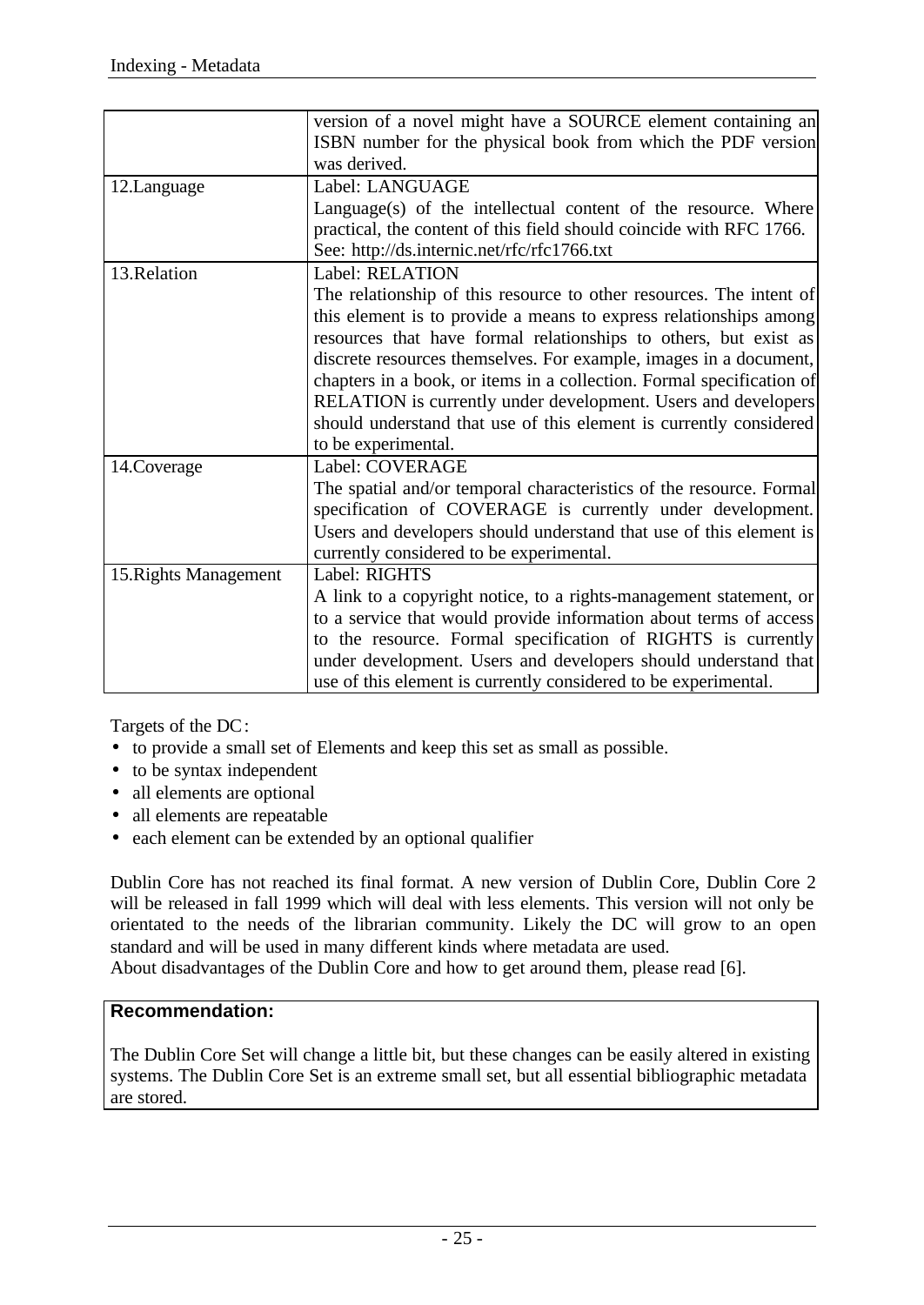# **5. Document Structure**

## **Document storage formats**

The document format is mainly important regarding three issues:

- size of a document which relates to the size of the required hard disk and transfer time
- recommended exchange format as a common format between partners
- need of a special viewer or not to display and print the document when retrieved

To use these formats the images have to be converted into text e.g. by OCR or the text has to be produced manually, by typing in.

One big advantage of these formats is that they can be read by blind and visually handicapped people although sometimes it is necessary to use a plug-in. (e.g. for the PDF Format from Adobe)

A big disadvantage of these formats is, that they can be altered very easily.

It is essential that the format of electronic documents be carefully considered, for there are many choices, ranging from proprietary formats, such as WordPerfect, to nonproprietary formats, such as HTML. Proprietary formats are inappropriate for the long-term storage and use of electronic texts because of changing hardware, operating systems, and application software. Documents created using MultiMate a decade ago can no longer be used, because the company has long since ceased to exist. Most contemporary word processors cannot convert Multimate files to their own proprietary format. Ten years is a long time for software companies, but a brief time in library terms.

In general, documents encoded in a program's proprietary format can only be used with that program for the particular uses which that software allows. For example, documents created with Adobe Acrobat can only be used with that software. A user cannot create a concordance of the text or use other textual analysis software on it.

Even when conversion is possible between formats, such as between WordPerfect and Microsoft Word, it is rarely simple or flawless. Librarians need to ensure that the representation format will allow the text to be used under a variety of operating systems and on a variety of hardware platforms. Even texts distributed on CD-ROM, bundled with their own search software, may only work in a single operating system/hardware environment.

Text formats that will be discussed later on:

- ASCII
- HTML
- SGML
- RDF
- PostScript
- PDF
- RealPage
- $\bullet$  T<sub>E</sub>X
- Ebind
- TEI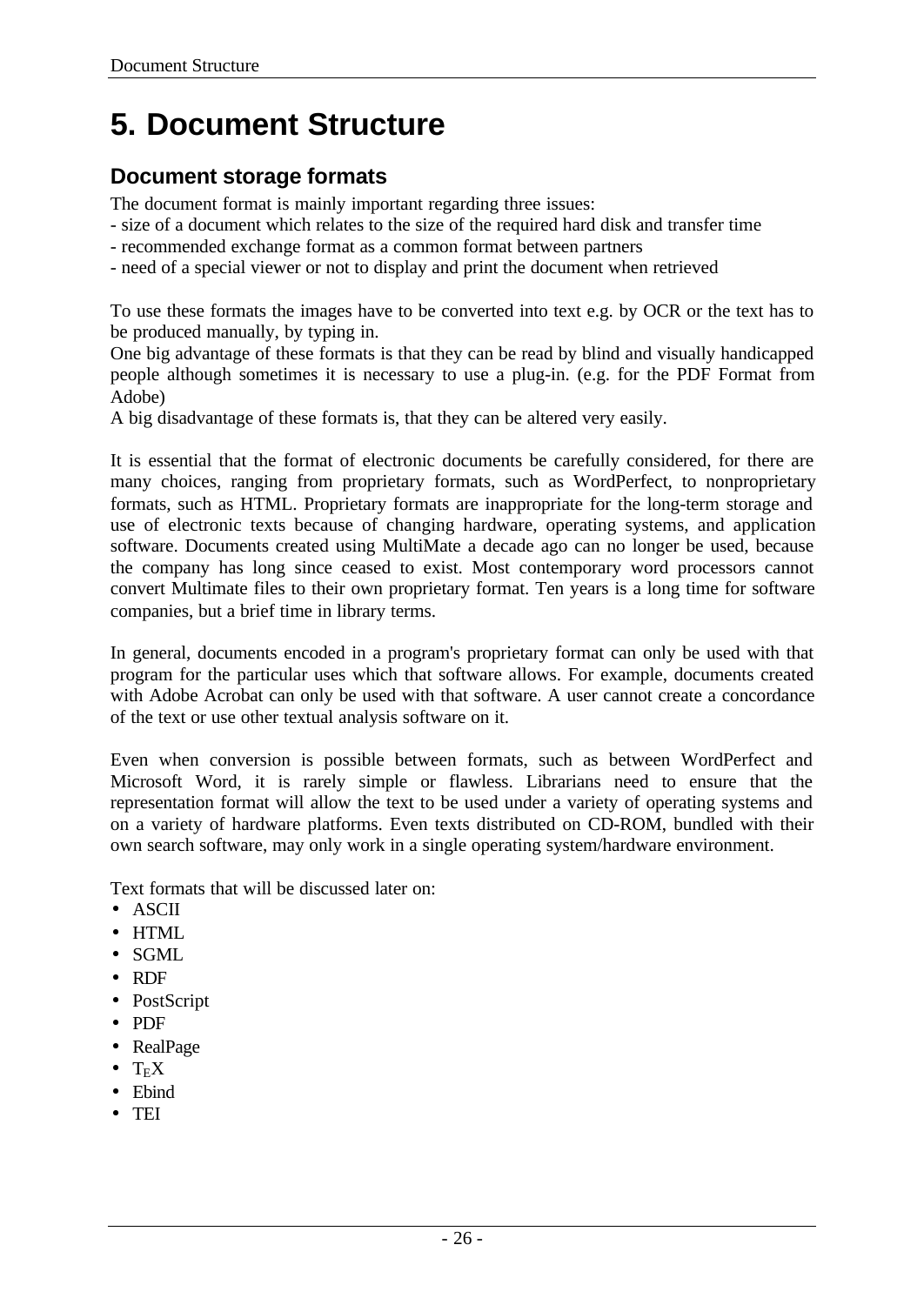## **5.1. Portable Document Format (PDF)**

PDF is a file format used to represent a document independent of the application software, hardware, and operating system that were used to create it. A PDF file contains a PDF document and other supporting data. A PDF document contains one or more pages. Each page in the document may contain any combination of text, graphics, and images in a device- and resolution-independent format. This is the page description. A PDF document may also contain information possible only in an electronic representation, such as hypertext links.

PDF limitations: Printing a PDF document requires installing the article embedded fonts on the end-user's machine and several steps in order to convert the file to a postscript format. Pages are not necessarily stored in sequential order in the PDF file.

PDF strengths: PDF is primarily a portable format. To reduce file size, PDF supports a number of industry-standard compression filters: JPEG compression, CCITT Group 3 & 4, LZW. PDF viewers are supported freely from Adobe and exist for all platforms: UNIX, Macintosh and PC environments. Supporting hyperlinks is also a helpful feature. Editing a PDF document requires professional tools which may be helpful to guarantee the authenticity of the original document. This compared to HTML for example which presents the content as a free text that may be easily modified by a novice end-user.

## **Advantages:**

• able to handle hyperlinks

## **Disadvantages:**

- proprietary format
- a separate program has to be used to view the text
- plug-in for blind users is required
- the text is not searchable

## **5.2. ASCII**

The *American Standard Code for Information Interchange* is a 7-bit code and a widely embraced standard. Project Gutenberg and other similar projects insist that texts must be in ASCII form, without any tagging. However, the basic ASCII character set is limited to a narrow range of characters and numbers, and it provides for no standard way of representing any other characters. The extended ASCII character set provides for some frequently used Western accented characters, but this is not common to all platforms. Also, unencoded ASCII provides no standard way of documenting bibliographic sources, creating intra- or intertextual links, or indicating the various structural, syntactic, or semantic elements of a text. For example, if one wished to find all occurrences of a particular word in a collection of unencoded ASCII electronic verse, the computer would be unlikely to be able to distinguish between bibliographic, other extra-textual information, and the text itself. It could not even tell in a standard way where a poem begins and ends. Consequently, simple unencoded ASCII is not a good representation format for most electronic texts.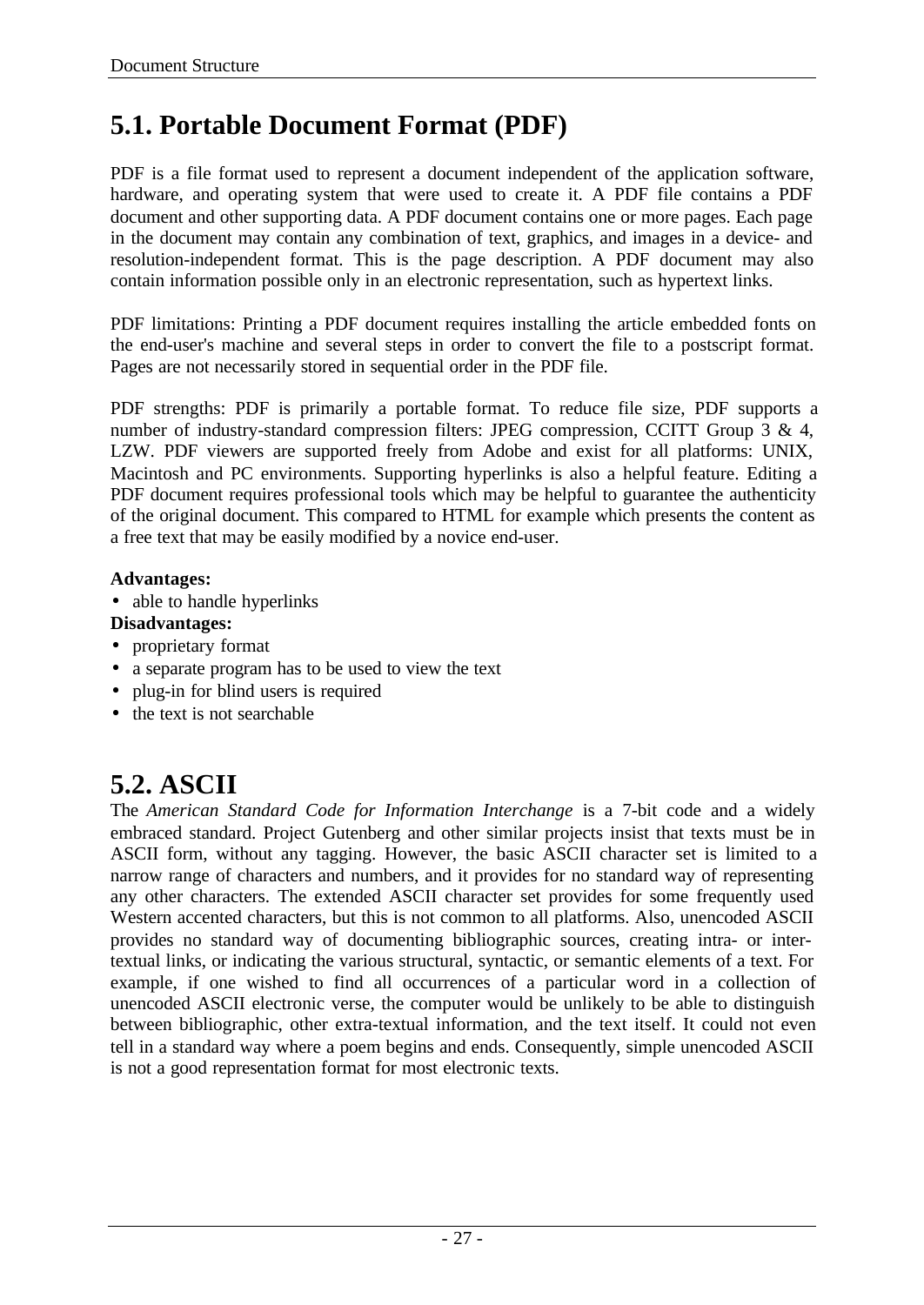## **5.3. HTML**

To publish information for global distribution, one needs a universally understood language, a kind of publishing mother tongue that all computers may potentially understand. The publishing language used by the World Wide Web is HTML (*Hyper Text Markup Language*).

HTML gives authors the means to:

- Publish online documents with headings, text, tables, lists, photos, etc.
- Retrieve online information via hypertext links, at the click of a button.
- Design forms for conducting transactions with remote services, for use in searching for information, making reservations, ordering products, etc.
- Include spread-sheets, video clips, sound clips, and other applications directly in their documents.

## **5.4. SGML**

*SGML* is a *Standard Generalized Markup Language* defined in ISO standard 8879:1986 and is the best and the most widely accepted representation format for electronic texts. SGML takes the concept of descriptive markup beyond the level of other markup languages. By defining the role of each piece of text in a formal model, users of programs based on the SGML can check that each element of text is used in the correct place. SGML allows computers to check, for example, that users do not accidentally enter a third-level heading without first having entered a second-level heading.

SGML guidelines for markup languages require the use of angle brackets to enclose the name of elements, which are commonly called "tags." Entity references are used to replace files, character strings or words, or more commonly, accented or foreign characters (e.g., an accented "e" is represented by é). Attributes are used to further refine and define elements (e.g., within the  $\langle A \rangle$  tag in HTML, HREF and NAME are commonly used attributes). All of these elements are defined within a Document Type Definition (DTD). Along with many other markup languages, both HTML and the TEI Guidelines are forms of SGML, and they have the features described above. (HTML has a Document Type Definition called HTML.DTD, but many users are not aware of its existence because it is hidden by Web browsers.)

A SGML file consists of 3 parts:

1. SGML Definition (syntax)

The SGML declaration, made up of character sets and codes particular to the version of SGML being used, is typically kept in compiled tables by the SGML processor and isn't normally seen by the user.

- 2. Document Type definition (DTD) The DTD contains the list of elements, attributes, entities and other declarations by which the tags that mark up the text are distinguished. The DTD may be exist separately from the texts that refer to it, or may be contained within the texts.
- 3. The document Instance

The Document Instance is the text itself. An important distinction between Document Instance and DTD is that the Document Instance can not contain any tag definitions; any tag within a text not defined by the text's DTD will not by recognised as such.

SGML is very good to describe documents but it is to extensive to be used. It is better to use one of its subsets like XML, TEI or Ebind.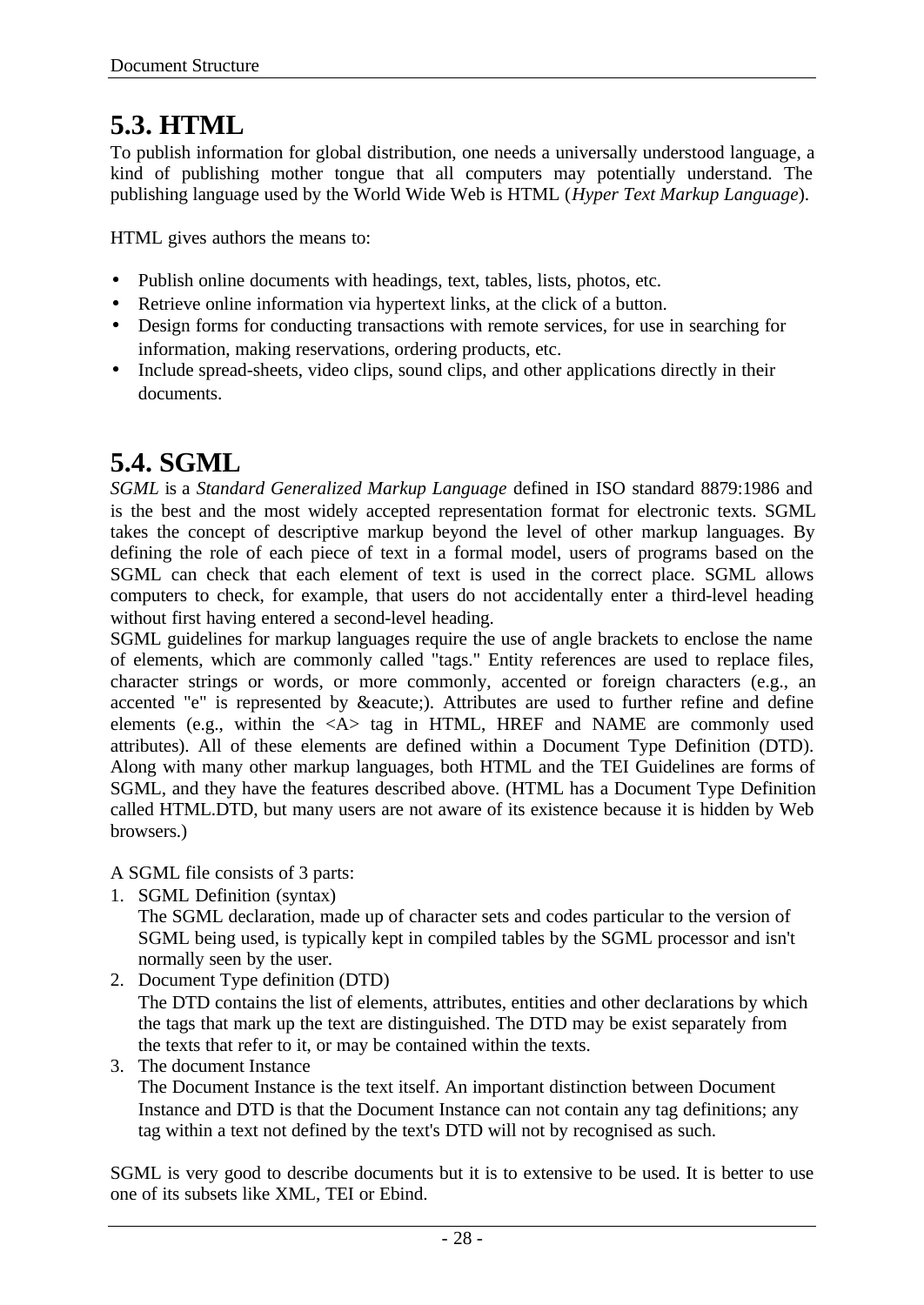These formats will be described later on.

## **5.5. XML**

Extensible Markup Language (XML) is descriptively identified as an extremely simple dialect of SGML. The goal of which is to enable generic SGML to be served, received, and processed on the Web in the way that is now possible with HTML, for which reason "XML has been designed for ease of implementation, and for interoperability with both SGML and HTML." The next version of 'HTML' is expected to be reformulated as an XML application, so that it will be based upon XML rather than upon SGML.

XML is fully internationalised for both European and Asian languages, with all conforming processors required to support the Unicode character set in both its UTF-8 and UTF-16 encoding. The language is designed for the quickest possible client-side processing consistent with its primary purpose as an electronic publishing and data interchange format.

XML documents are made up of storage units called entities, which contain either parsed or unparsed data. Parsed data is made up of characters, some of which form the character data in the document, and some of which form markup. Markup encodes a description of the document's storage layout and logical structure. XML provides a mechanism to impose constraints on the storage layout and logical structure. A software module called an XML processor is used to read XML documents and provide access to their content and structure. It is assumed that an XML processor is doing its work on behalf of another module, called the application. This specification describes the required behaviour of an XML processor in terms of how it must read XML data and the information it must provide to the application.

For more information have a look at [17]

## **5.6. PostScript**

*PostScript* is a programming language optimised for printing graphics and text (whether on paper, film, or CRT is immaterial). In the jargon of the day, it is a page description language. It was introduced by Adobe in 1985 and first appeared in the Apple LaserWriter. The main purpose of PostScript was to provide a convenient language in which to describe images in a device independent manner. This device independence means that the image is described without reference to any specific device features (e.g. printer resolution) so that the same description could be used on any PostScript printer (say, a LaserWriter or a Linotron) without modification. In practice, some PostScript files do make assumptions about the target device (such as its resolution or the number of paper trays it has), but this is bad practice and limits portability.

Viewing PostScript documents is not that easy because a separate program like Ghostscript that can handle postscript has to be installed on the system. For printing a Postscript printer or a program that can convert postscript to a printer image is necessary.

## **5.7. Realpage**

This format is rather unknown in Europe but very popular in America. 20% of the American libraries use or even support this format. The structure is equal to that PDF provides. A separate Browser has to be installed to view the pages. The big difference to PDF is, that the Browser used for Realpage is an online-browser. This means that the browser uses a TCP/IP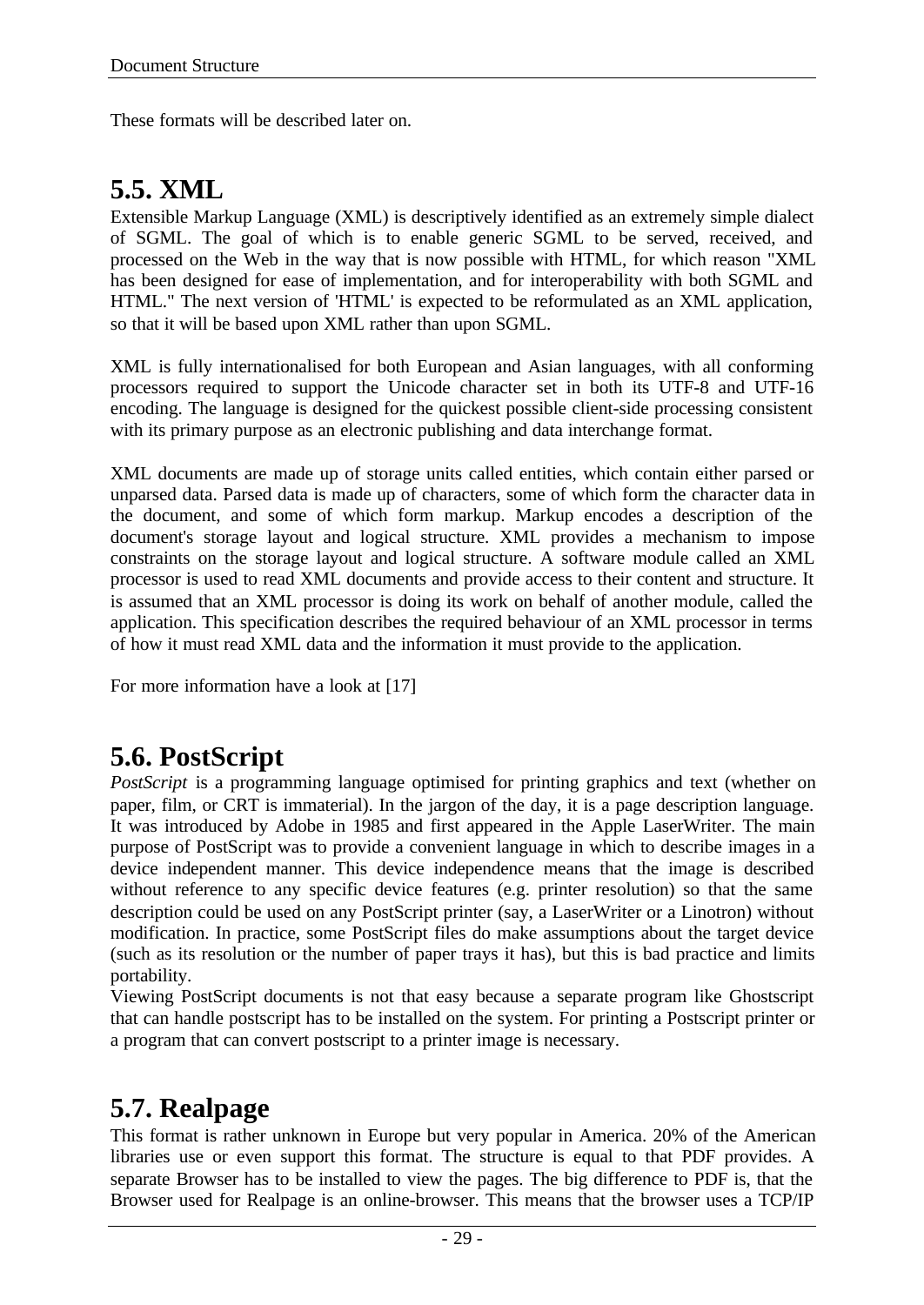connection to download the pages needed from a Server over the Internet. The browser is also able to download temporary fonts necessary to display a page. One advantage is that the texts are searchable.

### **Advantages:**

- text is searchable
- able to handle hyperlinks

### **Disadvantages:**

- proprietary format
- a separate program has to be used to view the text
- permanent connection to the net is required

## $5.8$ .  $T_{E}X / LaT_{E}X$

LaTeX is a document preparation system, a special version of Donald Knuth's TeX program. TeX is a sophisticated program designed to produce high-quality typesetting, especially for mathematical text. It takes a computer file, prepared according to the "rules" of TeX, and converts it to a form that may be printed on a high-quality printer, such as a laser writer, to produce a printed document of publication quality.

In former days TEX was mainly used on UNIX machines but in recent years it spread out the PC sector. The big advantage of TEX is that it can be used to display mathematical text and that the TeX text is searchable, also the parts with mathematical stuff. Unfortunately there are no WYSIWYG editors.

### **Advantages:**

- can be used to display mathematical text
- can produce HTML source code
- can be used to produce Braille code

## **Disadvantages:**

- no WYSIWIG editors
- viewer required

## **5.9. Ebind and TEI**

The *Electronic Binding Project*, or Ebind, is a method for binding together digital page images using an SGML document type definition (DTD) It was developed at UC Berkeley in 1996. The Ebind SGML file records the bibliographic information associated with the document in an Ebind header, the structural hierarchy of the document (e.g. parts, chapters, sections), its native pagination, textual transcriptions of the pages themselves, as well as optional meta-information such as controlled access points (subjects, personal, corporate, and geographic names) and abstracts which can be provided all the way down to the level of the individual page.

The structure of the Ebind DTD is based loosely on the Core tag set of the Text Encoding Initiative (TEI) DTDs. Like TEI, Ebind is divided into a bibliographic header, front matter, a body, and back matter. The front, body and back elements can themselves be divided into generic textual divisions called divs. A type attribute on the div element may specify the type of division more precisely, e.g., type = "chapter".

For a description of the bibliographic header please refer to 4.1.2 TEI Header. The Ebind DTD can be found at http://sunsite.berkeley.edu/Ebind/ebind.dtd

### *Difference between Ebind and TEI:*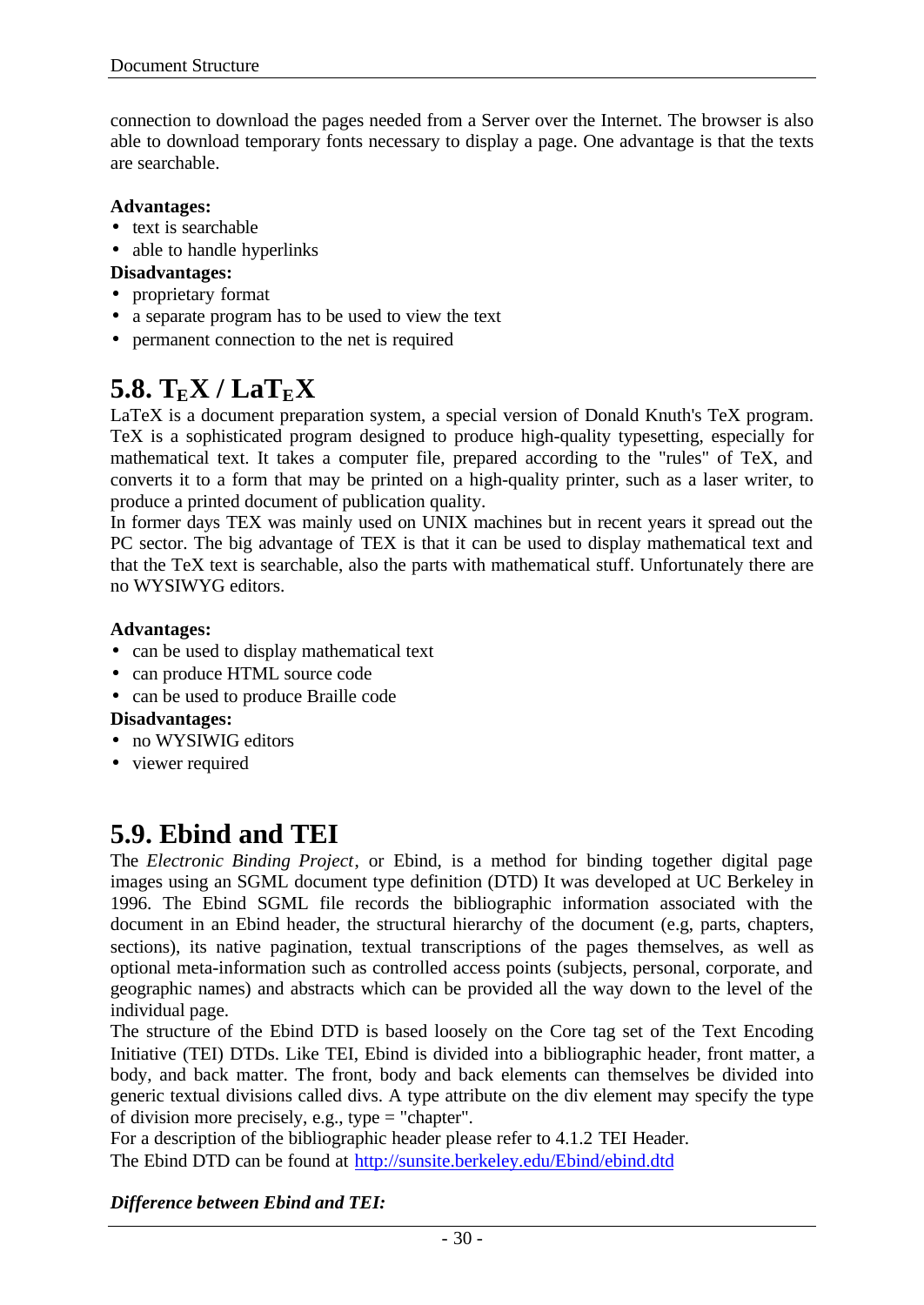Two fundamental concepts separate Ebind from TEI. First, Ebind privileges the physical structure of a document while TEI privileges the intellectual structure. In Ebind, the atomic unit is the page while in TEI it can be down to the individual character. In TEI there is no element which can contain a page. The reason for this is that two distinct structural hierarchies cannot exist within the same document, at least not in current implementations of SGML. If a chapter ends in the middle of a page and a new chapter begins on that same page, one cannot explicitly describe both the hierarchy of the page and the hierarchy of the chapter. TEI favors the chapter by enclosing it within a div tag and describes the hierarchy of the page implicitly through the use of the pb (page break) empty tag, one of TEI's so-called "milestone" elements. In Ebind, all pages are enclosed within a <page> element. This allows one to gather together a variety of information associated with individual pages, such as textual transcription ("raw" OCR or keyed), page abstracts, even controlled access points for individual pages if desired.

The second fundamental difference between TEI and Ebind is that Ebind is more simple to use. It was recognized early on that Ebind would be used in a high-volume production environment and would be applied to a wide variety of documents. The same DTD can be used to encode books, manuscripts, diaries, newspapers, or magazines. For this reason, many of the requirements imposed by TEI were "loosened up" in Ebind. The DTD is far less restrictive. Page elements can occur just about anywhere, for example. They may occur between divs and in fact needn't be enclosed in divs of any kind. This greatly simplifies the task of automated markup.

## **5.10. Other formats**

Some other formats like DOC and RTF have not been reviewed. They are proprietary formats and sometimes their appearance change. (Like Microsoft decides) It is not guaranteed that these formats will exist in the future nor if they will exist in this way. Therefor they are not usable for the bibliographic sector.

## **5.11. Media for long-time archiving**

There are 3 possibilities for this purpose.

- DAT streamer tapes up to 40GB and backup systems with multiple cartridges.
- the good known CD, with a storing capacity of 640MB, 700MB for some overlength CD's
- the "new" CD, the so called DVD (**D**igital **V**ersatile **D**isk) with a storing capacity from 2,6 GB (Single sided Rewriteable) up to 17 GB (Double Sided Read Only Memory)

For exchanging documents or data we should only have a look at the CD and the DVD because CD-Readers are standard and there should be one in every computer. DVD-Readers will become a standard soon. DAT streamer are quite costly and not built in every computer, so exchanging data is not easy.

The DVD, known as the Digital Video Disc, should soon make the CD obsolete. This new storage medium establishes high standards for digital recording of audio and video, and represents a major advance in storage capacity over CD-ROMs. It will also impose these standards on the personal computer (PC), facilitating the merger of PCs with televisions and VCRs.

If the DVD is written in-house than the storing capacity is up to 12 times higher than the one CD provides.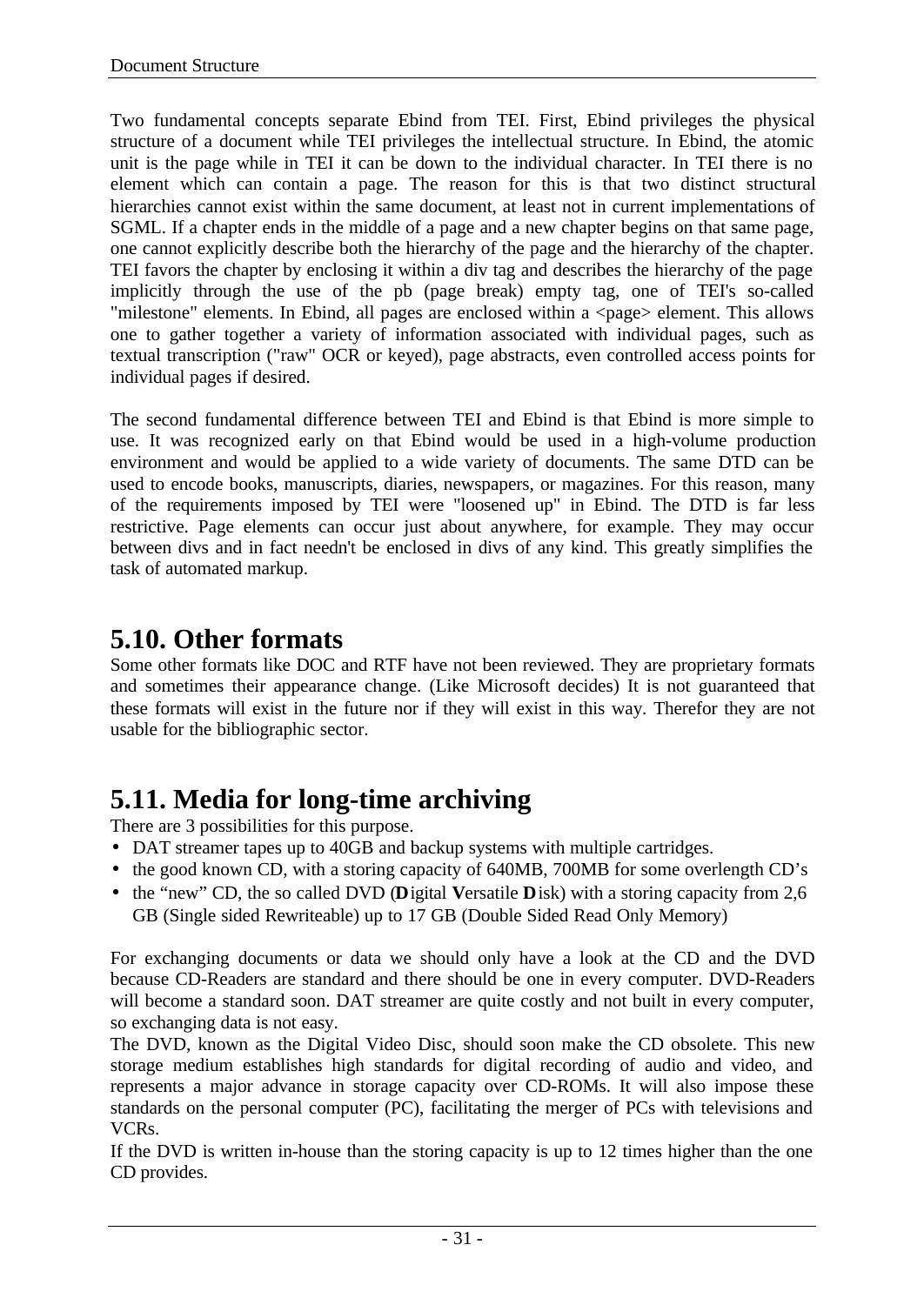Regarding to experts in long terms DVD's will take over the place of CD's. But this was said a long time ago and it is not to foresee when this will happen. At this time the demand for DVD-readers and writers is quite low. DVD-readers cost twice as much as normal CDreaders. DVD-Writers and DVD-Media will cost up to 20 times more than CD-writers and media

But as usual, as the market grows these devices will get cheaper.

#### **Supporting platform's:**

Windows98 Windows NT 5.0 Mac Unix

#### **Storage Capacity**

DVD readers and writers work exactly the same way that CD readers and writers work. For computers, the DVD is a transparent replacement for the CD-ROM, with the added benefit of a much larger storage capacity - ten to thirty times larger than CD-ROMs. The DVD comes in three versions:

- DVD ROM (Read Only Memory) for publishing music, videos, and software
- DVD WORM (Write Once Read Many) for storing documents and making single copies of music, videos, and software
- DVD RW (Re-Writeable) for making working copies of all types of documents that will be changed over time and for making temporary backups.

DVD's come in two sizes: the mini-CD size of about 3 1/2 inches in diameter, and the standard CD size of just over 4 inches in diameter. These DVD's look just like standard CDs, and have two usable sides. Each side can have two layers for a total of four layers per disc. Currently, there are no DVD drives that have two heads, so DVD's that have information recorded on two sides must be turned over. Two-headed DVD drives are technically possible, and will ultimately eliminate the need for disc flipping.

| DVD ROM (Read Only Memory)         | (maximum of two layers per side)      |
|------------------------------------|---------------------------------------|
| Top Layer                          | $4.7$ GB                              |
| <b>Bottom Layer</b>                | 3.7 GB                                |
| Single sided (two layers)          | 8.5 GB                                |
| Double sided (two layers per side) | 17 GB                                 |
| DVD WORM (Write Once, Read Many)   | (maximum of one layer per side)       |
| Single sided (one layer)           | 3.8 GB (lowest capacity of competing) |
|                                    | standards)                            |
| Double sided (one layer per side)  | $7.6$ GB                              |
| DVD RW (Read Write, Rewriteable)   | (maximum of one layer per side)       |
| Single sided (one layer)           | 2.6 GB (lowest capacity of competing) |
|                                    | standards)                            |
| Double sided (one layer per side)  | 5.2 GB                                |

DVD's Storage Capacity

#### **State of the art**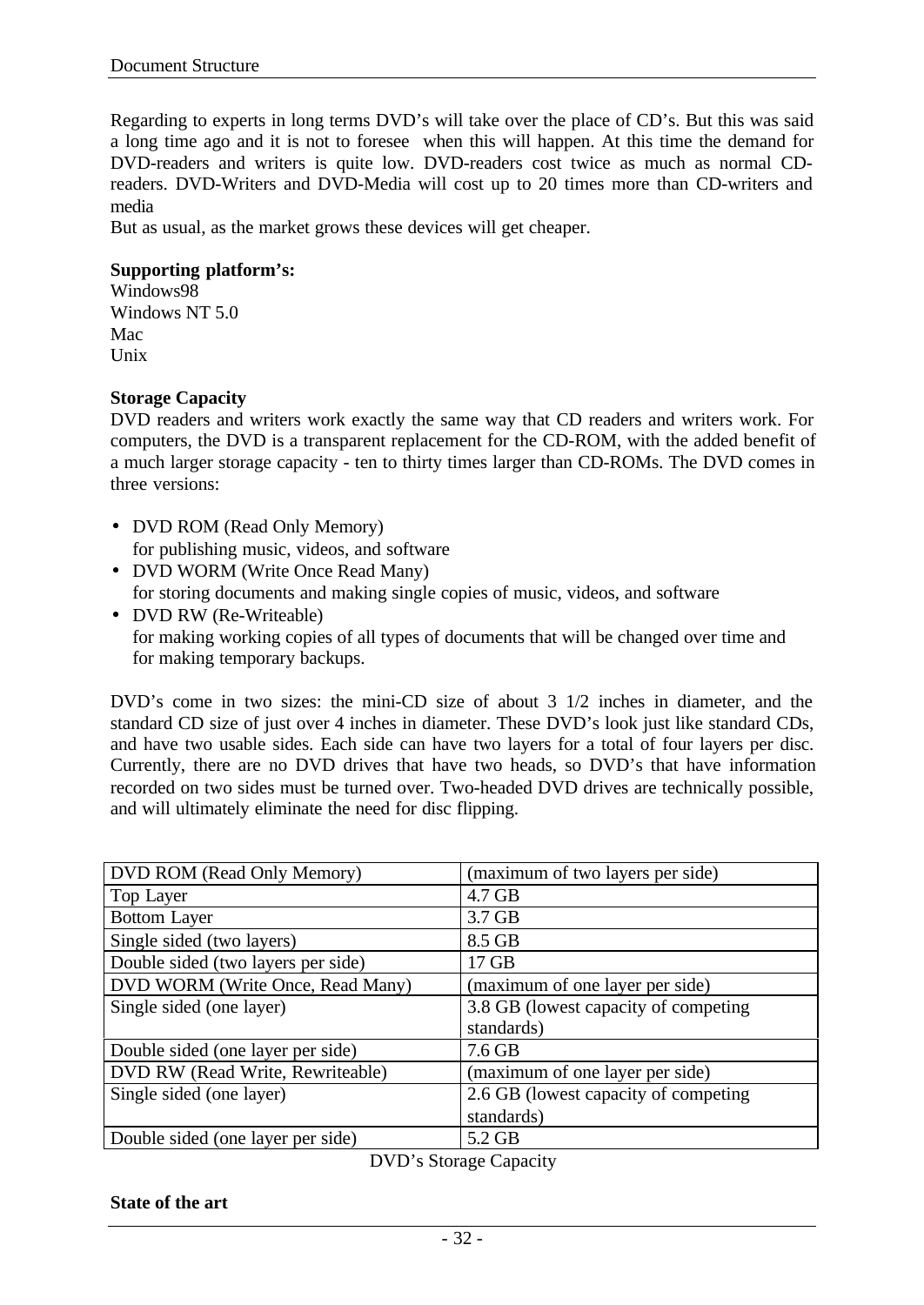Servers with DVD-players and jukebox systems for storing up to 600 DVD's and a production street with CD- and DVD-writer and a printer for labelling the CD's.

### **Recommendations:**

In the long run DVD's will replace the CD's. For this reason we should stick to this new technology. Since DVD's are able to read CD's there is no problem in migrating CD's to DVD's.

# **6. Document Identifiers**

## **Storing and Archiving**

The amount of data a *Document Management System* has to store is quite large. Saving all this amount of data on one server is not always possible or useful. And sometimes documents are already stored in several places. Nowadays finding a document on the net, you have to use a *URL* (Uniform Resource Locator) like http://www.uni-linz.ac.at/icc (if you want to find something about the International Computer Camp for partially sighted and blind children and teens). But the Internet is growing and the structure is still changing. One big disadvantage of URL's is for some reasons, that they have a very short lifetime. A domain names can change or the internal structure of a server can be updated. To avoid this problem of "broken links" the *Internet Engineering Task Force* (IETF) has developed the URN (*Uniform Resource Name*) Framework.

## **6.1. PURL**

*Persistent URLs* developed by OCLC (Online Computer Library Centre) fulfils some of the requirements URN have to fulfil. As the name says PURL is not a real URN, it is just a URN with a long lifetime. If required URN's can be easily migrated to real URN's.

PURLs are, actually, URLs that instead of pointing directly to the location of a resource, point to an intermediate resolution service -the PURL Resolution Service. This resolution service associates each PURL with the actual URL and returns that URL to the client who proceeds to retrieve the intended resource in the ordinary fashion. Thus, PURL is in fact a standard HyperText Transfer Protocol (HTTP) redirection. A PURL Resolver can resolve a PURL and append the unresolved portion to the end of the resolved URL. This feature, called partial redirection, allows a PURL to be associated with a site's root directory and still provide links to all the site's subdirectories, saving considerable overhead for the publisher-maintainer of the site, who deploys PURL links to his site.

A PURL consists of three parts: (1) the protocol, (2) the Resolver Web address, and (3) the name of the resource. PURLs provide the means to assign a name for a network resource that is persistent, even if the item changes its actual location.

If the home page changes location, only a single change to the PURL database is required and instances of the PURL in documents will remain valid. PURL will always, if properly maintained, point to the current home page no matter where the exact location of the home page is.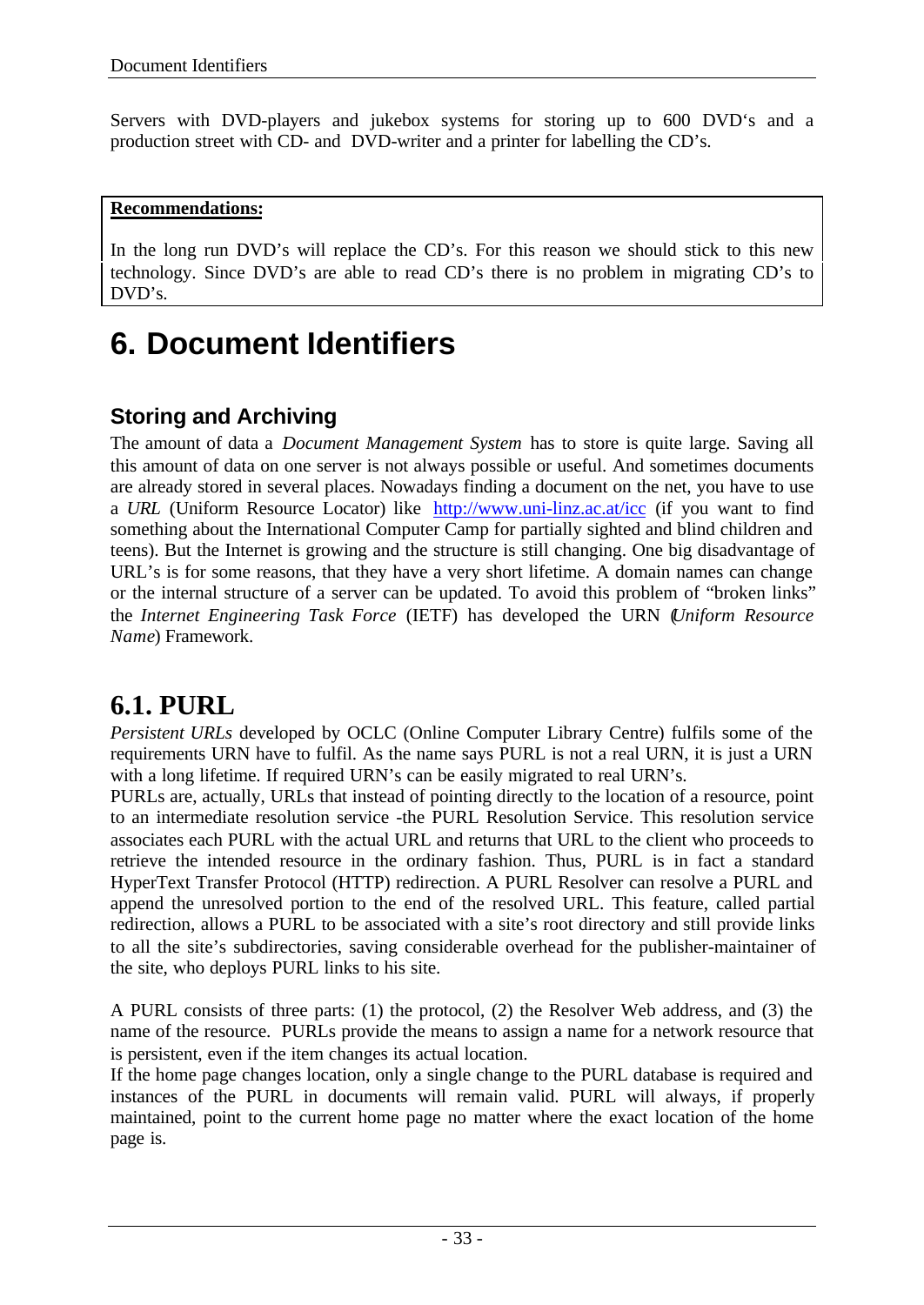## **6.2. Handles**

Another URN implementation, developed by the Corporation For National Research Initiatives (CNRI), is the *Handle System* which assigns, manages, and resolves persistent identifiers, known as 'handles', for Web resources. The Handle System introduces an innovative set of protocols, which enable a distributed computer system to store handles of digital resources and redirect them into the respective information in order to locate and access the resources. Additionally, the system provides the appropriate tools for this associated information to be changed, so as to reflect the current state of the identified resource without changing the handle, thus allowing the name of the item to persist over changes of location. These features are implemented in a way compliant the URN scheme, making the Handle System an efficient distributed global naming service for the management of Web resources.

A *Handle* consists of 2 parts: The "naming authority, for identifying the host and the unique string that identifies the object. Handles can be resolved by a global so called Handle Service. There are 4 servers in America, 1 for Europe is planned.

Local Organisations can also set up a Handle Service that can be integrated in the global system. Software libraries for programmers are available, so that their systems can communicate directly with these servers.

## **6.3. DOI**

The underlying technology for the *DOI* system was developed by the *Corporation For National Research Initiatives* (CNRI) and it is based on the Handle System protocols and specifications. The *Digital Object Identifier* is more than just an Identifier, it is an Initiative from AAP (*Association of American Publishers*) and could be considered as a commercial implementation of the Handle System which facilitates electronic commerce and supports copyright management systems. This is accomplished by including information -such as copyright, ownership, and instructions for the acquisition of the resource- in the DOI link associated with that particular resource. The publisher preserves all the rights for that resource and is responsible for giving restricted access to it.

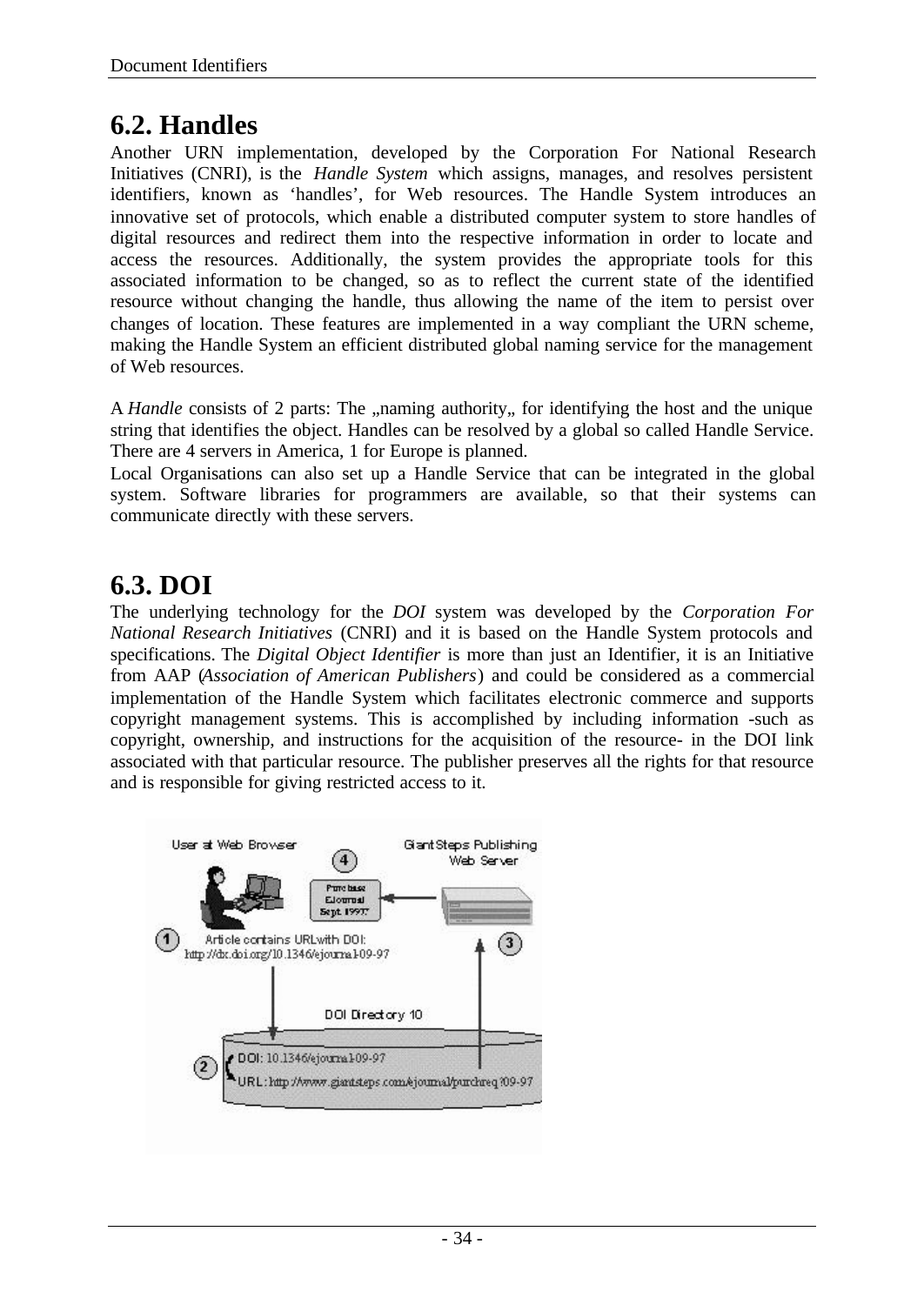The biggest disadvantage of the system is, that it is not free. For registering a fee has to be paid and there is also an annual fee.

## **6.4. Uniform Resource Name (URN)**

A URN is a global unique, persistence identifier and will be used to find a resource or an amount of information.

### **Advantages** of URN's :

- Global scope: A URN is a name with global scope which does not imply a location. It has the same meaning everywhere.
- Global uniqueness: The same URN will never be assigned to two different resources. *(The combination of naming-authority and opaque-string guarantees uniqueness.)*
- Persistence: It is intended that the lifetime of a URN be permanent. That is, the URN will be globally unique forever, and may well be used as a reference to a resource well beyond the lifetime of the resource it identifies or of any naming authority involved in the assignment of its name.
- Scalability: URNs can be assigned to any conceivable resource as there are no restrictions with the opaque-string.

## **Identifiers that can be used as URN's for DIEPER**

- ISSN
- SICI
- NBN (National Bibliographic Numbers)
- private Identifiers (e.g. DIEPER Article Number)

## **6.4.1 International Standard Serial Number (ISSN)**

*ISSN* is a number that provides for the unique identification of a serial publication. It is assigned to a serial's title. The ISSN appears as two groups of four characters separated by a hyphen. A unique one-to-one correspondence exists between each assigned ISSN and the serial title to which it is registered; once registered, an ISSN is not reassigned (ANSI Z39.9- 1992).

For a detailed description and how to obtain an ISSN please read [7]

### **Recommendation:**

An ISSN can be requested for old publications which do not have an ISSN by now. Therefore ISSN is suitable for unique identifying serials.

## **6.4.2 SICI (Serial Item and Contribution Identifier)**

This *Serial Item and Contribution Identifier* (SICI) standard defines a variable length code that will provide unique identifications of serial items (e.g., issues) and the contributions (e.g., articles) contained in a serial title. The standard is intended primarily for use by those involved in the use or management of serial titles and their contributions. While the SICI code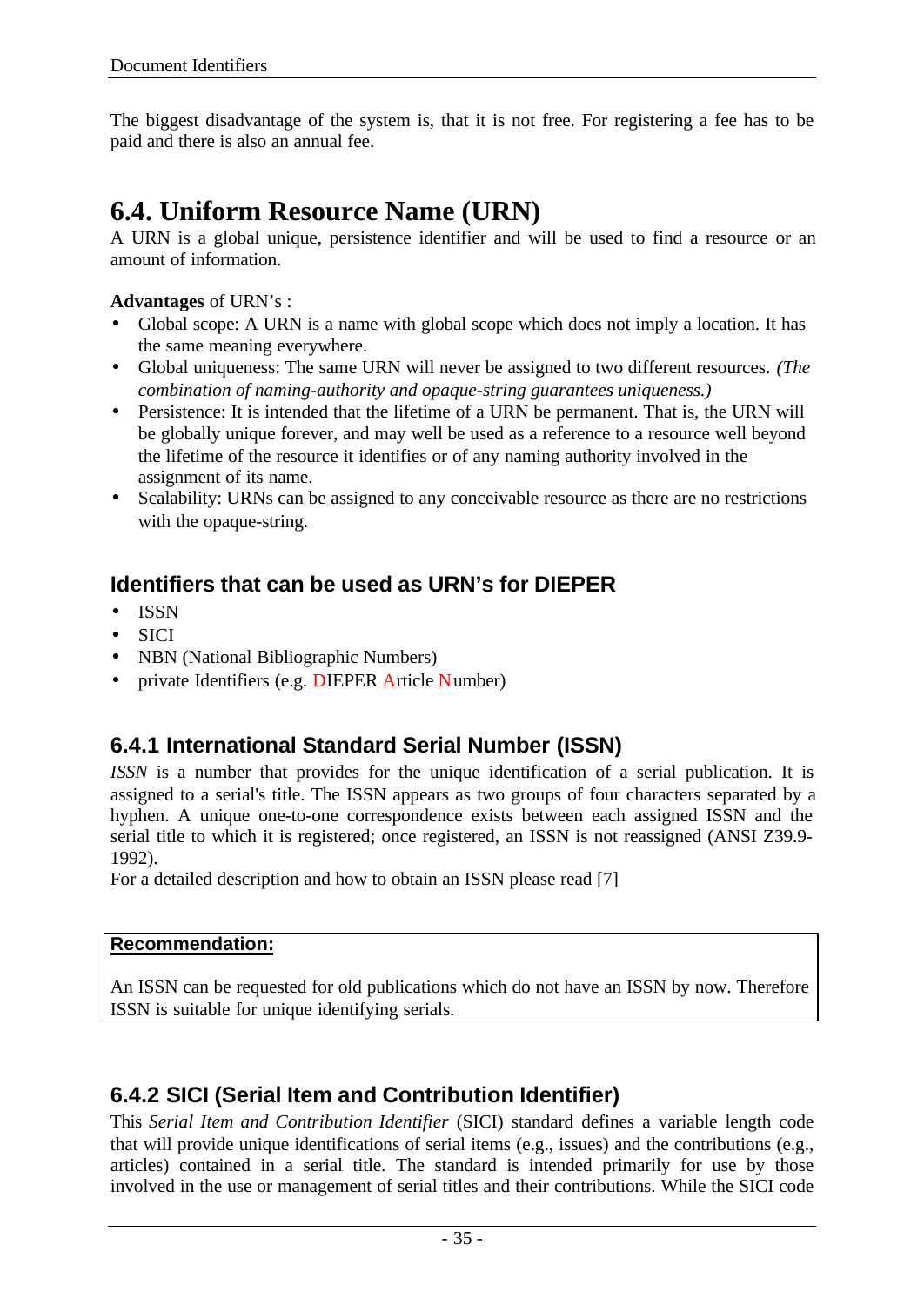is intended to be applicable to both automated parsing and human-readable environments, it does not prescribe any specific machine-scannable symbology, nor does it prescribe a specific machine-readable interchange format for electronic transmission of the coded data.

### **Goals**

The goals that guided the work of the first committee as stated in the foreword to the 1991 version of the standard, were:

- to limit the scope of the standard to a code for unique identification of serial items and contributions
- to cover the broadest possible range of serials; for example, scholarly, trade, and popular, as well as domestic and foreign, regardless of physical form
- to allow independent derivation of the SICI code from the actual serial or citation to it, regardless of whether the serial is currently published and/or whether the publisher has placed the identifier on the serial
- to provide the briefest possible code consistent with unique identification
- to maintain consistency with and build upon other standards, such as the ISSN.

The first area addressed was the disambiguation of the SICI structure. ANSI/NISO Z39.56- 1991 had established two levels of coding:

- Serial Item Identifier -- a unique code for the identification of an issue of a serial title
- Serial Contribution Identifier -- by adding data elements to the code that identifies the Serial Item, a unique code is created for each contribution that appears in the serial, even if more than one contribution begins on a given page (e.g., newspapers).

### **Principles and Guidelines**

Implementation of this standard particularly by publishers and distributors of information about both the serial items and contributions will ensure that the coded information that uniquely describes these items and contributions is readily available.

The SICI uses the International Standard Serial Number (ISSN) to identify the serial title. Therefore, in order to use this standard in the construction of an item or contribution identifier for material published in the serial, the serial must have been assigned an ISSN.

In recognition of the large installed base of serial titles, contributions, and derived works (e.g., abstracting and indexing) databases, no data elements outside those normally associated with such works are introduced into this standard.

### **The Structural Model for Identifiers**

The SICI is a combination of defined segments, all of which are required. These segments are:

- Item Segment, the data elements needed to describe the serial item (ISSN, Chronology, Enumeration).
- Contribution Segment, the data elements needed to identify contributions within an item (Location, Title Code, and other numbering schemes in a specific instance of the SICI).
- Control Segment, the data elements needed to record those administrative elements that determine the validity, version, and format of the code representation. This is the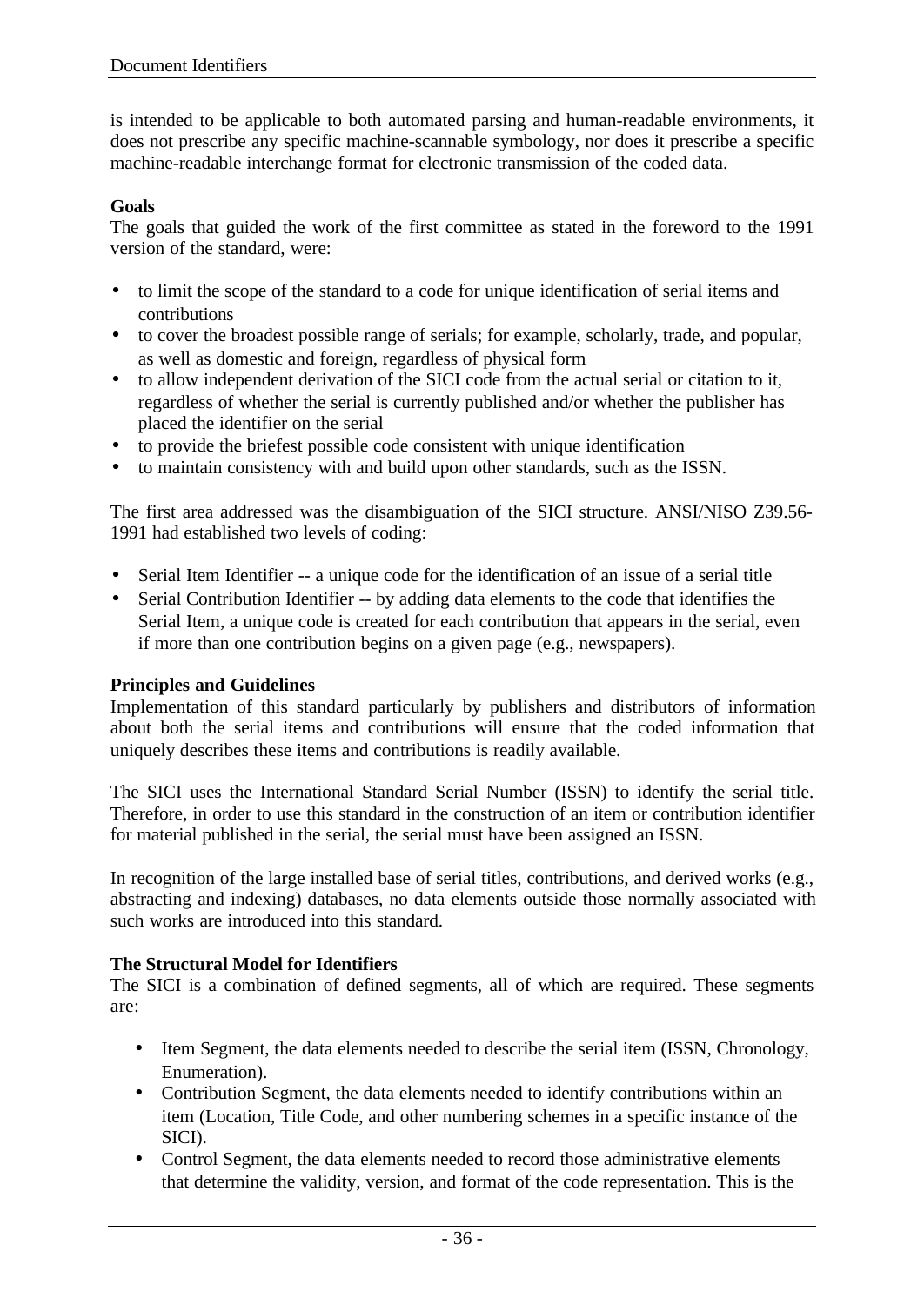most important segment of the SICI. Interpretation and processing are determined by the Control Segment.

For a detailed description of SICI have a look at http://sunsite.Berkeley.EDU/SICI/version2.html

# **7. Exchange Formats**

Formats for exchanging images have been described in chapter 3.2, and for exchanging documents in chapter 5. This chapter is dedicated to exchange, import and export the structure of a periodical, issue or book with all of it's text and images from one server to another.

## **7.1. RDF**

The *Resource Description Framework* (RDF) [8] is a foundation for processing metadata; it provides interoperability between applications that exchange machine-understandable information on the Web. RDF emphasises facilities to enable automated processing of Web resources. RDF can be used in a variety of application areas; for example: in resource discovery to provide better search engine capabilities, in cataloguing for describing the content and content relationships available at a particular Web site, page, or digital library, by intelligent software agents to facilitate knowledge sharing and exchange, in content rating, in describing collections of pages that represent a single logical "document", for describing intellectual property rights of Web pages, and for expressing the privacy preferences of a user as well as the privacy policies of a Web site. RDF with digital signatures will be key to building the "Web of Trust" for electronic commerce, collaboration, and other applications.

One of the goals of RDF is to make it possible to specify semantics for data based on XML in a standardised, interoperable manner. RDF and XML are complementary: RDF is a model of metadata and only addresses by reference many of the encoding issues that transportation and file storage require (such as internationalisation, character sets, etc.). For these issues, RDF relies on the support of XML. It is also important to understand that this XML syntax is only one possible syntax for RDF and that alternate ways to represent the same RDF data model may emerge.

The broad goal of RDF is to define a mechanism for describing resources that makes no assumptions about a particular application domain, nor defines (a priori) the semantics of any application domain. The definition of the mechanism should be domain neutral, yet the mechanism should be suitable for describing information about any domain.

This specification will be followed by other documents that will complete the framework. Most importantly, to facilitate the definition of metadata RDF will have a class system much like many object-oriented programming and modelling systems. A collection of classes (typically authored for a specific purpose or domain) is called a schema. Classes are organised in a hierarchy, and offer extensibility through subclass refinement. This way, in order to create a schema slightly different from an existing one it is not necessary to "reinvent the wheel" but one can just provide incremental modifications to the base schema. Through the sharability of schemas RDF will support the reusability of metadata definitions. Due to RDF's incremental extensibility, agents processing metadata will be able to trace the origins of schemata they are unfamiliar with back to known schemata and perform meaningful actions on metadata they weren't originally designed to process. The sharability and extensibility of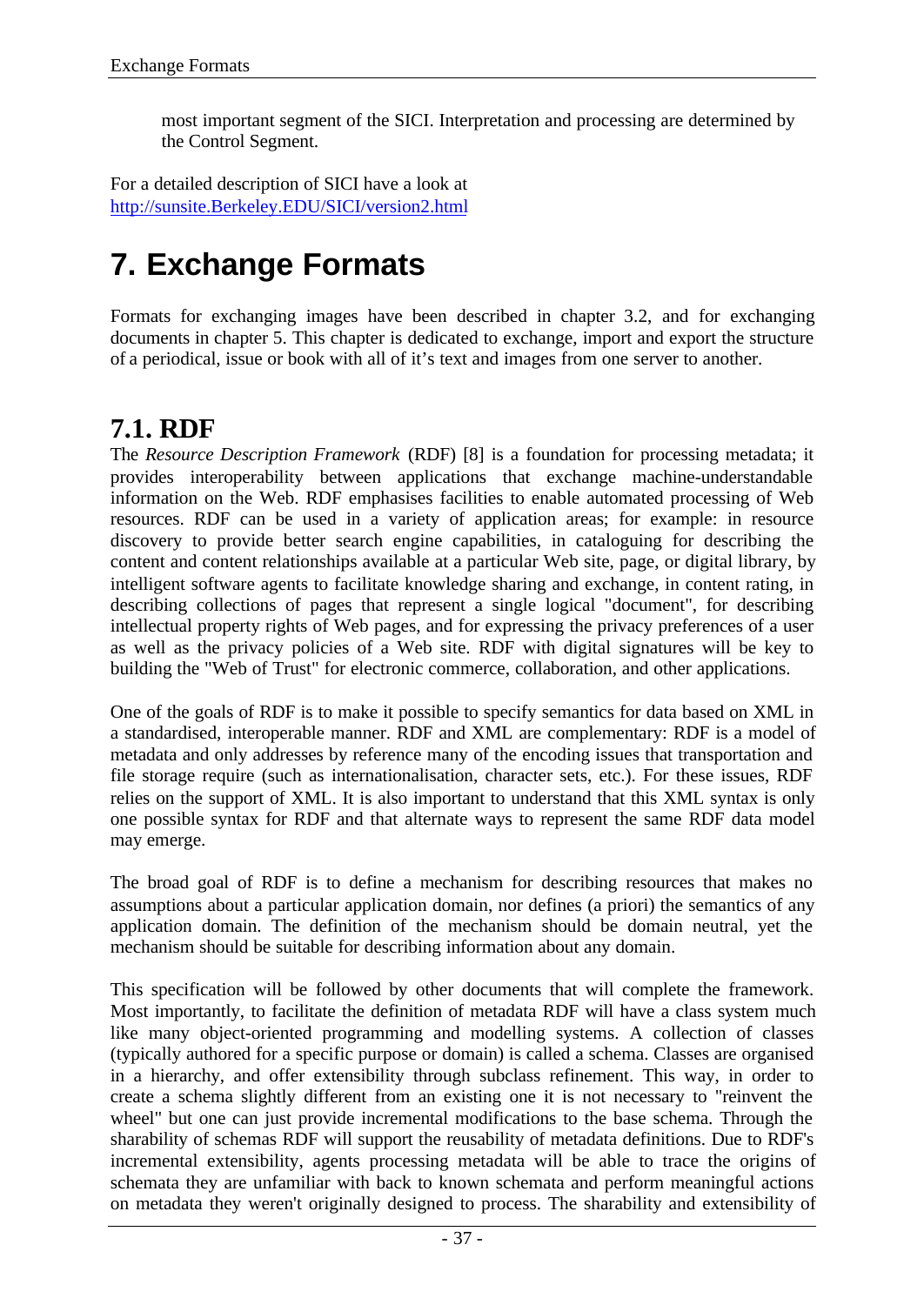RDF also allows metadata authors to use multiple inheritance to "mix" definitions, to provide multiple views to their data, leveraging work done by others. In addition, it is possible to create RDF instance data based on multiple schemata from multiple sources (i.e., "interleaving" different types of metadata). Schemas may themselves be written in RDF; a companion document to this specification, describes one set of properties and classes for describing RDF schemas.

The foundation of RDF is a model for representing named properties and property values. The RDF model draws on well-established principles from various data representation communities. RDF properties may be thought of as attributes of resources and in this sense correspond to traditional attribute-value pairs. RDF properties also represent relationships between resources and a RDF model can therefore resemble an entity-relationship diagram. (More precisely, RDF Schemas — which are themselves instances of RDF data models — are ER diagrams.) In object-oriented design terminology, resources correspond to objects and properties correspond to instance variables.

The RDF data model is a syntax-neutral way of representing RDF expressions. The data model representation is used to evaluate equivalence in meaning. Two RDF expressions are equivalent if and only if their data model representations are the same. This definition of equivalence permits some syntactic variation in expression without altering the meaning.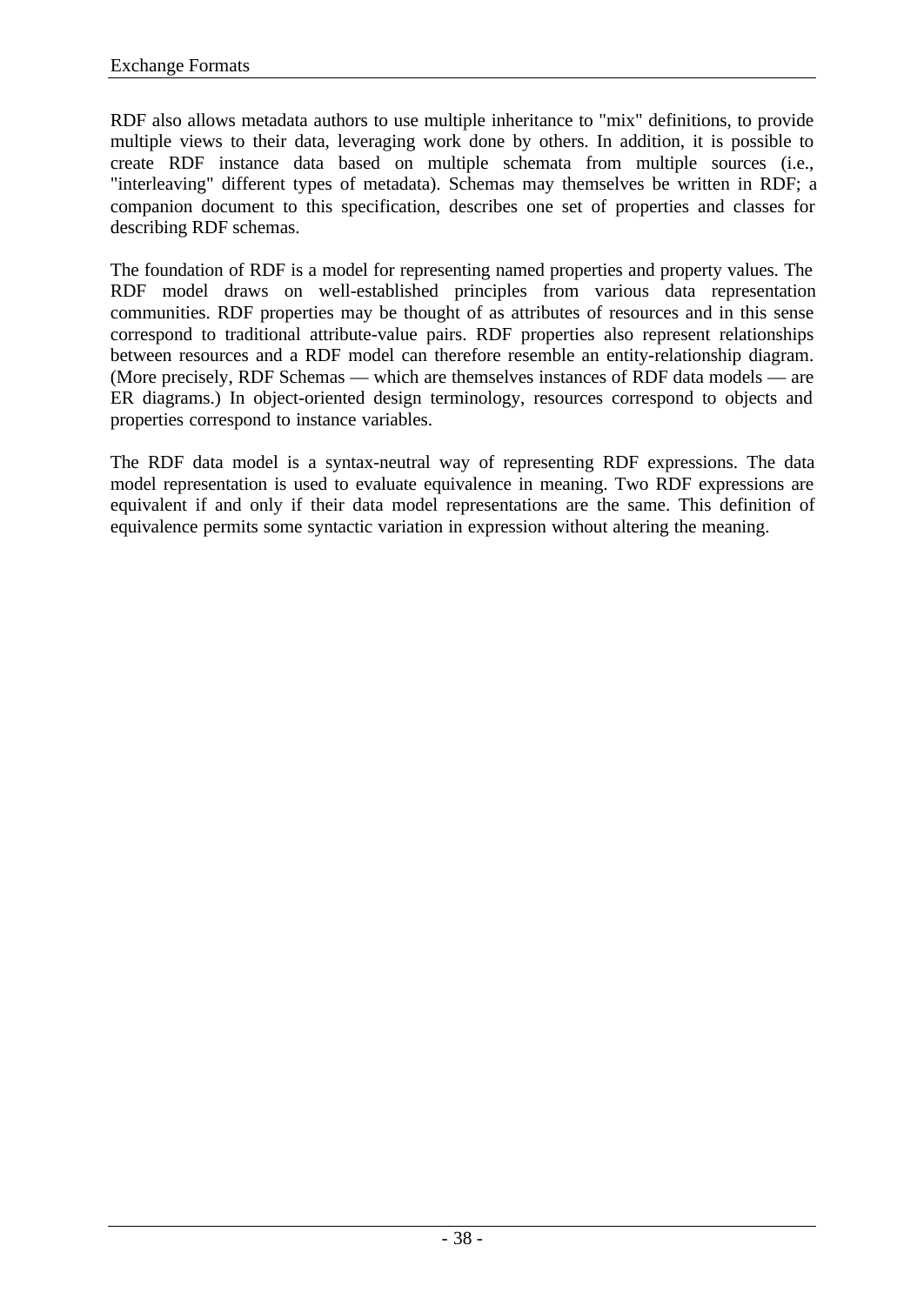# **8. Retrieving the Text**

Text has an intricacy and complexity which places great demands on software. Text is filled with synonyms and variations in capitalisation, spelling, and word forms. The searching features in text management software are more suited to text than those found in other types of software.

### **Text management software can employ a variety of term searching techniques:**

- 1. Word or exact phrase searching.
- 2. Truncation (right, left, and internal).
- 3. Case insensitivity (often with case sensitivity as an option in a particular search).
- 4. Proximity searching: specifying how close words are to each other.
- 5. Field specification: in software that divides information into fields, being able to specify which fields the search term should appear in.
- 6. Boolean operators (AND, OR, and NOT).
- 7. Parentheses and nesting of Boolean operators.
- 8. Usage of filters which can remove common words like articles

#### **Several system capabilities can save the user time:**

- 1. Building and manipulating multiple search statements.
- 2. Saving searches for later reuse.
- 3. Hedges or macros: storing multiple words which can be used in a search by entering the name of the hedge or macro.
- 4. Exploding sections of a hierarchical thesaurus.

### **A variety of methods can be used to increase searching consistency:**

- 1. Use of a thesaurus for data entry, editing, searching.
- 2. Data validation when data is input.
- 3. Mapping from abbreviations or codes to full terms.

These searching features are familiar to users of the typical bibliographic and non bibliographic text databases commonly used in libraries. However, underlying these searching features are certain assumptions:

- 1. The user knows what words are used in the text.
- 2. The user knows how to spell.
- 3. The user knows how to type.

To help users find the text they want, some programs are

adding more flexible searching features, such as the following:

- 1. Spelling checkers.
- 2. Automatic plurals.
- 3. Sound-alike searching (useful for finding spelling variations, particularly in names).
- 4. Fuzzy searching: searching for variations in a word or phrase. For example, the search "full text database" could retrieve "full text data file," "free text data," and "full text searching."
- 5. Weighted searching: assigning weights to each search term to indicate its relative importance.
- 6. Ranked output: displaying search results in order of relevancy, rather than the typical alphabetical or last-in-first-out orders. There are various ways to determine relevancy,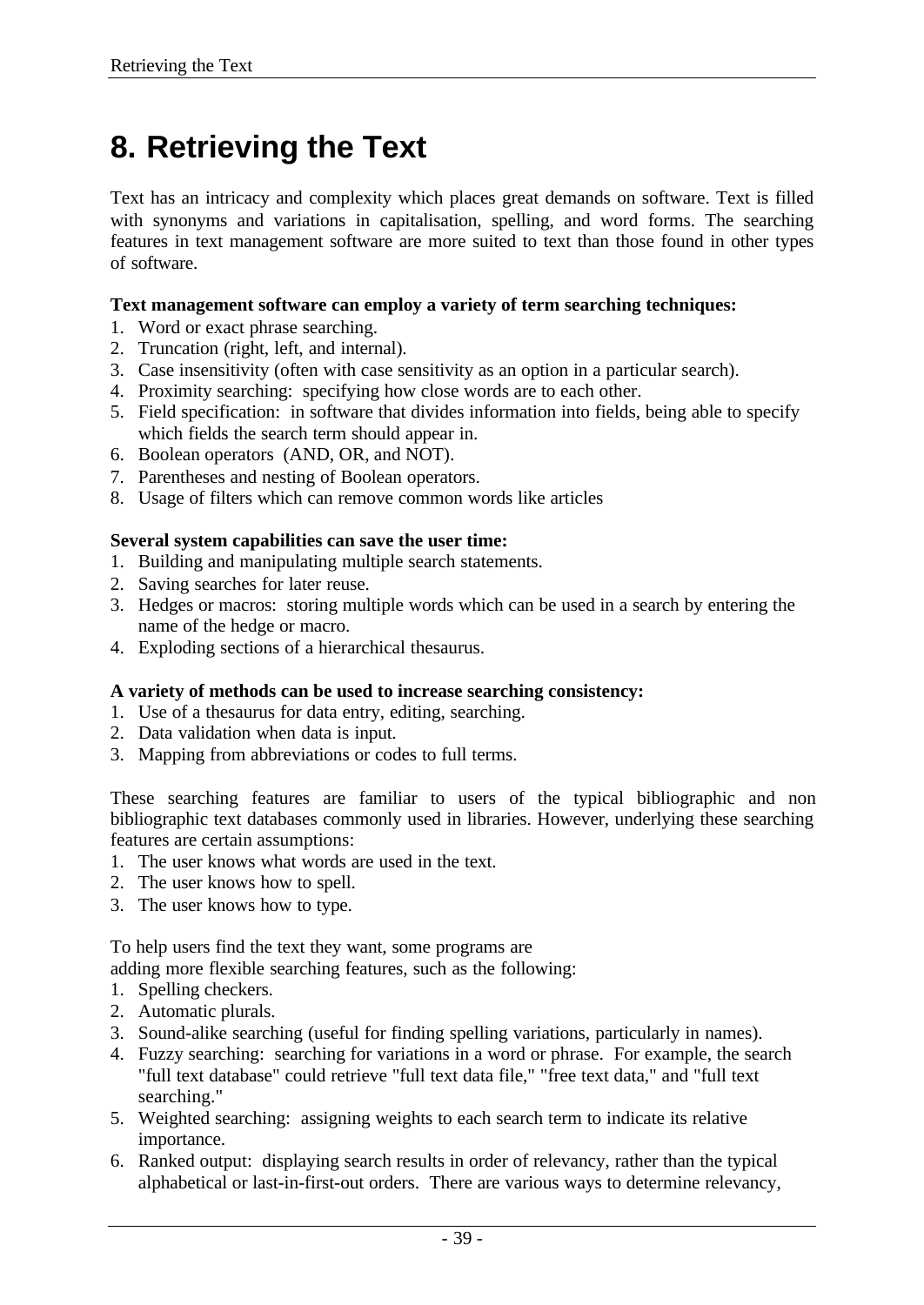such as the number of times the search terms appear in the text or the presence of the search terms in titles or section headings.

- 7. Profile: displaying a profile of the most common words in a document found using other searching techniques, thereby suggesting additional search terms to consider.
- 8. Similarity searching: this document is what I want go find others like it

## **8.1. Text Retrieval Software**

Text retrieval software searches files to find ones that match a search request. For example, text retrieval software can search the minutes of meetings that were created with a word processor, and identify all of the minutes which contain a particular word or phrase, such as "holiday hours" or "travel." Most text retrieval programs can then display the file(s) for browsing, highlighting the terms in the search request.

Text retrieval software comes in two general types: those that create indexes and those that don't. Programs that create indexes require additional time for indexing and additional disk space for the indexes, but search much more quickly. Non-indexing programs don't require the additional indexing time or space, but search more slowly because the program has to "read" each file every time it does a search. The most common type of index is the inverted index, although some programs use special proprietary methods to create smaller, spacesaving indexes.

Another way of dividing this software category is by the format of the files to be searched. Most text retrieval software can search files in common word processor formats, while the less powerful programs can search only through ASCII text. Some text retrieval programs are now branching out, searching through database records, spreadsheets, and computer programs.

## **8.2. Text Analysis Software**

Text analysis software is a loose collection of software that facilitates analysing text by performing one or more of the following operations: concordancing, coding, or statistical analysis.

Concordancing is the generation of lists of the words used in a text, accompanied by the location of the word and often some surrounding text. A concordance program offers more flexibility than a printed concordance. Users can specify what should be "concorded" (e.g., all words, all nouns, or all prefixes) and also context for the words (e.g., only a location or the surrounding sentence). More sophisticated programs allow accompanying translations or annotations. Some examples of this type of "interlinear text" are phonetic transcriptions, grammatical categories, intonation, and rhythm.

Coding is the assignment of codes to specific sections of the text to allow retrieval of those sections of text. Coding is similar to assigning keywords, except that each coded segment has a specific beginning and ending point, and codes can be overlapped and even nested. A search on "marriage" might retrieve a two paragraph coded segment in an oral history transcript, while a search for "children" would retrieve only the two sentences within those two paragraphs which were coded for children.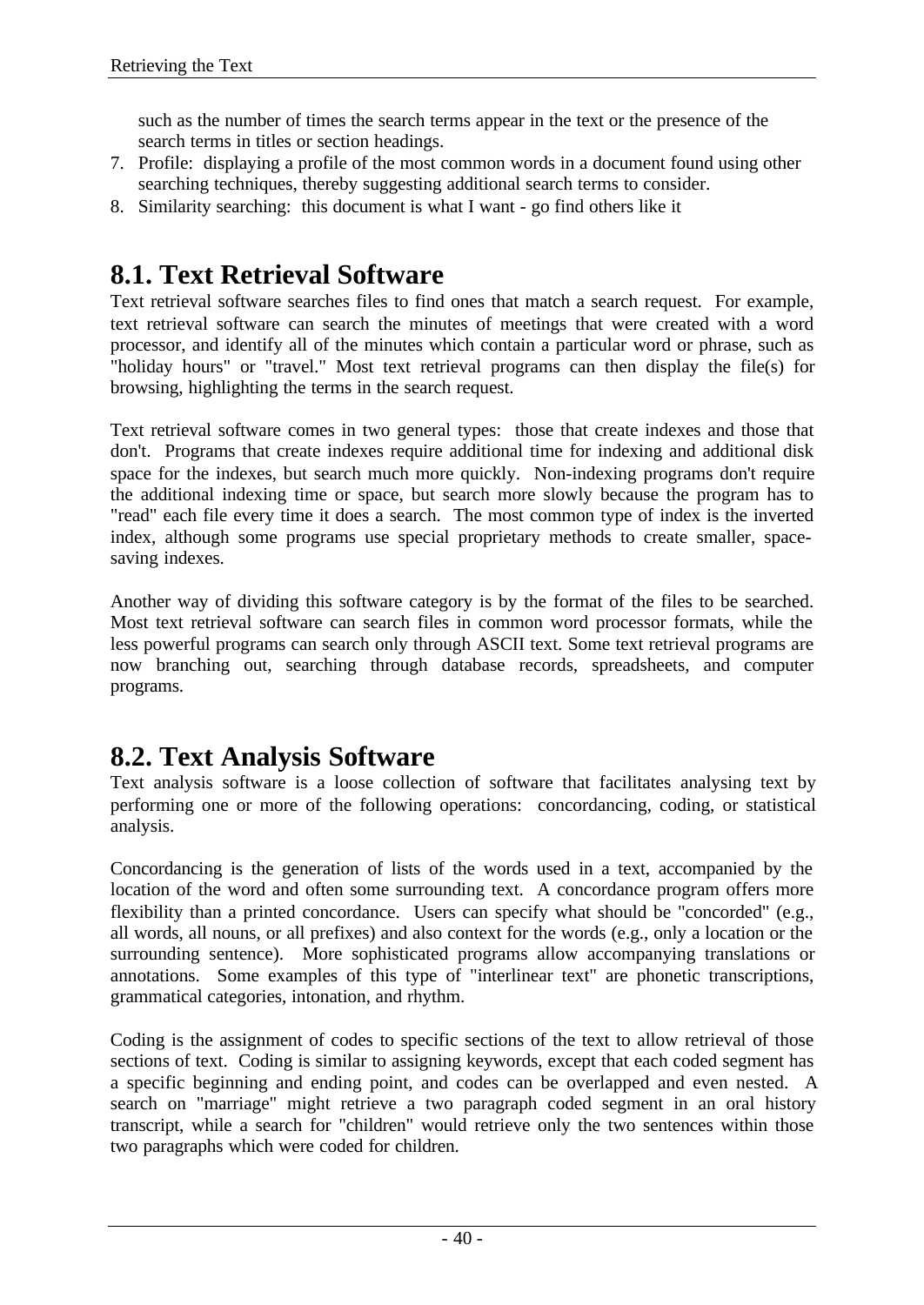Statistical analysis is counting various text components, such as the number of unique words, the number of times words appear, or the distribution of words in parts of the text.

Two major uses for text analysis software are for literary or linguistic analysis of text. Text analysis software can be used to examine themes in an author's works, to determine authorship of texts of unknown origin, or to analyse the grammatical structure of a language. Fields such as history, anthropology, sociology, psychology, nursing, education, and journalism use text analysis to discover themes in interview transcripts, a process called qualitative or content analysis.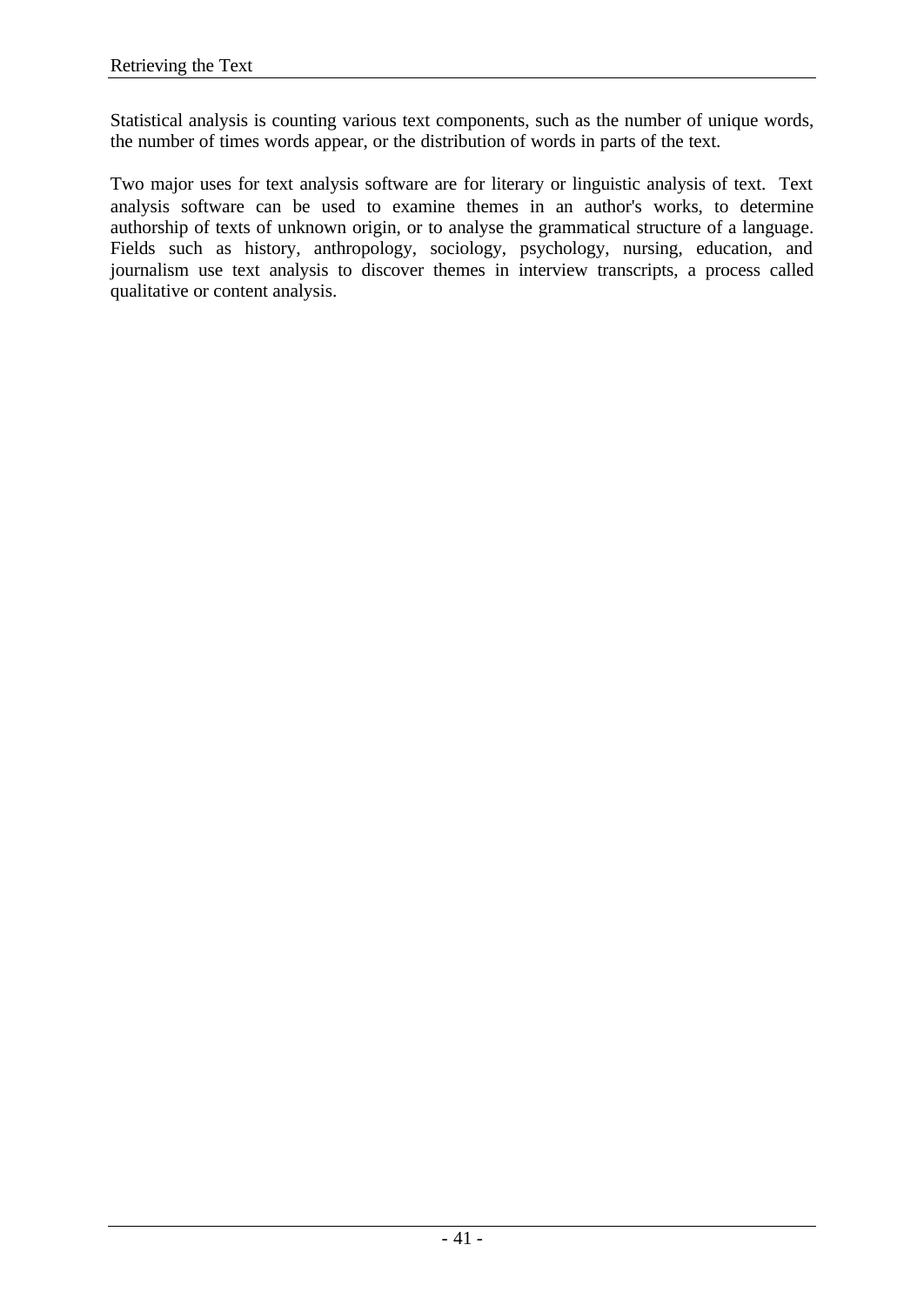# **9. Relevant Standards**

| <b>CD DA (Digital)</b><br>audio), Red Book          | Physical specification of the CD-ROM                                                                       | 1980 |
|-----------------------------------------------------|------------------------------------------------------------------------------------------------------------|------|
| <b>CD ROM, Yellow</b><br><b>Book</b>                | <b>Continuation of Red Book</b>                                                                            | 1983 |
| CD-I (Interactive),<br>Green Book                   | Complete Multimedia system, ISO 9660                                                                       | 1986 |
| $CD-R$<br>(Recordable),<br><b>Orange Book</b>       |                                                                                                            | 1995 |
| <b>CD-RW</b><br>(Rewritable),<br><b>Orange Book</b> |                                                                                                            | 1995 |
| <b>UDF</b>                                          | Universal Disc Format (DVD compatible, but not ISO 9660)<br>compatible).                                   | 1996 |
|                                                     | Developed by the Optical Storage Technology Association;<br>based on ISO 13346. UDF will replace ISO 9660. |      |
| <b>ISO 9660</b>                                     | Standard for the CD file formats. Predecessor: High Sierra<br>standard (HSF). Disc size: 120 mm            | 1987 |
| <b>HSF</b>                                          | High Sierra Standard                                                                                       | 1986 |
| <b>ISO 9171-1</b>                                   | Specification of the disc format $(5,25^{\circ} = 130 \text{ mm})$                                         | 1990 |
| <b>ISO 9171-2</b>                                   | Specification of the writing format                                                                        | 1990 |
| <b>ISO 10089</b>                                    | Specification of the disc format for MOs 130 mm                                                            | 1991 |
| <b>ISO 10090</b>                                    | Specification of the disc format for ROMs and MOs 80 mm                                                    | 1992 |
| <b>ISO 10091</b>                                    | Specification of the disc format for WORM 130 mm                                                           | 1995 |
| <b>ISO 10149</b>                                    | Specification of the disc format for CD-ROM 120 mm                                                         | 1995 |
| <b>ISO 10885</b>                                    | Specification of the disc format for 14" WORM (Kodak)                                                      | 1993 |
| <b>ISO 11560</b>                                    | Specification of the disc format for MO-WORM 130 mm                                                        | 1992 |
| ISO 11694-4                                         | Specification of the file structure for optical storage cards                                              | 1996 |
| <b>ISO 12654</b>                                    | Hardware independent storage format (draft)                                                                | 1996 |
| <b>ISO 13403</b>                                    | Specification of the disc format for 12" WORM (CCS)                                                        | 1995 |
| <b>ISO 13481</b>                                    | Specification of 1 GB discs 130 mm                                                                         | 1993 |
| <b>ISO 13549</b>                                    | Specification of 1,3 GB discs 130 mm                                                                       | 1993 |
| ISO 13490-1/-2                                      | Specification of the file structure for ROMs and WORMs                                                     | 1995 |
| <b>ISO 13614</b>                                    | Specification of the disc format for 12" WORM (SSF)                                                        | 1995 |
| <b>ISO 13482</b>                                    | Specification of 2 GB discs 130 mm                                                                         | 1995 |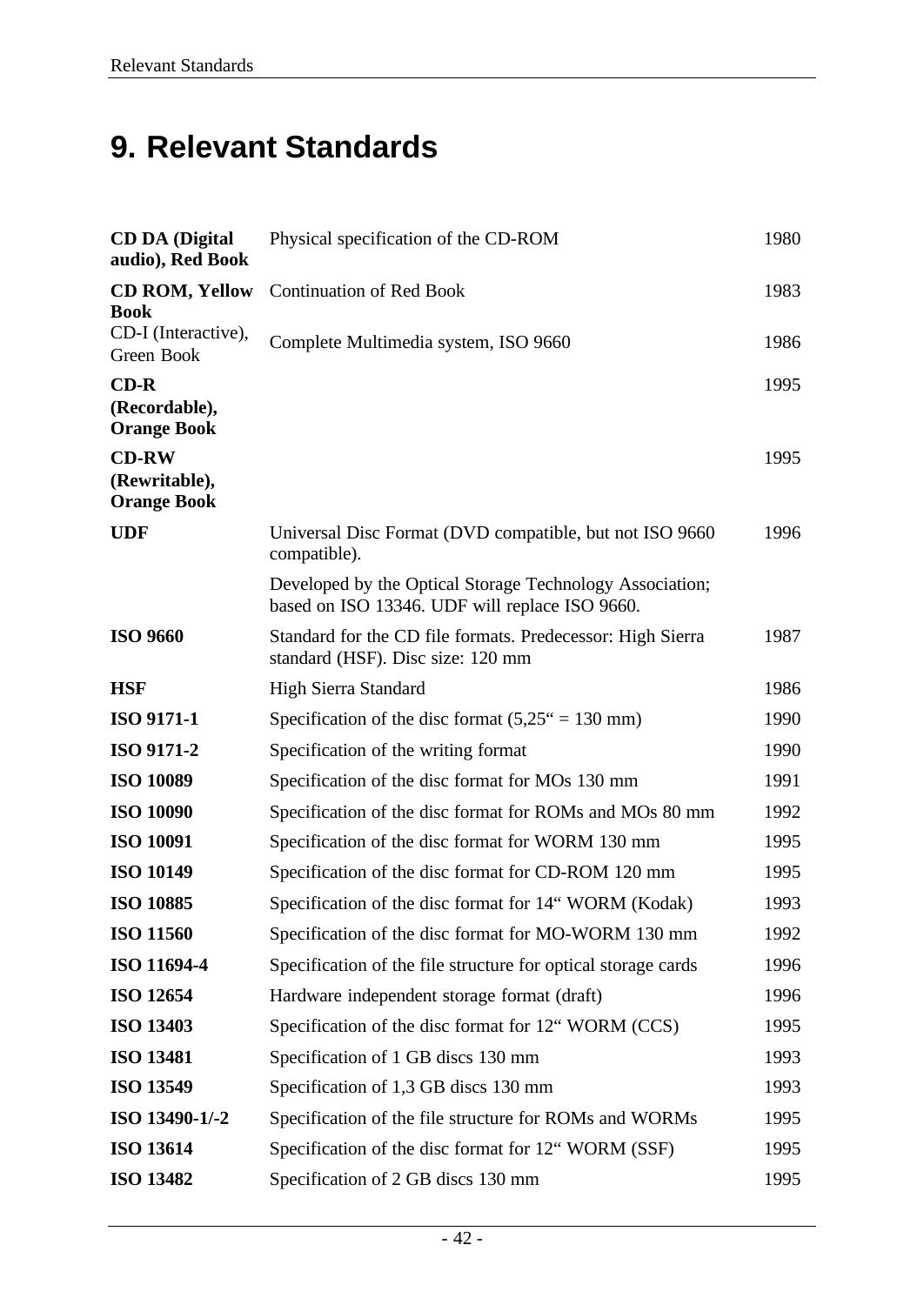| <b>ISO 14517</b>                   | Specification of 2,6 GB discs 130 mm                                                                                                                    | 1996         |
|------------------------------------|---------------------------------------------------------------------------------------------------------------------------------------------------------|--------------|
| <b>ISO 8879</b>                    | <b>SGML</b>                                                                                                                                             | 1986         |
| <b>ISO 12083</b>                   | XML DTDs [9]                                                                                                                                            | 1998         |
| <b>ISO 646</b>                     | ISO 7-bit coded character set for information interchange                                                                                               | 1983         |
| <b>ISO/IEC 10179</b>               | <b>DSSSL</b> - Document Style Semantics and Specification<br>Language. [10]                                                                             | 1996         |
| <b>ISO/IEC 10744</b>               | HyTime - Hypermedia/Time-based Structuring Language. [10]                                                                                               | 1997         |
| <b>ISO 10180</b>                   | SPDL - Standard Page Description Language. [10]                                                                                                         | 1995         |
| <b>ANSI/NISO</b><br>Z39.56-1996    | Serial Item and Contribution Identifier                                                                                                                 | 1996         |
| <b>ANSI Z39.9-1992</b>             | <b>International Standard Serial Number (ISSN)</b>                                                                                                      | 1992         |
| <b>ISO 8601</b><br><b>RFC 1766</b> | Date and Time Formats<br>Tags for the Identification of Languages                                                                                       | 1997<br>1995 |
| <b>ISO 639</b>                     | Code for the representation of names of languages - The<br>International Organization for Standardization                                               | 1988         |
| <b>RFC 1327</b>                    | Kille, S., "Mapping between X.400(1988) / ISO 10021 and RFC<br>822", University College London                                                          | 1992         |
| <b>RFC 1521</b>                    | Borenstein, N., and N. Freed, "MIME Part One: Mechanisms for<br>Specifying and Describing the Format of Internet Message<br>Bodies", Bellcore, Innosoft | 1993         |
| <b>ISO 3166</b>                    | Codes for the representation of names of countries - The<br>International Organization for Standardization                                              | 1988         |
| <b>ISO 3297</b>                    | <b>International Standard Serial Numbering (ISSN)</b>                                                                                                   | 1986         |
| <b>ISO 639</b>                     | Code for the representation of names of languages [12]                                                                                                  |              |
| <b>RFC 2482</b>                    | Language Tagging in Unicode Plain Text [13]                                                                                                             |              |
| <b>RFC 2231</b>                    | <b>MIME</b> Parameter Value and Encoded Word Extensions:<br>Character Sets, Languages, and Continuations [14]                                           |              |
| <b>RFC 2277</b>                    | IETF Policy on Character Sets and Languages [15]                                                                                                        |              |

## **Other relevant standards**

| <b>ANSI/NISO</b><br>Z39.47         | Extended Latin Alphabet Coded Character Set for Bibliographic<br>Use.                                                                   | 1993 |
|------------------------------------|-----------------------------------------------------------------------------------------------------------------------------------------|------|
| <b>ANSI/NISO</b><br>Z39.64 (R1995) | East Asian Character Code for Bibliographic Use.                                                                                        | 1989 |
| ISO <sub>9</sub>                   | Information and documentation -- Transliteration of Cyrillic<br>characters into Latin characters -- Slavic and Non-Slavic<br>languages. | 1995 |
| <b>ISO 233</b>                     | Documentation – Transliteration of Arabic characters into Latin<br>characters.                                                          | 1984 |
| <b>ISO 259</b>                     | Documentation – Transliteration of Hebrew characters into<br>Latin characters.                                                          | 1984 |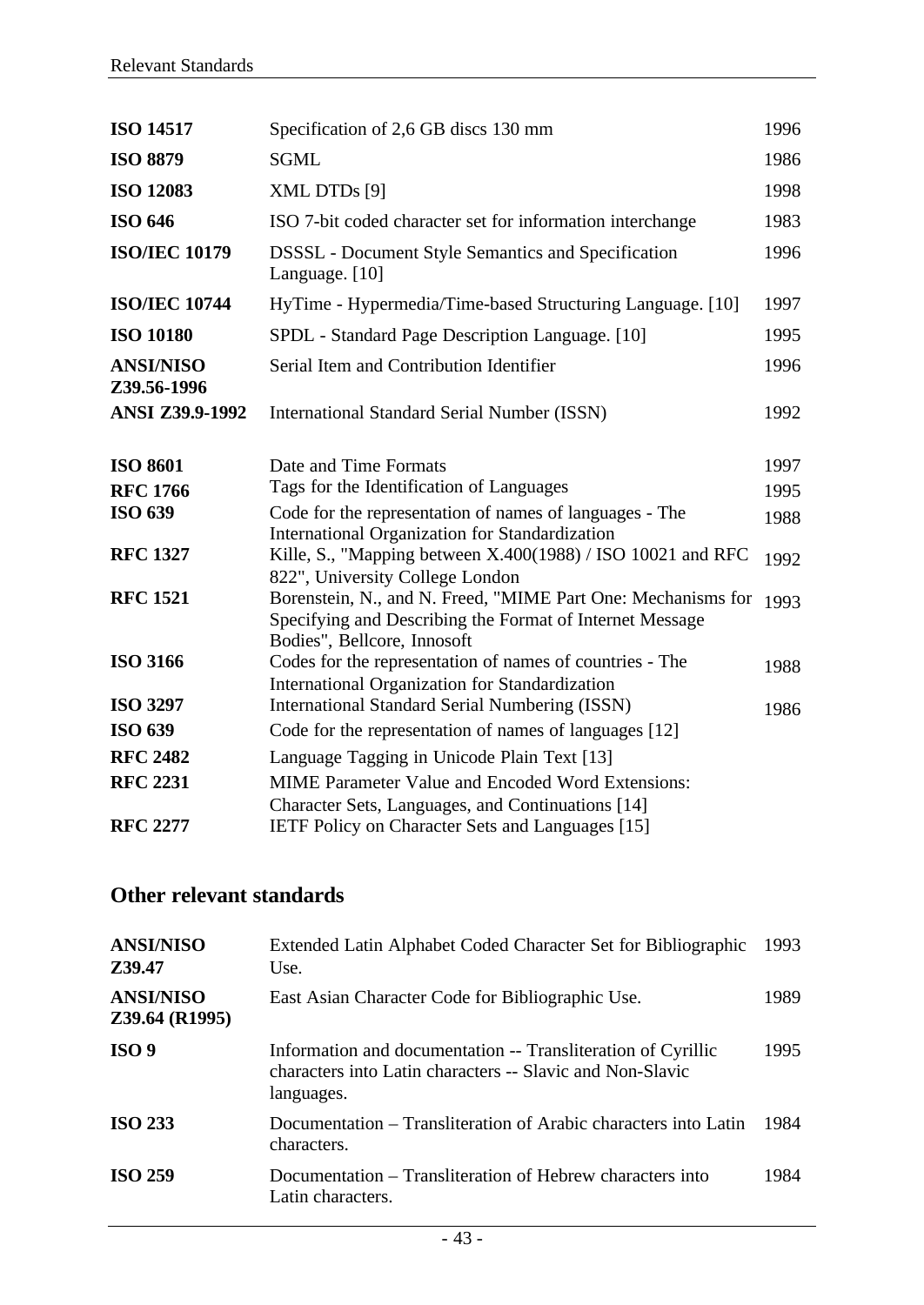| <b>ISO/R 843</b>      | International system for the transliteration of Greek characters<br>into Latin characters.                                                                                                      | 1968 |
|-----------------------|-------------------------------------------------------------------------------------------------------------------------------------------------------------------------------------------------|------|
| ISO 8859-1            | Latin alphabet no. 1. For use with at least: Danish, Dutch,<br>English, Faeroes, Finnish, French, German, Icelandic, Irish,<br>Italian, Norwegian, Portuguese, Spanish, and Swedish.            | 1987 |
| ISO 8859-2            | Latin alphabet no. 2. For use with at least: Albanian, Croatian,<br>Czech, English, German, Hungarian, Polish, Romanian, Serbian,<br>Slovak, and Slovene.                                       | 1987 |
| <b>ISO 8859-3</b>     | Latin alphabet no. 3. For use with at least Afrikaans, Catalan,<br>Dutch, English, Esperanto, German, Italian, Maltese, Spanish,<br>and Turkish.                                                | 1988 |
| <b>ISO 8859-4</b>     | Latin alphabet no. 4. For use with at least Danish, English,<br>Estonian, Finnish, German, Greenlandic, Lappish, Latvian,<br>Lithuanian, Swedish, and Norwegian.                                | 1988 |
| <b>ISO/IEC 8859-5</b> | Latin/Cyrillic. For use with at least Bulgarian, Belorussian,<br>Croatian, English, Macedonian, Russian, Serbian, and<br>Ukrainian.                                                             | 1988 |
| ISO 8859-6            | Latin/Arabic alphabet.                                                                                                                                                                          | 1987 |
| <b>ISO 8859-7</b>     | Latin/Greek alphabet. Is suitable for multiple language<br>applications involving Latin and Greek Scripts.                                                                                      | 1987 |
| <b>ISO 8859-8</b>     | Latin/Hebrew alphabet.                                                                                                                                                                          | 1988 |
| <b>ISO 8859-9</b>     | Latin alphabet no. 5. For use with at least: Danish, Dutch,<br>English, Finnish, French, German, Irish, Italian, Norwegian,<br>Portuguese, Spanish, Swedish, and Turkish.                       | 1989 |
| ISO 8859-10           | Latin alphabet no. 6. For use with at least: Danish, English,<br>Estonian, Finnish, German, Greenlandic, Icelandic, Sami<br>(Lappish), Latvian, Lithuanian, Norwegian, Faroese, and<br>Swedish. | 1992 |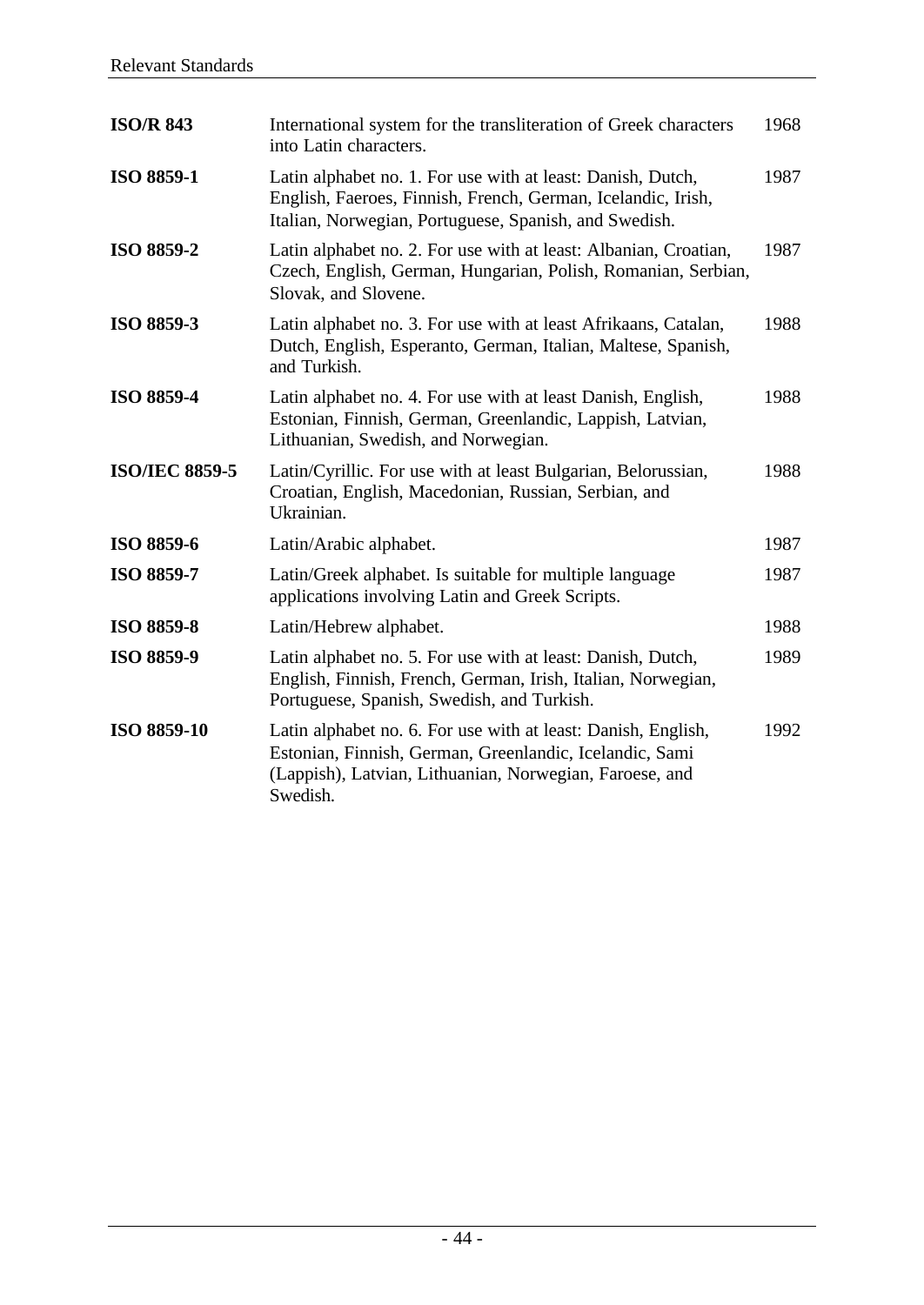# **10. Technical Glossary and Acronyms**

| 24-bit image                        | A digital image that can include approximately 16 million possible<br>colours. In this kind of image, 24 bits are allocated for the storage of<br>each Pixel, allowing 2 to the power of 24 (or more than 16 million)<br>colours to be represented.                                                                                                                                                                                                                     |
|-------------------------------------|-------------------------------------------------------------------------------------------------------------------------------------------------------------------------------------------------------------------------------------------------------------------------------------------------------------------------------------------------------------------------------------------------------------------------------------------------------------------------|
| 8-bit image                         | A digital image that can include as many as 256 possible colours. In this<br>kind of image, 8 bits are allocated for the storage of each Pixel,<br>allowing 2 to the power of 8 (or 256) colours to be represented.                                                                                                                                                                                                                                                     |
| <b>Access points</b>                | Index terms used to search a database.                                                                                                                                                                                                                                                                                                                                                                                                                                  |
| <b>Adaptive palette</b>             | Image-specific set of colours chosen to most closely represent those in<br>the original source. Part of a custom colour look-up table.                                                                                                                                                                                                                                                                                                                                  |
| <b>Algorithm</b>                    | A rule (often mathematical) governing computer processes.                                                                                                                                                                                                                                                                                                                                                                                                               |
| <b>Alpha</b>                        | A value representing a pixel's degree of transparency. The more<br>transparent a pixel, the less it hides the background against which the<br>image is presented. In PNG, alpha is really the degree of opacity: zero<br>alpha represents a completely transparent pixel, maximum alpha<br>represents a completely opaque pixel. But most people refer to alpha as<br>providing transparency information, not opacity information, and we<br>continue that custom here. |
| <b>Annotation</b>                   | Information (such as arrows, pointers, words) added to an image.<br>Annotations to a digital image might be stored in layers separate from<br>the image.                                                                                                                                                                                                                                                                                                                |
| <b>API</b>                          | <b>Application Programmable Interface</b>                                                                                                                                                                                                                                                                                                                                                                                                                               |
| <b>Archival image</b>               | An image meant to have lasting utility. An "archival" digital image is<br>generally an image kept off-line in a safe place; it is often of higher<br>quality than the digital image delivered to the user.                                                                                                                                                                                                                                                              |
| <b>Article</b>                      | see Contribution.                                                                                                                                                                                                                                                                                                                                                                                                                                                       |
| <b>Attribute</b>                    | A characteristic of an object. This term refers to a specific XML<br>syntactic construct; the name="value" portions of an XML tag.                                                                                                                                                                                                                                                                                                                                      |
| <b>Automatic</b><br><b>Indexing</b> | Indexing of a text done by computer without human intervention<br>(usually by finding the words occurring most frequently within the<br>document).                                                                                                                                                                                                                                                                                                                      |
| <b>Bandwidth</b>                    | The transmission capacity of a communications channel, usually<br>expressed in bits or bytes per second (the former is also called baud<br>rate).                                                                                                                                                                                                                                                                                                                       |
| <b>Bit depth</b>                    | The number of bits per palette index (in indexed-colour PNGs) or per<br>sample (in other colour types). This is the same value that appears in<br>$ltt$ > HDR $lt/t$ >.                                                                                                                                                                                                                                                                                                 |
| <b>Bit Mapped</b><br><b>Image</b>   | An image created from a series of bits and bytes that form Pixel. Each<br>pixel can vary in colour or gray-scale value. Also known as a raster<br>image.                                                                                                                                                                                                                                                                                                                |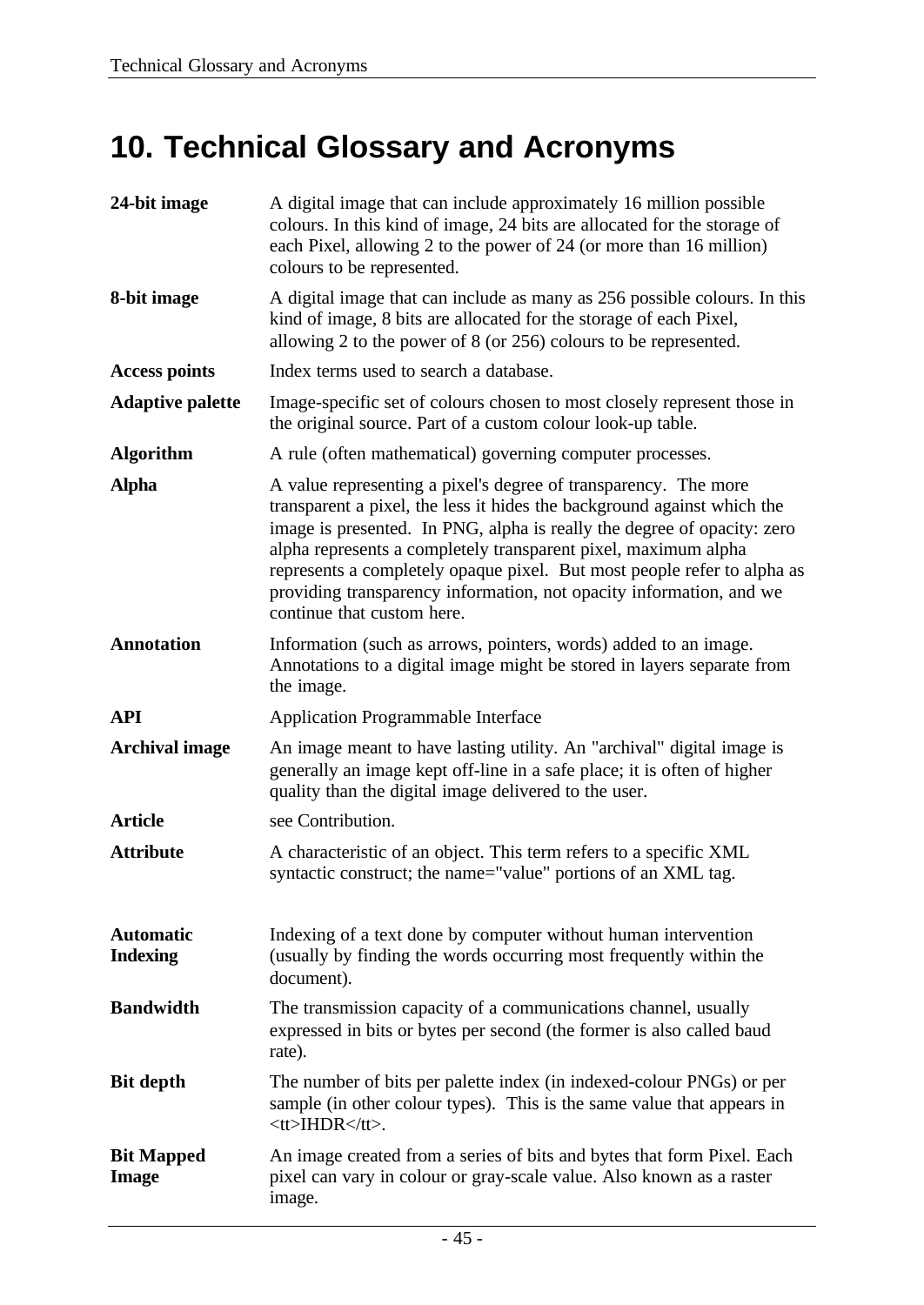| <b>Bits per Second</b>                      | Measure for the speed of data transfer through communication media                                                                                                                                                                                                                                                                                                                                                             |
|---------------------------------------------|--------------------------------------------------------------------------------------------------------------------------------------------------------------------------------------------------------------------------------------------------------------------------------------------------------------------------------------------------------------------------------------------------------------------------------|
| <b>Bordering</b>                            | Automatically locating the correct edge of an image on a scan so that<br>marking from the edge, frame, etc. is not captured.                                                                                                                                                                                                                                                                                                   |
| <b>Browse Image</b>                         | A small image (usually derived from a larger one). Browse images<br>(often called "thumbnails") permit a user to view a dozen or more<br>images on a single screen.                                                                                                                                                                                                                                                            |
| <b>Browser</b>                              | Software for the interpretation and presentation of HTML documents.                                                                                                                                                                                                                                                                                                                                                            |
| <b>Buffer</b>                               | Temporary storage space within a computer system.                                                                                                                                                                                                                                                                                                                                                                              |
| <b>Byte</b>                                 | Eight bits; also called an octet.                                                                                                                                                                                                                                                                                                                                                                                              |
| <b>Capture Device</b>                       | see Scanner                                                                                                                                                                                                                                                                                                                                                                                                                    |
| <b>CCD</b> Array                            | Charge-coupled device array. Light-sensitive Diodes used in scanners<br>and electronic cameras. These usually sweep across an image and, when<br>exposed to light, generate a series of digital signals that are converted<br>into Pixel values.                                                                                                                                                                               |
| <b>CCITT</b>                                | Comité Consultatif International de Télégraphie et Téléphonie (ITU-T)                                                                                                                                                                                                                                                                                                                                                          |
| <b>CCITT Group III</b><br>or Group IV       | The standards adopted by the International Telecommunications Union<br>(ITU), formerly the Comiteacute; consultatif internationale de<br>teacute; leacute; graphique et teacute; leacute; phonique (CCITT), to<br>compress page images. All fax machines in common use employ one or<br>both of these standards.                                                                                                               |
| <b>CD-ROM</b>                               | Compact Disc Read-Only Memory. A form of write-once, disc-based,<br>random-access data storage, usually mass-produced and distributed as a<br>publication. At present, capable of holding approximately 550<br>megabytes of data.                                                                                                                                                                                              |
| <b>Centering</b>                            | Positioning an image properly within the digital field of vision so that it<br>is framed appropriately.                                                                                                                                                                                                                                                                                                                        |
| <b>CGI</b>                                  | Common Gateway Interface. A technique that allows a Web server to<br>interface to external application such as databases.                                                                                                                                                                                                                                                                                                      |
| <b>Channel</b>                              | The set of all samples of the same kind within an image; for example,<br>all the blue samples in a true colour image. (The term "component" is<br>also used, but not in this specification.) A sample is the intersection of<br>a channel and a pixel.                                                                                                                                                                         |
| <b>Chromaticity</b>                         | A pair of values $\langle i \rangle x, y \langle i \rangle$ that precisely specify the hue, though not<br>the absolute brightness, of a perceived colour.                                                                                                                                                                                                                                                                      |
| <b>Chronology</b>                           | The date(s) on the work used by the publisher to identify the individual<br>bibliographic unit of a serial, i.e., the cover date.                                                                                                                                                                                                                                                                                              |
| CI data                                     | Coded information; e.g. text files.                                                                                                                                                                                                                                                                                                                                                                                            |
| <b>Client/Server</b><br><b>Architecture</b> | A systems architecture design that divides functions (which might be<br>part of a single application) between two or more computers. The client<br>is the machine that requests information; the server is the machine that<br>supplies it. A typical client/server architecture for imaging might allow<br>a server to store and transmit a compressed file, and the client to<br>decompress, process, and display the image. |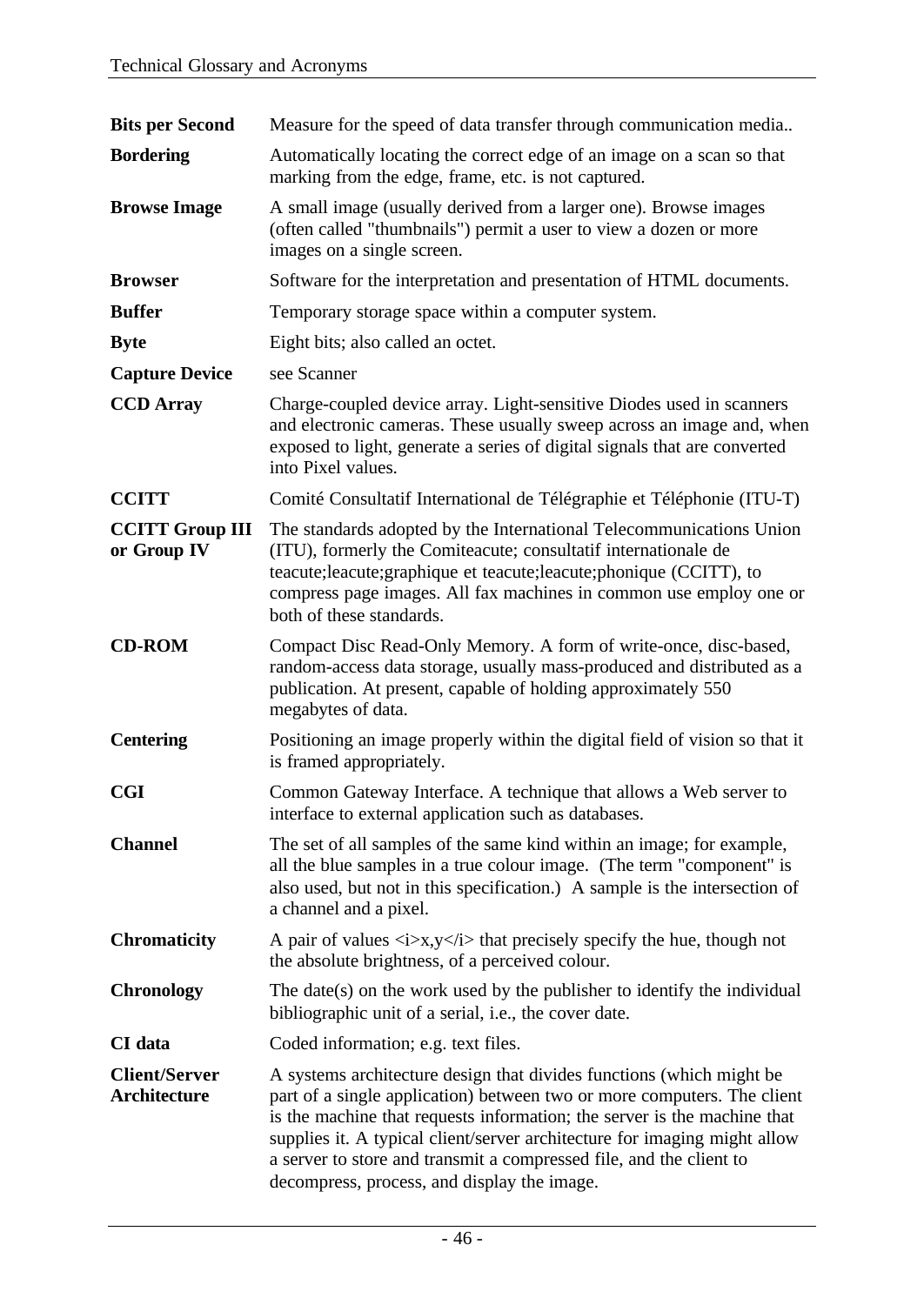| <b>CMYK</b>                                         | Cyan Magenta Yellow Black. A system for reproducing colour in print,<br>which creates the colour spectrum using cyan, magenta, yellow, and<br>black. Used in four-colour printing.                                                                                                                                                                                    |
|-----------------------------------------------------|-----------------------------------------------------------------------------------------------------------------------------------------------------------------------------------------------------------------------------------------------------------------------------------------------------------------------------------------------------------------------|
| <b>Colour correction</b>                            | The process of altering colours as they appear in a digital image or in<br>print to ensure they accurately represent the work depicted.                                                                                                                                                                                                                               |
| Colour depth                                        | see Dynamic Range                                                                                                                                                                                                                                                                                                                                                     |
| <b>Colour look-up</b><br>table (CLUT)               | see Palette                                                                                                                                                                                                                                                                                                                                                           |
| <b>Colour</b><br><b>Management</b><br><b>System</b> | Systems that attempt to produce consistency in the representation of<br>colour in image files, across image capture, display, and output devices.                                                                                                                                                                                                                     |
| <b>Colour Space</b>                                 | A means of representing the spectrum.                                                                                                                                                                                                                                                                                                                                 |
| Composite                                           | As a verb, to form an image by merging a foreground image and a<br>background image, using transparency information to determine where<br>the background should be visible. The foreground image is said to be<br>"composited against" the background.                                                                                                                |
| <b>Compression/Dec</b><br>ompression                | Compression is the process of squeezing more data into a smaller<br>storage space. Decompression is the retrieval of compressed data and its<br>reassembly to resemble its original form (before compression). see also<br>Lossless compression, Lossy compression                                                                                                    |
| Contribution                                        | A published item, normally identified by a title and one or more<br>authors, that constitutes an intellectually separable part of a publication.<br>A contribution could be an article, paper, story (as in a newspaper),<br>column, editorial, letter to the editor, meeting calendar, news item,<br>obituary, erratum, book review, etc.                            |
| <b>Cover date</b>                                   | This is the date as it appears on the cover of the item. It is the date most<br>prominently stated by typography or location, often appearing on the<br>cover, spine, and/or title page. It is the date most often appearing in<br>conjunction with the title or with the enumeration. It is the date by<br>which most users would expect to request the publication. |
| <b>CRC</b>                                          | Cyclic Redundancy Check. A CRC is a type of check value designed to<br>catch most transmission errors. A decoder calculates the CRC for the<br>received data and compares it to the CRC that the encoder calculated,<br>which is appended to the data. A mismatch indicates that the data was<br>corrupted in transit.                                                |
| Data Model                                          | A description of the organisation of a database. It is often created as an<br>entity relationship diagram. Today's modelling tools allow the attributes<br>and tables (fields and records) to be graphically created. The SQL code<br>that defines the data structure (schema) in the database is automatically<br>created from the visual representation.            |
| <b>Datastream</b>                                   | A sequence of bytes. This term is used rather than "file" to describe a<br>byte sequence that is only a portion of a file. We also use it to<br>emphasise that a PNG image might be generated and consumed "on the<br>fly", never appearing in a stored file at all.                                                                                                  |
| <b>DBMS</b>                                         | Database Management System                                                                                                                                                                                                                                                                                                                                            |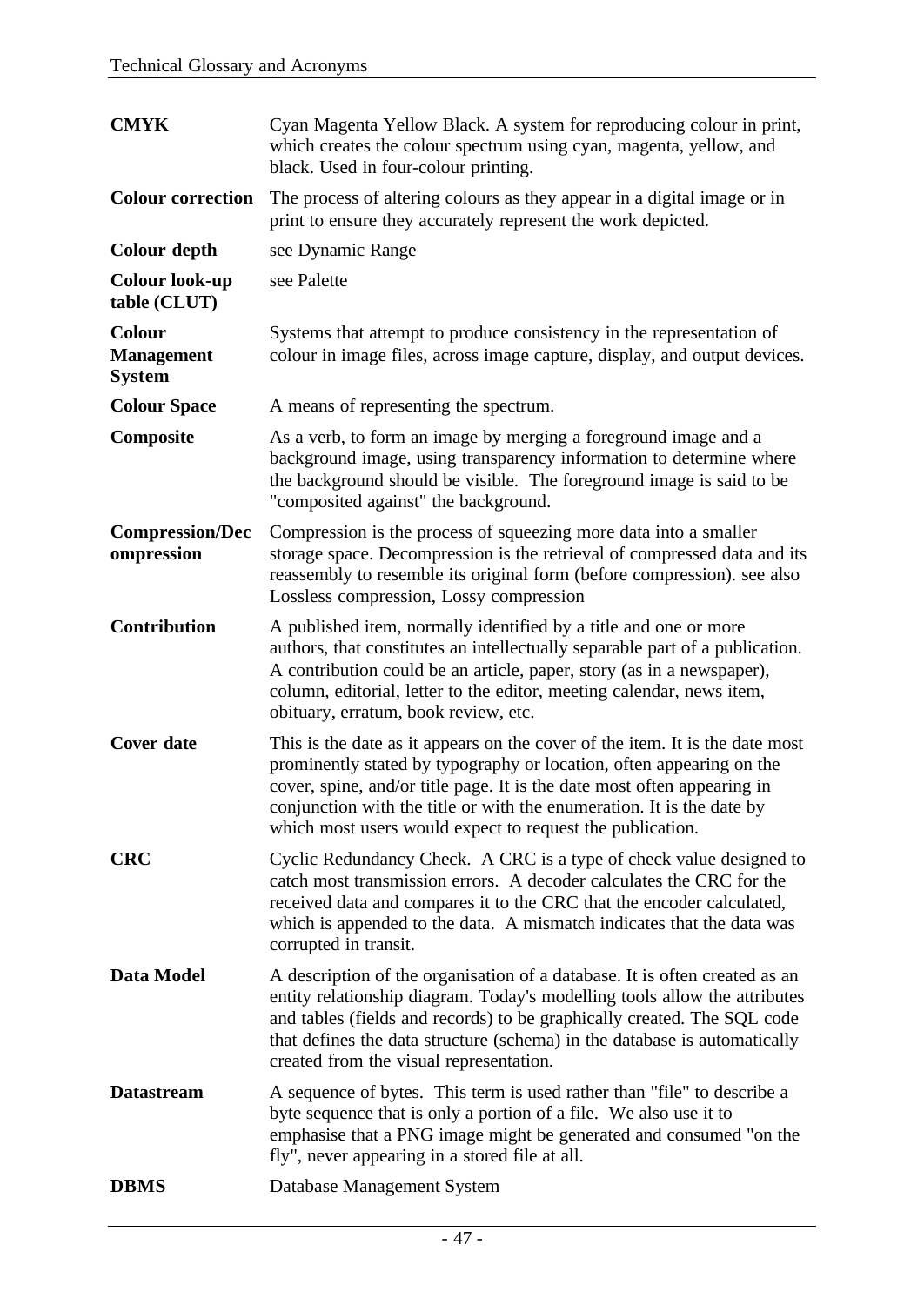| Decompression                     | see Compression/Decompression                                                                                                                                                                                                                                                                                                                       |
|-----------------------------------|-----------------------------------------------------------------------------------------------------------------------------------------------------------------------------------------------------------------------------------------------------------------------------------------------------------------------------------------------------|
| <b>Deflate</b>                    | The name of the compression algorithm used in standard PNG files, as<br>well as in zip, gzip, pkzip, and other compression programs. Deflate is a<br>member of the LZ77 family of compression methods                                                                                                                                               |
| <b>Derived Image</b>              | An image that is created from another image, usually by eliminating<br>part of it. Common techniques used to create a derived image include<br>taking a detail, Subsampling to a lower resolution, using Lossy<br>compression, or using Image Processing techniques to alter an image.<br>Also called derivative image.                             |
| <b>Digital Camera</b>             | A camera that directly captures a Digital Image without the use of film.                                                                                                                                                                                                                                                                            |
| <b>Digital Envelope</b>           | A digital "container" that surrounds an image with information (or<br>metadata). Such information might be used to find the image, guarantee<br>its authenticity, or limit access to authorised users.                                                                                                                                              |
| Digital fingerprint see Watermark |                                                                                                                                                                                                                                                                                                                                                     |
| <b>Digital Image</b>              | An image composed of bits and bytes. see Bit Mapped Image or Vector<br>graphic.                                                                                                                                                                                                                                                                     |
| <b>Digitising</b>                 | To convert an image into binary code. Visual images are digitised by<br>scanning them and assigning a binary code to the resulting Vector<br>graphic or Bit Mapped Image data.                                                                                                                                                                      |
| <b>Diodes</b>                     | Light-sensitive electronic components used in image capture. They<br>function as one-way valves that sense the presence or absence of light<br>and create a digital signal that the computer converts into Pixel values.                                                                                                                            |
| <b>Document</b><br>Provider       | Organisation which provides on line access to primary electronic<br>material                                                                                                                                                                                                                                                                        |
| <b>Document Server</b>            | Server from which is processed the secure electronic transmission of<br>documents to the end user.                                                                                                                                                                                                                                                  |
| <b>Documentation</b>              | Textual information that describes a work of art or image, recording its<br>physical characteristics and placing it in context.                                                                                                                                                                                                                     |
| <b>DOI</b>                        | Digital Object Identifier                                                                                                                                                                                                                                                                                                                           |
| <b>Download</b>                   | The transfer of information from one computer to another. Frequently<br>used to describe file transfer from a network file server to a personal<br>computer.                                                                                                                                                                                        |
|                                   | <b>DPI Dots Per Inch</b> Dots per inch. A measurement of the scanning resolution of an image or<br>the quality of an output device. Expresses the number of dots a printer<br>can print per inch, or monitor can display, both horizontally and<br>vertically. A 600-dpi printer can print 360,000 (600 3 600) dots on one<br>square inch of paper. |
| <b>Drum Scanner</b>               | A high-quality image-capture device. The image to be captured is<br>wrapped around a drum that spins very fast while a light source scans<br>across it to capture a digital version of the image.                                                                                                                                                   |
| <b>DTD</b>                        | Document Type Definition. A DTD describes an SGML document. For<br>example, Mozilla is known to be Netscape's DTD                                                                                                                                                                                                                                   |
| <b>DVD</b>                        | Digital Versatile Disc                                                                                                                                                                                                                                                                                                                              |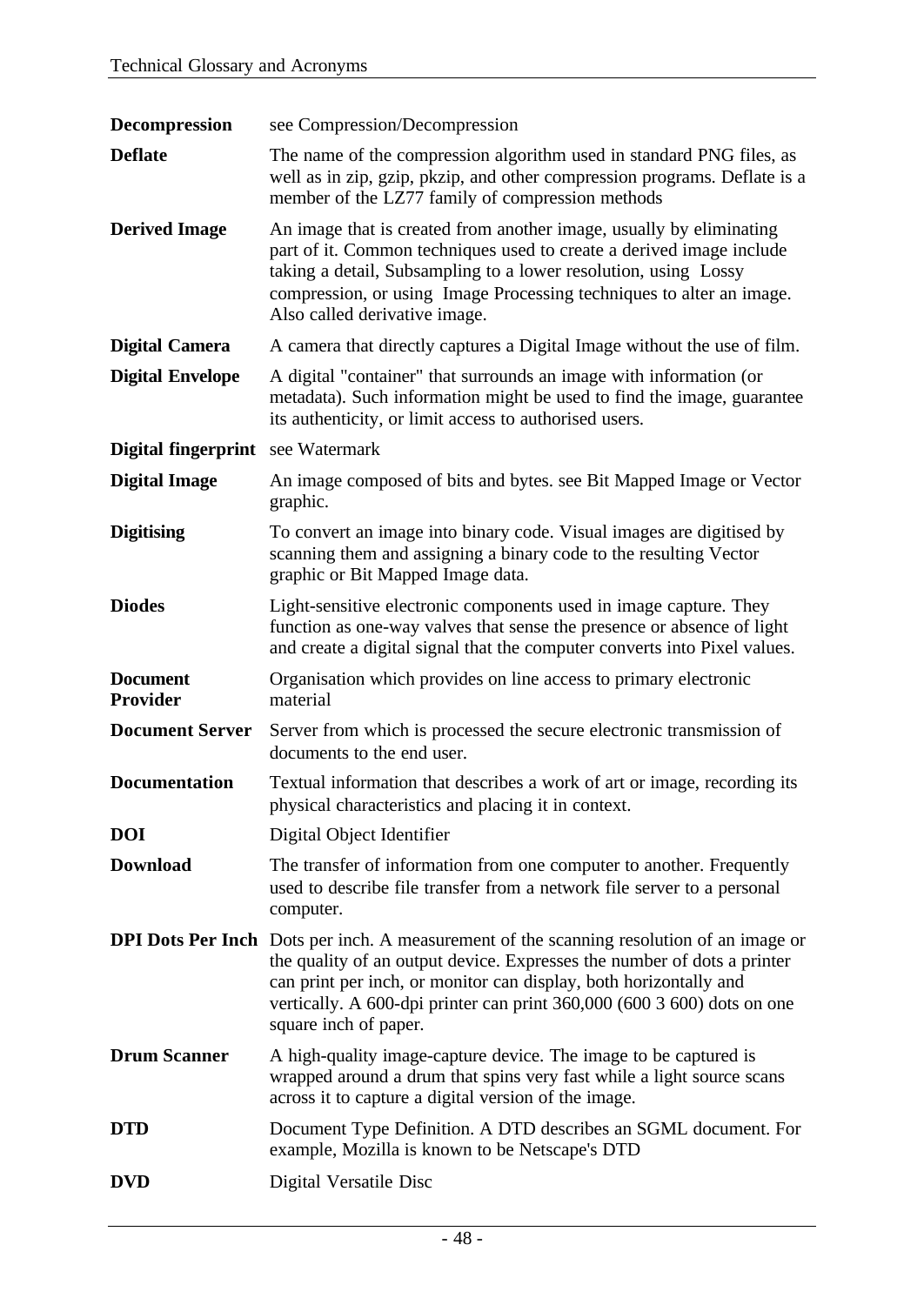| <b>DVD RAM</b>                                | Erasable DVD                                                                                                                                                                                                                                                                                                                                      |
|-----------------------------------------------|---------------------------------------------------------------------------------------------------------------------------------------------------------------------------------------------------------------------------------------------------------------------------------------------------------------------------------------------------|
| <b>DVD ROM</b>                                | Read Only DVD                                                                                                                                                                                                                                                                                                                                     |
| <b>DVD-R</b>                                  | Recordable DVD (WORM technology)                                                                                                                                                                                                                                                                                                                  |
| <b>Dynamic Range</b>                          | The colour depth (or possible Pixel values) for a digital image. The<br>number of possible colours or shades of gray that can be included in a<br>particular image. 8-bit can represent as many as 256 colours; 24-bit can<br>represent approximately 16 million colours.                                                                         |
| <b>ECMS</b>                                   | <b>Electronic Copyright Management System</b>                                                                                                                                                                                                                                                                                                     |
| <b>EDD</b>                                    | Electronic Document Delivery. Generic term which involves the<br>identification of the user, the searching of bibliographical reference and<br>the requesting of document (SOD or Online delivery).                                                                                                                                               |
| <b>Element</b>                                | As used here, this term refers to a specific XML syntactic construct;<br>i.e., the material between matching XML start and end tags.                                                                                                                                                                                                              |
| <b>Entity</b>                                 | In a database, anything about which information can be stored; for<br>example, a person, concept, physical object or event. Typically refers to<br>a record structure.                                                                                                                                                                            |
| <b>Entity</b><br>Relationship<br><b>Model</b> | A database model that describes the attributes of entities and the<br>relationships among them. An entity is a file (table). Today, ER models<br>are often created graphically, and software converts the graphical<br>representations of the tables into the SQL code required to create the<br>data structures in the database. See data model. |
| <b>Enumeration</b>                            | The non-chronological scheme used by the publisher on the<br>bibliographic unit to identify the individual bibliographic units of a<br>serial and to show the relationship of a bibliographic unit to the serial as<br>a whole.                                                                                                                   |
| <b>EPS</b>                                    | Encapsulated PostScript. An image-storage format that extends the<br>PostScript page-description language to include images.                                                                                                                                                                                                                      |
| <b>Filter</b>                                 | A transformation applied to image data in hopes of improving its<br>compressibility.                                                                                                                                                                                                                                                              |
| <b>Firewall</b>                               | see Security Firewall                                                                                                                                                                                                                                                                                                                             |
| <b>Flatbed Scanner</b>                        | An image-capture device resembling a photocopy machine. The object<br>to be scanned is placed face-down on a glass plate. The CCD Array<br>passes beneath the glass.                                                                                                                                                                              |
| <b>FTP</b>                                    | a) File Transfer Protocol. Defines how files will be transferred from one<br>computer to another.                                                                                                                                                                                                                                                 |
|                                               | b)A software to transfer files using the File Transfer Protocol.                                                                                                                                                                                                                                                                                  |
|                                               | File Transfer protocol. Reliable file transfer protocol used on the top of<br>the TCP/IP stack.                                                                                                                                                                                                                                                   |
| Gamma                                         | The brightness of mid-level tones in an image. More precisely, a<br>parameter that describes the shape of the transfer function for one or<br>more stages in an imaging pipeline. The transfer function is given by<br>the expression                                                                                                             |
|                                               | <i>output</i> = <i>input</i> $\wedge$ gamma                                                                                                                                                                                                                                                                                                       |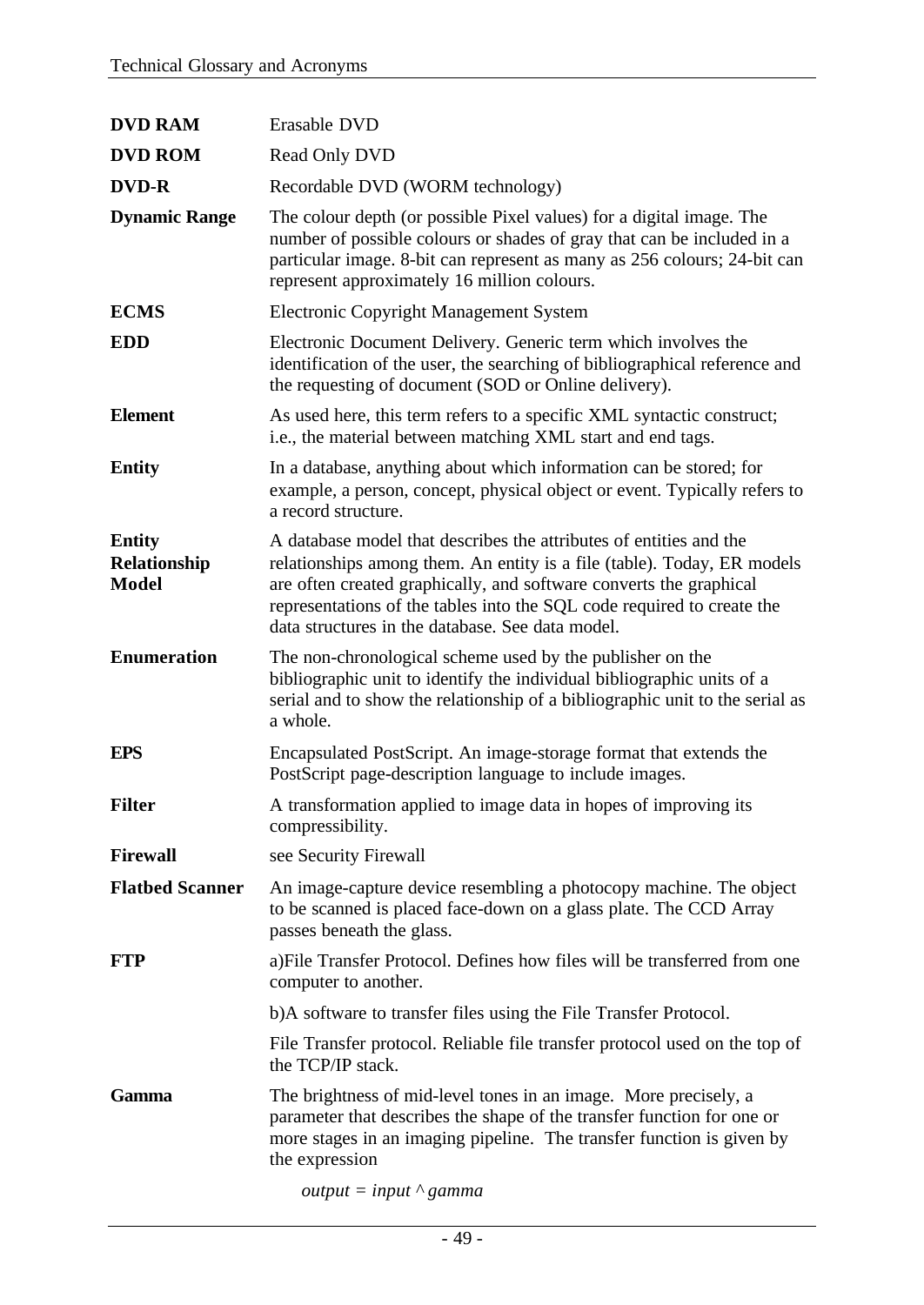|                                     | where both input and output are scaled to the range 0 to 1.                                                                                                                                                                                                                                                                                                                                                                                                             |
|-------------------------------------|-------------------------------------------------------------------------------------------------------------------------------------------------------------------------------------------------------------------------------------------------------------------------------------------------------------------------------------------------------------------------------------------------------------------------------------------------------------------------|
| <b>GIF</b>                          | Graphics Interchange Format. File format for graphics, developed by<br>CompuServe, Inc. GIF offers the inclusion of Inline graphics to HTML.                                                                                                                                                                                                                                                                                                                            |
| Greyscale                           | An image representation in which each pixel is represented by a single<br>sample value representing overall luminance (on a scale from black to<br>white).                                                                                                                                                                                                                                                                                                              |
| <b>GUI</b>                          | Graphical User Interface                                                                                                                                                                                                                                                                                                                                                                                                                                                |
| <b>Header</b>                       | Technical information packaged with an image file, which may be of<br>use in displaying the image (e.g., length and width in pixels),<br>identifying the image (e.g., name or source), or identifying the owner.                                                                                                                                                                                                                                                        |
| <b>HTML</b><br>HyperText Markup     | HyperText Markup Language. The language that describes Web pages<br>contents. HTML is derived from ISO/SGML using a specific DTD.                                                                                                                                                                                                                                                                                                                                       |
| Language                            | See also SGML, World Wide Web.                                                                                                                                                                                                                                                                                                                                                                                                                                          |
| <b>HTTP</b>                         | HyperText Transfer Protocol.                                                                                                                                                                                                                                                                                                                                                                                                                                            |
| HTTP/httpd                          | HyperText Transfer Protocol Daemon. This is the world wide Web<br>server.                                                                                                                                                                                                                                                                                                                                                                                               |
| <b>Hyperlink</b>                    | see Link                                                                                                                                                                                                                                                                                                                                                                                                                                                                |
| <b>Hypermedia</b>                   | see Hypertext                                                                                                                                                                                                                                                                                                                                                                                                                                                           |
| <b>Hypertext</b>                    | A document which contains links to other documents.                                                                                                                                                                                                                                                                                                                                                                                                                     |
| <b>IAB</b>                          | see Internet Architecture Board                                                                                                                                                                                                                                                                                                                                                                                                                                         |
| <b>ICONCLASS</b>                    | A system of letters and numbers used to classify the iconography of<br>works of art, developed in the Netherlands.                                                                                                                                                                                                                                                                                                                                                      |
| <b>ICR</b>                          | <b>Intelligent Character Recognition</b>                                                                                                                                                                                                                                                                                                                                                                                                                                |
| <b>IDF</b>                          | <b>International DOI Foundation</b>                                                                                                                                                                                                                                                                                                                                                                                                                                     |
| <b>IETF</b>                         | see Internet Engineering Task Force                                                                                                                                                                                                                                                                                                                                                                                                                                     |
| <b>Image capture</b>                | Employing a device (such as a scanner) to create a digital representation<br>of an image. This digital representation can then be stored and<br>manipulated on a computer.                                                                                                                                                                                                                                                                                              |
| <b>Image</b><br><b>Manipulation</b> | Making digital changes to an image using Image Processing.                                                                                                                                                                                                                                                                                                                                                                                                              |
| <b>Image Processing</b>             | The alteration or manipulation of images that have been scanned or<br>captured by a digital recording device. Can be used to modify or<br>improve the image by changing its size, colour, contrast, and brightness,<br>or to compare and analyse images for characteristics that the human eye<br>could not perceive unaided. This ability to perceive minute variations in<br>colour, shape, and relationship has opened up many applications for<br>image processing. |
| <b>Imagepac</b>                     | File storage format used with Kodak's PhotoCD.                                                                                                                                                                                                                                                                                                                                                                                                                          |
| <b>Index</b>                        | A systematic guide to the contents contained in, or concepts derived<br>from, any work or group of works. It comprises a series of entries<br>arranged in alphabetical, chronological, numerical, or other chosen<br>order, such as subject, and with references or indicators to show where                                                                                                                                                                            |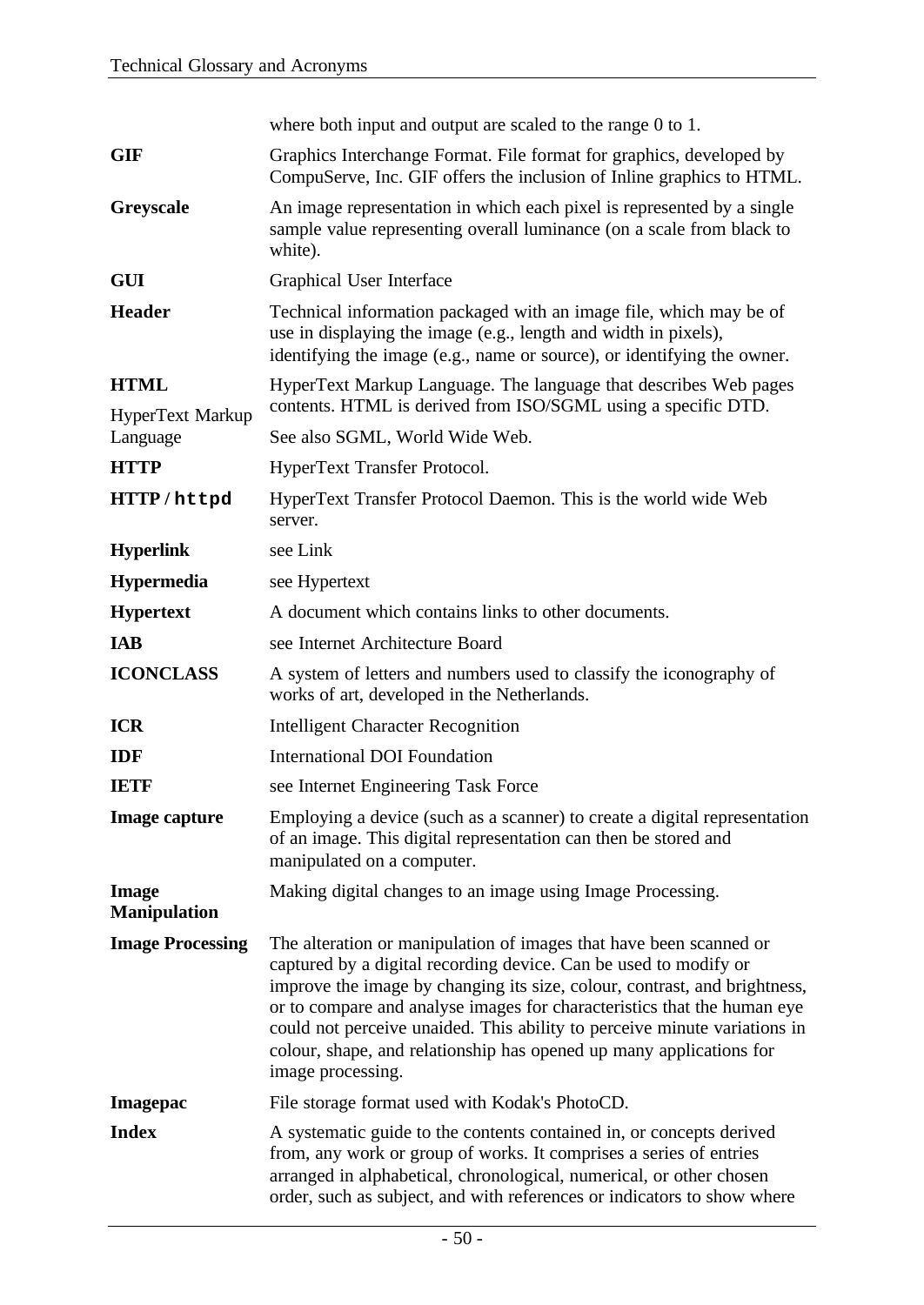|                                                                        | each indexed item or concept is located.                                                                                                                                                                                                                                                                                                                                                     |
|------------------------------------------------------------------------|----------------------------------------------------------------------------------------------------------------------------------------------------------------------------------------------------------------------------------------------------------------------------------------------------------------------------------------------------------------------------------------------|
| <b>Indexed colour</b>                                                  | An image representation in which each pixel is represented by a single<br>sample that is an index into a palette or lookup table. The selected<br>palette entry defines the actual colour of the pixel.                                                                                                                                                                                      |
| <b>Inline-Image</b>                                                    | Graphic as part of a hypertext document.                                                                                                                                                                                                                                                                                                                                                     |
|                                                                        | See also Linked Image.                                                                                                                                                                                                                                                                                                                                                                       |
| <b>International</b><br><b>Standard Serial</b><br><b>Number (ISSN)</b> | A number that provides for the unique identification of a serial<br>publication. It is assigned to a serial's title. The ISSN appears as two<br>groups of four characters separated by a hyphen. A unique one-to-one<br>correspondence exists between each assigned ISSN and the serial title<br>to which it is registered; once registered, an ISSN is not reassigned<br>(ANSI Z39.9-1992). |
| <b>Internet</b>                                                        | a) In general, a number of single networks which operate together like<br>one big network.                                                                                                                                                                                                                                                                                                   |
|                                                                        | b) The worldwide network of networks.                                                                                                                                                                                                                                                                                                                                                        |
| <b>Internet</b><br><b>Architecture</b><br><b>Board</b> (IAB)           | Committee for standardisation and other important decisions for the<br>Internet.                                                                                                                                                                                                                                                                                                             |
| <b>Internet</b><br><b>Engineering Task</b><br>Force (IETF)             | Committee for the analysis and clearing of technical problems with<br>respect to Internet. The members of IETF report to the Internet<br>Architecture Board (IAB).                                                                                                                                                                                                                           |
| Internet-<br><b>Resources</b>                                          | Any kind of information accessible via Internet.                                                                                                                                                                                                                                                                                                                                             |
| <b>IPR</b>                                                             | <b>Intellectual Property Right</b>                                                                                                                                                                                                                                                                                                                                                           |
| <b>ISDN</b>                                                            | Integrated Services Digital Network. The natural evolution of the PSTN<br>towards a fully digital network. Allows data transfer speed up to 64<br>KBPS for a basic rate interface BRI                                                                                                                                                                                                        |
| <b>Issue</b>                                                           | see Item                                                                                                                                                                                                                                                                                                                                                                                     |
| <b>Item</b>                                                            | A unit of publication containing one or more contributions, usually<br>under a title, as a part of a serial.                                                                                                                                                                                                                                                                                 |
| <b>JPEG</b>                                                            | Joint Photographic Experts Group. Used to refer to the standard they<br>developed for still-image compression, which is sanctioned by the<br>International Standards Organisation (ISO).                                                                                                                                                                                                     |
| <b>Jukebox</b>                                                         | A stand-alone device that can hold several optical disks or magnetic<br>tapes at a time, making it possible to switch among them at will.                                                                                                                                                                                                                                                    |
| Link                                                                   | Reference to an other document. If the link is used the corresponding<br>document will be loaded.                                                                                                                                                                                                                                                                                            |
| <b>Literal</b>                                                         | The most primitive value type represented in RDF, typically a string of<br>characters. The content of a literal is not interpreted by RDF itself and<br>may contain additional XML markup. Literals are distinguished from<br>Resources in that the RDF model does not permit literals to be the<br>subject of a statement.                                                                  |
| <b>Location</b>                                                        | The numbering of the pages, or equivalent units, of an item. In non-                                                                                                                                                                                                                                                                                                                         |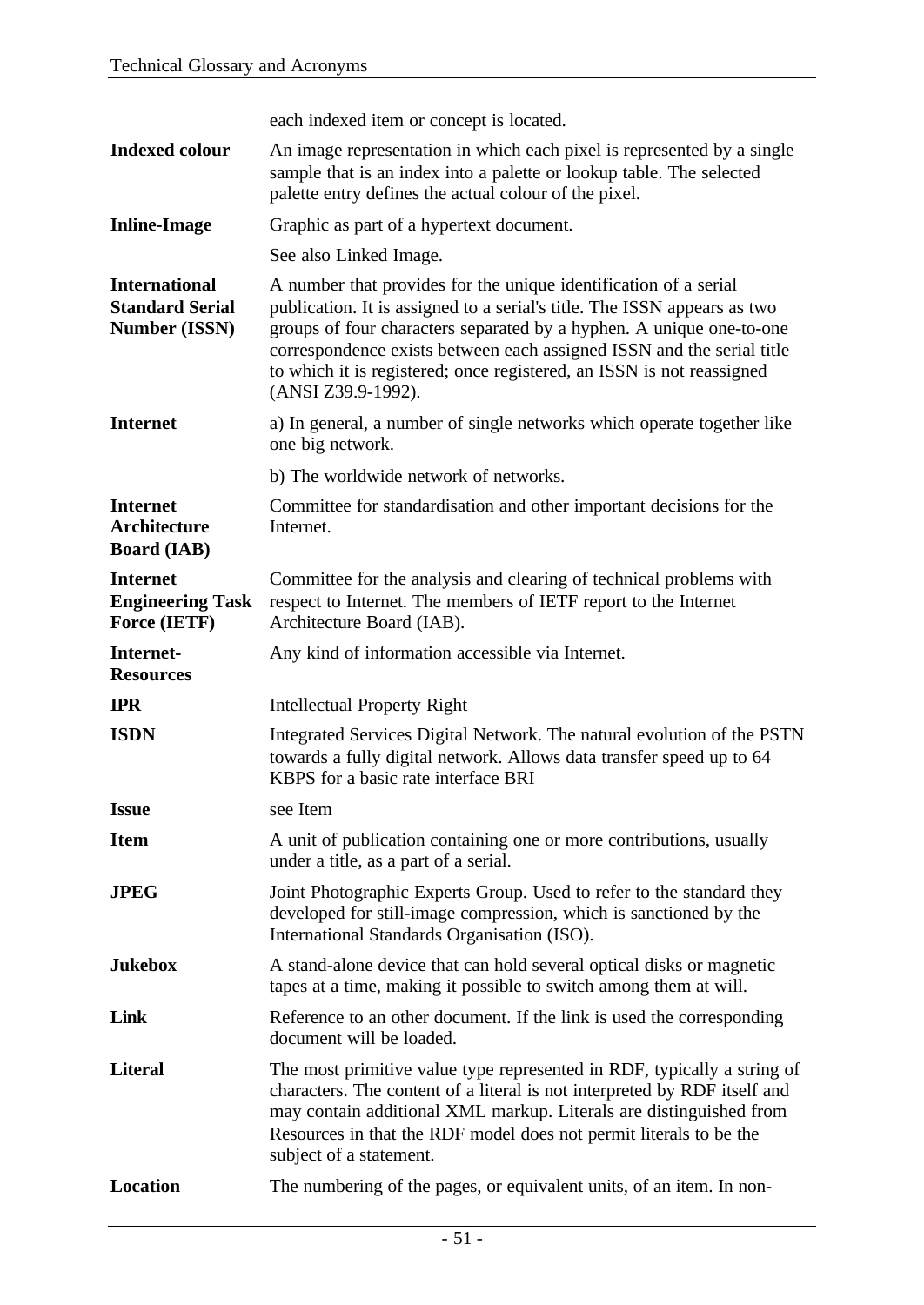|                                                 | print media, the location could be, for example, frame number, screen<br>number, reel number, etc.                                                                                                                                                                                                                                                                                                                                                                                                                                                   |
|-------------------------------------------------|------------------------------------------------------------------------------------------------------------------------------------------------------------------------------------------------------------------------------------------------------------------------------------------------------------------------------------------------------------------------------------------------------------------------------------------------------------------------------------------------------------------------------------------------------|
| <b>Lossless</b><br>compression                  | Process that reduces the storage space needed for an image file without<br>loss of data. If a digital image that has undergone lossless compression<br>is decompressed, it will be identical to the digital image before it was<br>compressed. Document images (i.e., in black and white, with a great<br>deal of white space) undergoing lossless compression can often be<br>reduced to one-tenth their original size; continuous-tone images under<br>lossless compression can seldom be reduced to one-half or one-third<br>their original size. |
| Lossy<br>compression                            | A process that reduces the storage space needed for an image file. If a<br>digital image that has undergone lossy compression is decompressed, it<br>will differ from the image before it was compressed (though this<br>difference may be difficult for the human eye to detect). The most<br>effective lossy-compression Algorithm work by discarding information<br>that is not easily perceptible to the human eye.                                                                                                                              |
| Luminance                                       | Perceived brightness, or greyscale level, of a colour. Luminance and<br>chromaticity together fully define a perceived colour.                                                                                                                                                                                                                                                                                                                                                                                                                       |
| <b>LZW</b>                                      | Lempel-Ziv-Welch. A proprietary lossless data-compression Algorithm.                                                                                                                                                                                                                                                                                                                                                                                                                                                                                 |
| <b>MARC</b>                                     | Machine Readable Catalogue. MARC is an exchange format used to<br>import/export bibliographic records. e.g. UNIMARC, USMARC                                                                                                                                                                                                                                                                                                                                                                                                                          |
| <b>Medium/Format</b><br><b>Identifier (MFI)</b> | A two-letter alphabetic code used to indicate the form that an item takes<br>(e.g., TB = braille, $CO =$ online (remote), TX = printed text).                                                                                                                                                                                                                                                                                                                                                                                                        |
| <b>Metadata</b>                                 | Data to describe the documents (as e.g. libraries catalogue data).<br>Metadata should guarantee an unique identification key for each<br>document.                                                                                                                                                                                                                                                                                                                                                                                                   |
|                                                 | Activities for standardisation:                                                                                                                                                                                                                                                                                                                                                                                                                                                                                                                      |
|                                                 | <b>Dublin Core Set</b>                                                                                                                                                                                                                                                                                                                                                                                                                                                                                                                               |
|                                                 | <b>Warwick Framework</b>                                                                                                                                                                                                                                                                                                                                                                                                                                                                                                                             |
|                                                 | PURL-Concept of OCLC                                                                                                                                                                                                                                                                                                                                                                                                                                                                                                                                 |
| <b>MIME</b>                                     | Multipurpose Internet Mail Extensions. Enhancement to SMTP / 7-bit<br>limitation. Handles all types of content through E-mail (e.g. images)                                                                                                                                                                                                                                                                                                                                                                                                          |
| <b>NCI</b> data                                 | Non-coded information; e.g. image files                                                                                                                                                                                                                                                                                                                                                                                                                                                                                                              |
| <b>Network topology</b>                         | The arrangement of computers and storage devices on a network.<br>Different topologies will create higher use on various segments of the<br>network.                                                                                                                                                                                                                                                                                                                                                                                                 |
| <b>NIST</b>                                     | National Institute of Standards and Technology                                                                                                                                                                                                                                                                                                                                                                                                                                                                                                       |
| <b>NLC</b>                                      | National Library of Canada. Implementers of CanSearch, Z39.50 origin                                                                                                                                                                                                                                                                                                                                                                                                                                                                                 |
| <b>Node</b>                                     | A representation of a resource or a literal in a graph form; specifically, a<br>vertex in a directed labelled graph.                                                                                                                                                                                                                                                                                                                                                                                                                                 |
| <b>Noise</b>                                    | Data or unidentifiable marks picked up in the course of scanning or data<br>transfer that do not correspond to the original.                                                                                                                                                                                                                                                                                                                                                                                                                         |
| <b>Numbering</b>                                | see Enumeration.                                                                                                                                                                                                                                                                                                                                                                                                                                                                                                                                     |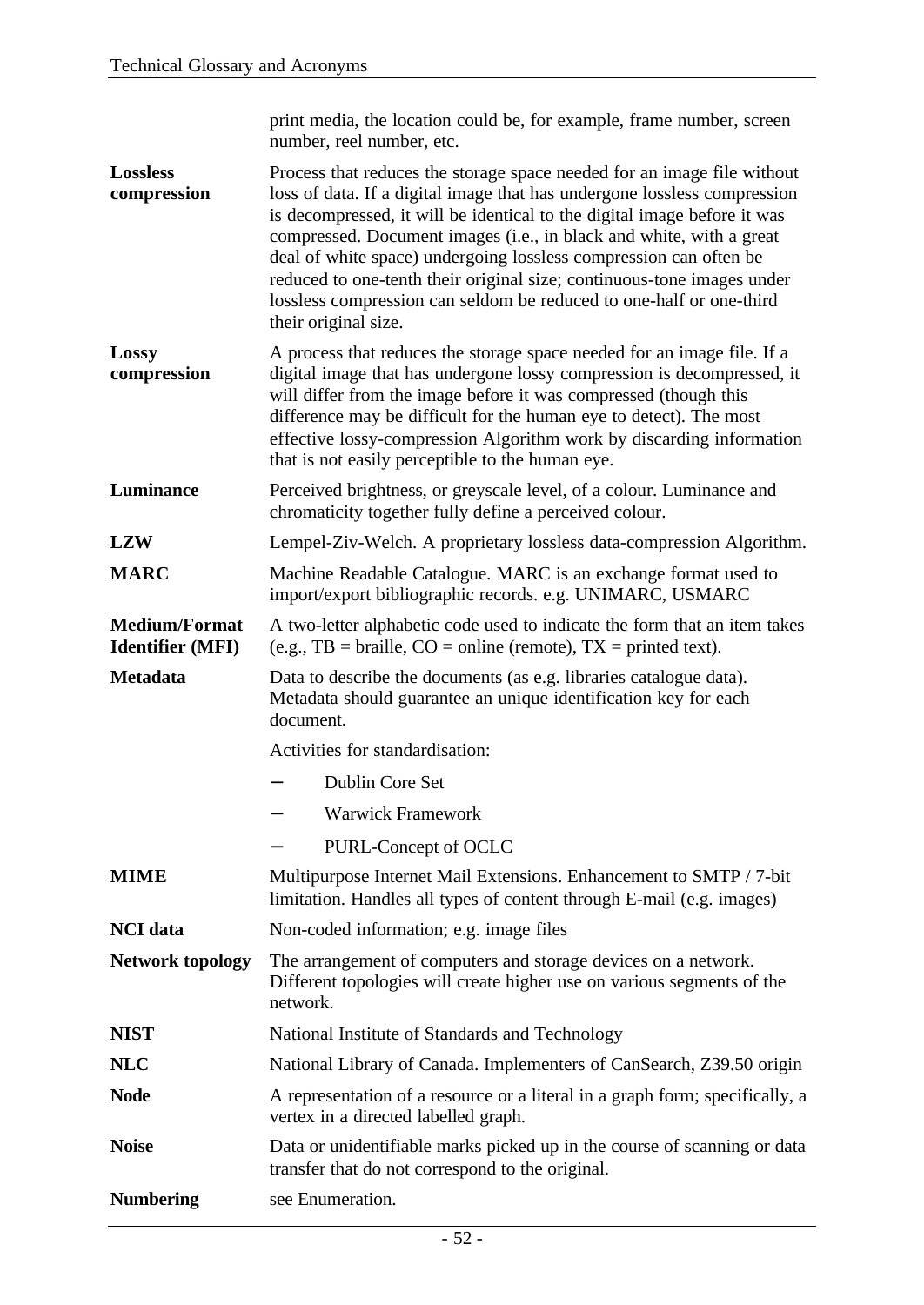| <b>OCLC</b>                   | On-line Computer Library Centre, Dublin, Ohio.                                                                                                                                                                                                                                                                                    |
|-------------------------------|-----------------------------------------------------------------------------------------------------------------------------------------------------------------------------------------------------------------------------------------------------------------------------------------------------------------------------------|
| <b>OCR</b>                    | <b>Optical Character Recognition</b>                                                                                                                                                                                                                                                                                              |
| <b>ONE</b>                    | OPAC Network in Europe. European Project that aims at investigating<br>and evaluating Z39.50 implementations and search and retrieval APIs.                                                                                                                                                                                       |
| <b>OPAC</b>                   | On-line public access catalogue. A common term for automated,<br>computerised library catalogues, made available to a wide range of<br>users.                                                                                                                                                                                     |
| <b>OSTA</b>                   | Optical Storage Technology Association. World-wide association of<br>optical storage systems producers (represents $> 70\%$ of the market).<br>Specification of the UDF based on ISO 13346 (1996)                                                                                                                                 |
| <b>Pagination</b>             | see Location.                                                                                                                                                                                                                                                                                                                     |
| <b>Palette</b>                | The set of colours that appear in a particular digital image. Becomes<br>part of a colour look-up table. see Adaptive palette and System palette                                                                                                                                                                                  |
| <b>Pattern</b><br>recognition | Computer-based recognition of forms or shapes within an image.                                                                                                                                                                                                                                                                    |
| <b>PDF</b>                    | Portable Document Format. PDF is Acrobat's favourite format                                                                                                                                                                                                                                                                       |
| Perl                          | Practical Extraction and Report Language. An interpreted language.<br>Mostly used to implement CGI scripts for Web servers.                                                                                                                                                                                                       |
| <b>PhotoCD</b>                | A popular storage method for digital images. In the basic Kodak<br>PhotoCD configuration, five different levels of image quality are stored<br>for each image in an Imagepac.                                                                                                                                                     |
| Photoshop                     | A sophisticated software program, produced by Adobe Systems, for<br>editing and processing of images.                                                                                                                                                                                                                             |
|                               |                                                                                                                                                                                                                                                                                                                                   |
| <b>PICT</b>                   | Macintosh Picture. A storage format for digital images designed<br>primarily for the Macintosh.                                                                                                                                                                                                                                   |
| <b>PIN-code</b>               | Personal Identification Number code usually used in order to<br>authenticate an end-user                                                                                                                                                                                                                                          |
| <b>Pixel</b>                  | The picture elements that make up an image, similar to grains in a<br>photograph or dots in a half-tone. Each pixel can represent a number of<br>different shades or colours, depending upon how much storage space is<br>allocated for it. see 8-bit or 24-bit                                                                   |
| <b>Property</b>               | A specific attribute with defined meaning that may be used to describe<br>other resources. A property plus the value of that property for a<br>specific resource is a statement about that resource. A property may<br>define its permitted values as well as the types of resources that may be<br>described with this property. |
| <b>PURL</b>                   | Persistent URL.                                                                                                                                                                                                                                                                                                                   |
| <b>Quality control</b>        | Techniques ensuring that high quality is maintained through various<br>stages of a process. For example, quality control during image capture<br>might include comparing the scanned image to the original and then<br>adjusting colours.                                                                                         |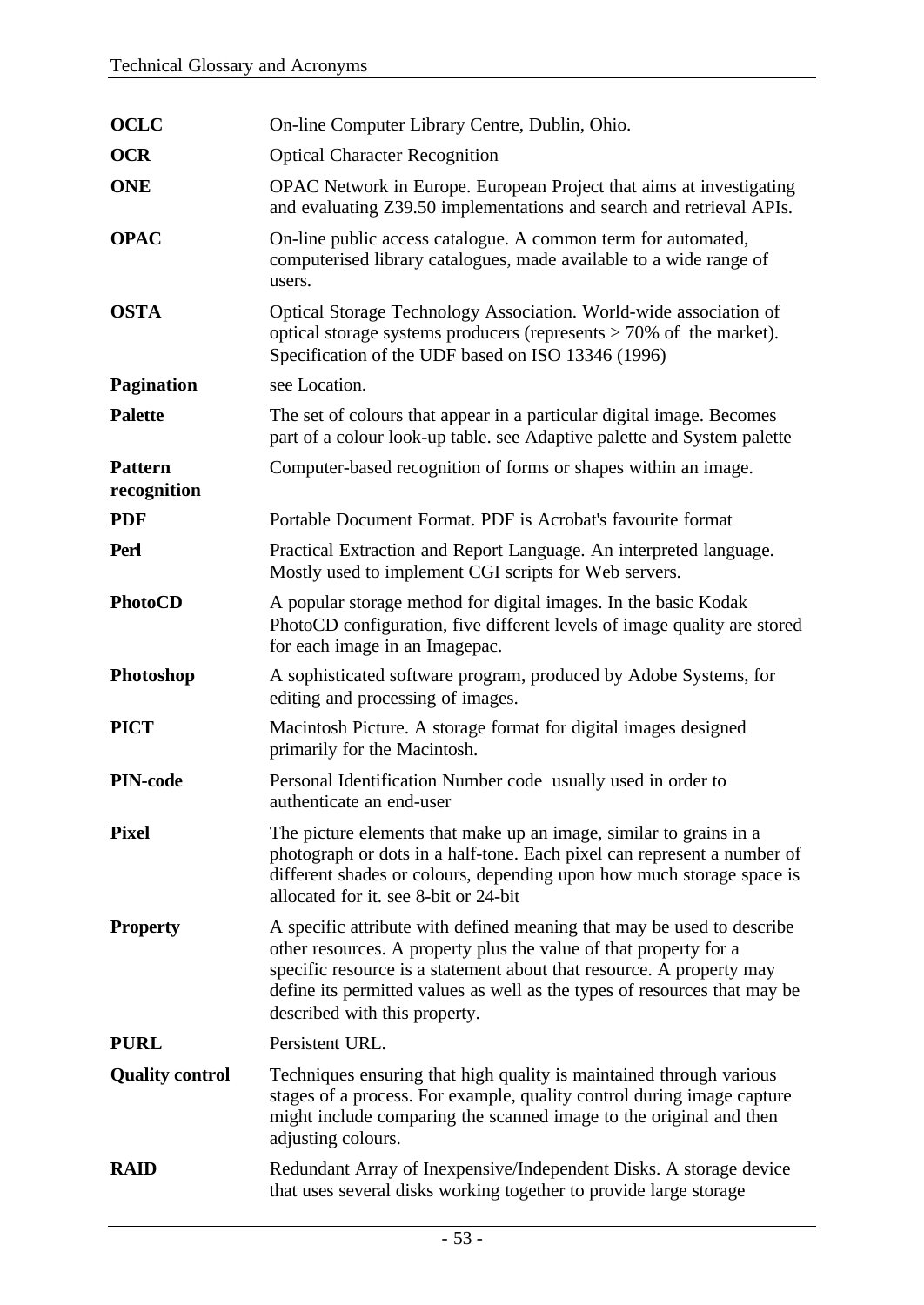|                                             | capacity and redundant backup. The use of a set of cheap small disks<br>instead of a single large disk. Five level system, was defined at the<br>University of Berkeley in 1987. RAID 7 Architecture (7 levels) gives<br>access from several hosts to one array system.                                                                                                                                                                                                                                                                                                                                                                                                                                                               |
|---------------------------------------------|---------------------------------------------------------------------------------------------------------------------------------------------------------------------------------------------------------------------------------------------------------------------------------------------------------------------------------------------------------------------------------------------------------------------------------------------------------------------------------------------------------------------------------------------------------------------------------------------------------------------------------------------------------------------------------------------------------------------------------------|
| <b>Raster Image</b>                         | see Bit Mapped Image                                                                                                                                                                                                                                                                                                                                                                                                                                                                                                                                                                                                                                                                                                                  |
| <b>Resolution</b> , image                   | Number of pixels (in both height and width) making up an image. The<br>higher the resolution of an image, the greater its clarity and definition.                                                                                                                                                                                                                                                                                                                                                                                                                                                                                                                                                                                     |
| <b>Resolution, output</b>                   | The number of dots per inch, DPI, used to display an image on a display<br>device (monitor) or in print.                                                                                                                                                                                                                                                                                                                                                                                                                                                                                                                                                                                                                              |
| <b>Resource</b>                             | An abstract object that represents either a physical object such as a<br>person or a book or a conceptual object such as a color or the class of<br>things that have colors. Web pages are usually considered to be physical<br>objects, but the distinction between physical and conceptual or abstract<br>objects is not important to RDF. A resource can also be a component of<br>a larger object; for example, a resource can represent a specific person's<br>left hand or a specific paragraph out of a document. As used in this<br>specification, the term resource refers to the whole of an object if the<br>URI does not contain a fragment (anchor) id or to the specific subunit<br>named by the fragment or anchor id. |
| <b>RGB</b>                                  | Red Green Blue. An additive system for representing the colour<br>spectrum using combinations of red, green, and blue. Used in video<br>display devices.                                                                                                                                                                                                                                                                                                                                                                                                                                                                                                                                                                              |
| <b>RPN</b>                                  | Reverse Polish Notation. A query basic language used in Z39.50 in<br>order to issue search requests                                                                                                                                                                                                                                                                                                                                                                                                                                                                                                                                                                                                                                   |
| <b>Scanline</b>                             | One horizontal row of pixels within an image.                                                                                                                                                                                                                                                                                                                                                                                                                                                                                                                                                                                                                                                                                         |
| <b>Scanner</b>                              | A device for capturing a digital image. see Copystand Scanner, Drum<br>Scanner, Flatbed Scanner, and Slide Scanner                                                                                                                                                                                                                                                                                                                                                                                                                                                                                                                                                                                                                    |
| <b>Scanning</b>                             | see Image capture                                                                                                                                                                                                                                                                                                                                                                                                                                                                                                                                                                                                                                                                                                                     |
| <b>Secure Location</b><br><b>Identifier</b> | Unique identifier which protects the document from unauthorised<br>access.                                                                                                                                                                                                                                                                                                                                                                                                                                                                                                                                                                                                                                                            |
| <b>SGML</b>                                 | Standard Generalised Mark-up Language. SGML is an ISO standard<br>widely adopted by publishing professionals                                                                                                                                                                                                                                                                                                                                                                                                                                                                                                                                                                                                                          |
| <b>Slide Scanner</b>                        | A scanner with a slot to insert 35-mm slides; usually capable of<br>scanning only 35-mm transparent material.                                                                                                                                                                                                                                                                                                                                                                                                                                                                                                                                                                                                                         |
| <b>SSL</b>                                  | Secure Socket Layer. Low level packet encryption mechanism. Current<br>version is SSL 3.0                                                                                                                                                                                                                                                                                                                                                                                                                                                                                                                                                                                                                                             |
| <b>Statement</b>                            | An expression following a specified grammar that names a specific<br>resource, a specific property (attribute), and gives the value of that<br>property for that resource. More specifically here, an RDF statement is<br>a statement using the RDF/XML grammar specified in this document.                                                                                                                                                                                                                                                                                                                                                                                                                                           |
| <b>Subsampling</b>                          | Using an Algorithm to derive a lower-resolution digital image from a<br>higher-resolution image (for example, eliminating every other pixel in<br>each direction). see Derived Image                                                                                                                                                                                                                                                                                                                                                                                                                                                                                                                                                  |
| <b>System palette</b>                       | A colour palette chosen by a computer system and applied to all digital                                                                                                                                                                                                                                                                                                                                                                                                                                                                                                                                                                                                                                                               |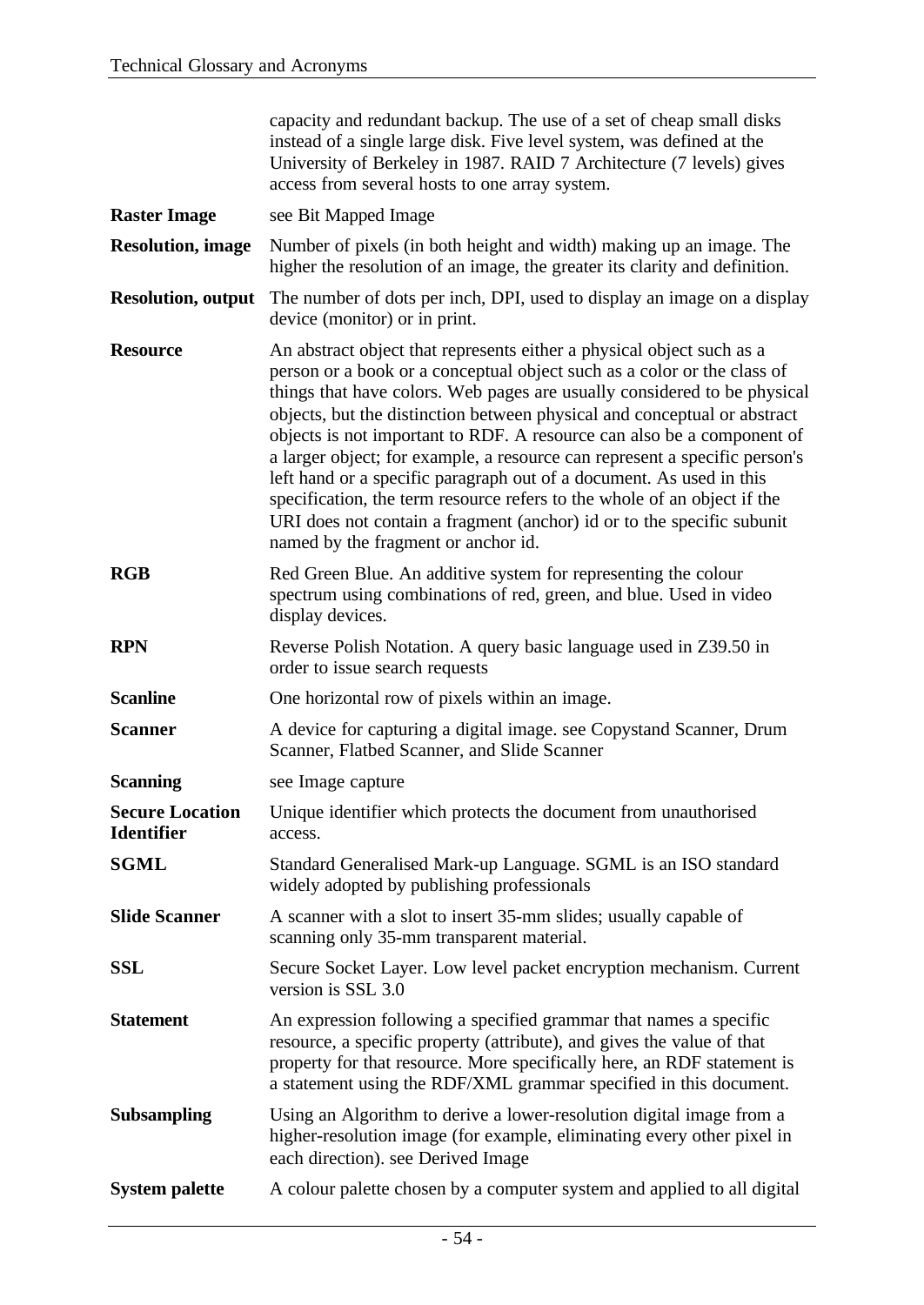|                                    | images.                                                                                                                                                                                                                                                                                                                                            |
|------------------------------------|----------------------------------------------------------------------------------------------------------------------------------------------------------------------------------------------------------------------------------------------------------------------------------------------------------------------------------------------------|
| <b>Tags</b>                        | a) In HTML: the structure and presentation of documents will be<br>defined via tags.                                                                                                                                                                                                                                                               |
|                                    | b) In TIFF: categories for the description of the TIFF file.                                                                                                                                                                                                                                                                                       |
| <b>TCP/IP</b>                      | <b>Transmission Control Protocol/Internet Protocol</b>                                                                                                                                                                                                                                                                                             |
|                                    | Transmission Control Protocol / Internet Protocol. Denotes the required<br>stack of software that allows a machine connect to the Internet. This<br>covers layers 3 and 4 of the 7-layer OSI model.                                                                                                                                                |
| <b>TEI</b>                         | Text Encoding Initiative. Guidelines for Electronic Text Encoding and<br>Interchange (final version 1994). Based on SGML.                                                                                                                                                                                                                          |
| <b>TGA</b>                         | True Vision Targa file. A storage format for Bit Mapped Image video<br>images.                                                                                                                                                                                                                                                                     |
| <b>Thumbnail Image</b>             | see Browse Image                                                                                                                                                                                                                                                                                                                                   |
| <b>TIFF</b>                        | Tagged Image/Interchange File Format. A file-storage format<br>implemented on a wide array of computer systems. Considered an<br>industry standard, but so open that header information is used in many<br>different ways.                                                                                                                         |
| <b>TIFF Header</b>                 | Contains the file description of an TIFF file.                                                                                                                                                                                                                                                                                                     |
| <b>Title</b>                       | The identifying name given to a contribution within a specific item.<br>Note: The title of a serial does not appear in the Serial Item and<br>Contribution Identifier.                                                                                                                                                                             |
| <b>Triple</b>                      | A representation of a statement used by RDF, consisting of just the<br>property, the resource identifier, and the property value in that order.                                                                                                                                                                                                    |
| <b>True-colour</b>                 | An image representation in which pixel colours are defined by storing<br>three samples for each pixel, representing red, green, and blue<br>intensities respectively. PNG also permits an alpha sample to be stored<br>for each pixel of a truecolour image                                                                                        |
| <b>True-colour</b><br><b>Image</b> | Generally refers to 24-bit (or better) images.                                                                                                                                                                                                                                                                                                     |
| <b>UNIMARC</b>                     | UNIversal MARC. Widely supported bibliographic MARC records                                                                                                                                                                                                                                                                                        |
| <b>URL</b>                         | Uniform Resource Locator. A standard addressing scheme used to<br>locate or reference files on the Internet. Used in World Wide Web<br>documents to locate other files. A URL gives the type of resource<br>(scheme) being accessed (e.g., gopher, ftp) and the path to the file. The<br>syntax used is: scheme://host.domain[:port]/path filename |
| <b>URN</b>                         | Universal Resource Name/Number. A storage-independent scheme<br>under development to name all resources on the Internet, which is likely<br>to be adopted by the Internet Engineering Task Force by late 1996.<br>URNs are likely to supersede URL (Universal Resource Locators) for<br>identification and referencing of networked resources.     |
| VCR                                | Video Cassette Recorder. A videotape recording and playback machine<br>that is available in several formats. One inch tape is used for mastering<br>video recordings. Sony Umatic 3/4" tape was widely used in<br>commercial training. VHS 1/2" tape, first used only in the home, has                                                             |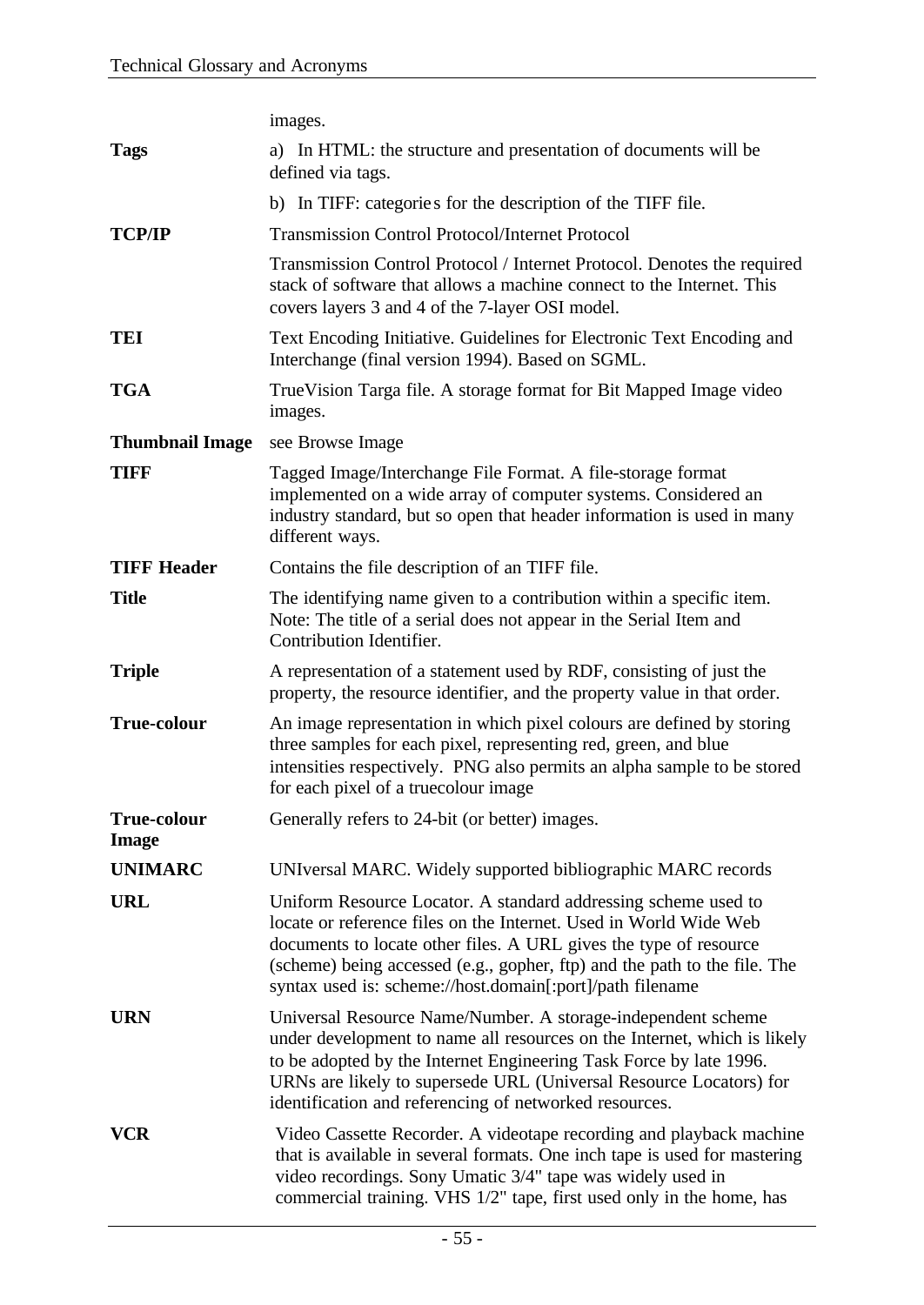|                                   | mostly replaced the 3/4" tape. Sony's 1/2" Beta tape, the first home<br>VCR format, is defunct. Although VCRs are analog recording<br>machines, adapters allow them to store digital data for computer<br>backup.                   |
|-----------------------------------|-------------------------------------------------------------------------------------------------------------------------------------------------------------------------------------------------------------------------------------|
| Vector graphic                    | A digital image encoded as formulas that represent lines and curves.                                                                                                                                                                |
| <b>Watermark</b>                  | Bits altered within an image to create a pattern which indicates proof of<br>ownership. Unauthorised use of a watermarked image can then be<br>traced.                                                                              |
| White point                       | The chromaticity of a computer display's nominal white value.                                                                                                                                                                       |
| <b>World Wide Web</b>             | WWW. An interconnected network of electronic hypermedia<br>documents available on the Internet. WWW documents are marked up<br>in Hypertext Markup Language. Cross references between documents<br>are recorded in the form of URL. |
| <b>WORM</b>                       | Write Once Read Multiple                                                                                                                                                                                                            |
| <b>WORM</b> disc                  | Disc, optical disc, applying WORM technology                                                                                                                                                                                        |
| <b>WWW</b>                        | see World Wide Web                                                                                                                                                                                                                  |
| <b>X.400</b>                      | <b>CCITT Messaging System</b>                                                                                                                                                                                                       |
| <b>X-Windows</b><br><b>System</b> | A network based window system which has been developed originally<br>by the Massachusetts Institute of Technology (MIT). X-Windows (also<br>called $X, Y$ is mainly used for UNIX computers.                                        |
| Z39.50                            | ANSI and ISO standard. Z39.50 is a search and retrieval protocol<br>widely accepted within the libraries community in the USA and Europe                                                                                            |
| Zooming                           | Enlarging a portion of an image in order to see it more clearly or make<br>it easier to alter. Opposite of zoom-out, which is useful for viewing the<br>entire image when the full image is larger than the display space.          |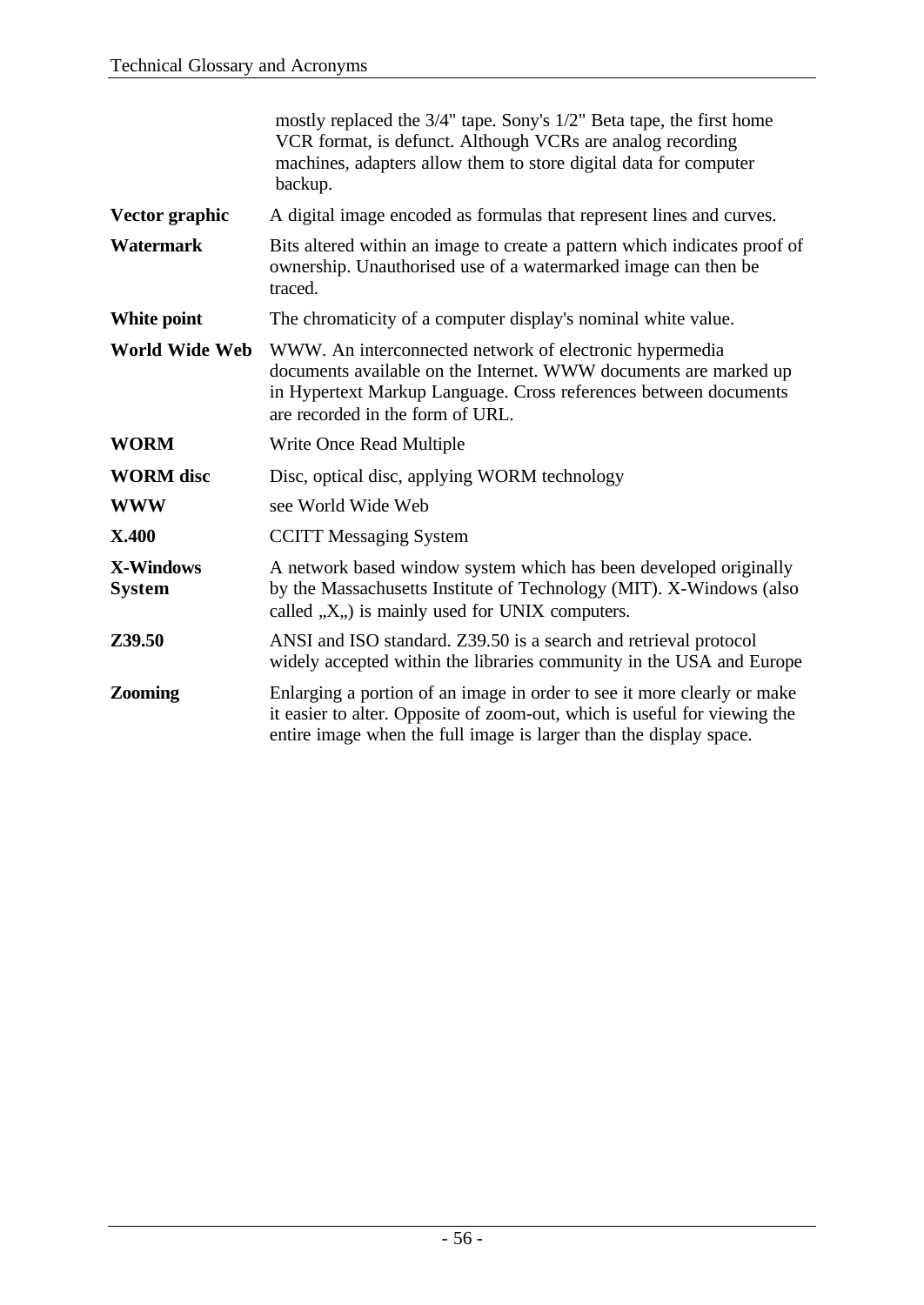# **11. References**

- [1] Fractal and Wavlet Compression, Steven Puglia, National Archives and Records Administration http://www.thames.rlg.org/preserv/diginews/diginews23.html
- [2] The Scan FAQ, Tips and Techniques of Image Scanning, Copyright © 1993-1997 Jeff Bone, All Rights Reserved. http://www.infomedia.net/scan/The-Scan-FAQ.html / 09.29.97 / jbone@jbone.com
- [3] Stigleman, Sue. "Text Management Software." Public-Access Computer Systems Review 1, no. 1 (1990): 5-22. http://info.lib.uh.edu/pr/v1/n1/stiglema.1n1 Copyright (C) 1990 by the University Libraries, University of Houston. All Rights Reserved. Copying is permitted for non-commercial use by computerised bulletin board/conference systems, individual scholars, and libraries. This message must appear on copied material. All commercial use requires permission.
- [4] The Promise of the FlashPix Image File Format Kevin Donovan, New Media Applications, Intermuse, a Division of Willoughby Associates, Limited kdonovan@willo.com http://www.thames.rlg.org/preserv/diginews/diginews22.html
- [5] Library and Research Documentation, Metadata-Tags zur Erschließung von Internetquellen, Metadata-Elemente des Dublin Core eingedeutscht von Diann Rusch-Feja http://www.mpib-berlin.mpg.de/DOK/metatagd.htm
- [6] Beyond the Dublin Core: Rich Meta-Data and Convenience-of-Use Are Compatible After All, Roger Clarke http://www.anu.edu.au/people/Roger.Clarke/II/DublinCore.html
- [7] INTERNATIONAL STANDARD SERIAL NUMBER TAME THE SERIALS JUNGLE WITH ISSN ONLINE http://www.issn.org/
- [8] Resource Description Framework (RDF) Model and Syntax Specification, W3C Proposed Recommendation 05 January 1999 Ora Lassila (ora.lassila@research.nokia.com), Nokia Research Center Ralph R. Swick (swick@w3.org), World Wide Web Consortium http://www.w3.org/TR/1999/PR-rdf-syntax-19990105
- [9] ISO 12083 XML DTDs http://www.xmlxperts.com/12083xml.htm
- [10] Standards Related to SGML http://www.isgmlug.org/sgmlhelp/related.htm